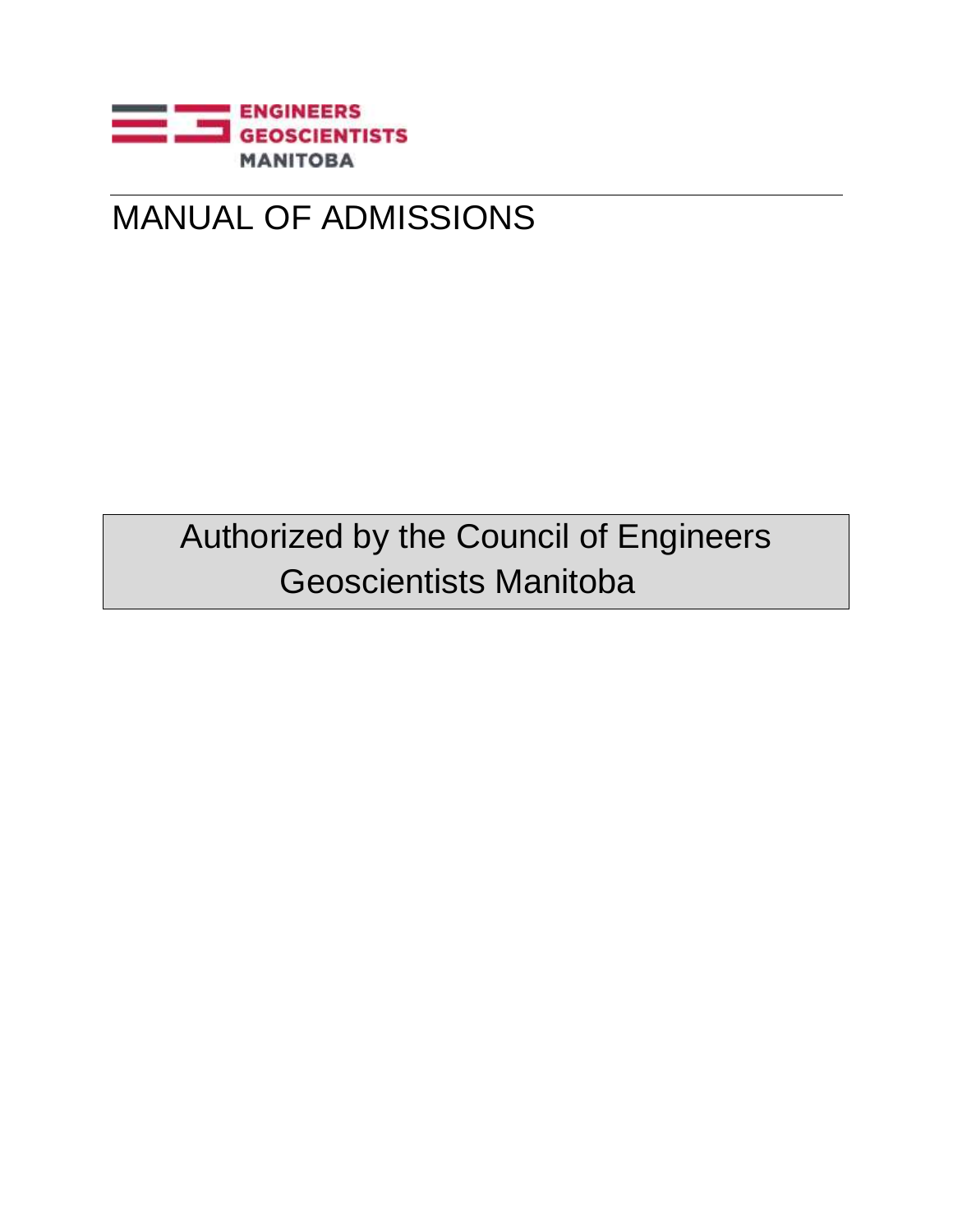#### **ENGINEERS SEOSCIENTISTS**

**MANITOBA** 

#### MANUAL OF ADMISSIONS

Updated: June 5, 2020

### **Revisions to the Manual of Admissions**

The following revisions have been made to this Manual

| <b>Version</b>   | Date               | <b>Section</b>                                                                                                                                                              | <b>Description</b>                                                                                                                                |
|------------------|--------------------|-----------------------------------------------------------------------------------------------------------------------------------------------------------------------------|---------------------------------------------------------------------------------------------------------------------------------------------------|
| 2.0 <sub>0</sub> | 3/10/2006          | New Document                                                                                                                                                                | Document Provided to Council for<br>its consideration                                                                                             |
| 3.0 <sub>0</sub> | September,<br>2008 | <b>Revised Document</b>                                                                                                                                                     | Sent to Legal Counsel for<br>checking with EGP Act.                                                                                               |
| 3.1              | 14/05/2009         | <b>Final Document</b>                                                                                                                                                       | Sent to Association Council for<br>approval.                                                                                                      |
| 3.2              | 25/05/2009         | Revisions from Dave Ennis in<br>terminology                                                                                                                                 |                                                                                                                                                   |
| 3.3              | 7/08/2009          | Further revisions -removed from<br>register rather than removed from<br>record & Treatment of Failures finalized<br>from ARC - Section 5.3.4                                | Passed at the September 2009<br>Council meeting.                                                                                                  |
| 3.4              | 26/10/2009         | Further revisions - added new policy<br>regarding PE's as approved by<br>September 2009 Council meeting and<br>some additional revisions from D.Ennis<br>regarding appeals. | Section 9.0 - added section.<br>Section 11 - revised section to<br>suit.                                                                          |
| 3.5              | 16/06/2009         | Further revision to failure policy -<br>passed by Council, to<br>Provide more clarification/detail.                                                                         | Section 5.3.4 revised<br>Section 5.3.5 added                                                                                                      |
| 3.6              | 7/12/2011          | Change to failure policy<br>Change to reinstatement/reversion<br>policy to allow for consistency with<br>CCC new policies.                                                  | Section 5.3.5 revised to take out<br>"Those examinations or courses<br>previously passed before being<br>exited cannot be retaken for<br>credit." |
| 3.7              | 17/05/2012         | Change to Acceptable Engineering<br><b>Work Experience</b>                                                                                                                  | Section 6.3.1 and 6.3.2 revised to<br>define Current experience as less<br>than five years old.                                                   |
| 3.8              | 13/01/2013         | Change to Exam Syllabus criteria to<br>allow applicants to choose up to two<br>syllabi to be examined in                                                                    | Section 5.3.2 - revision after table<br>1.                                                                                                        |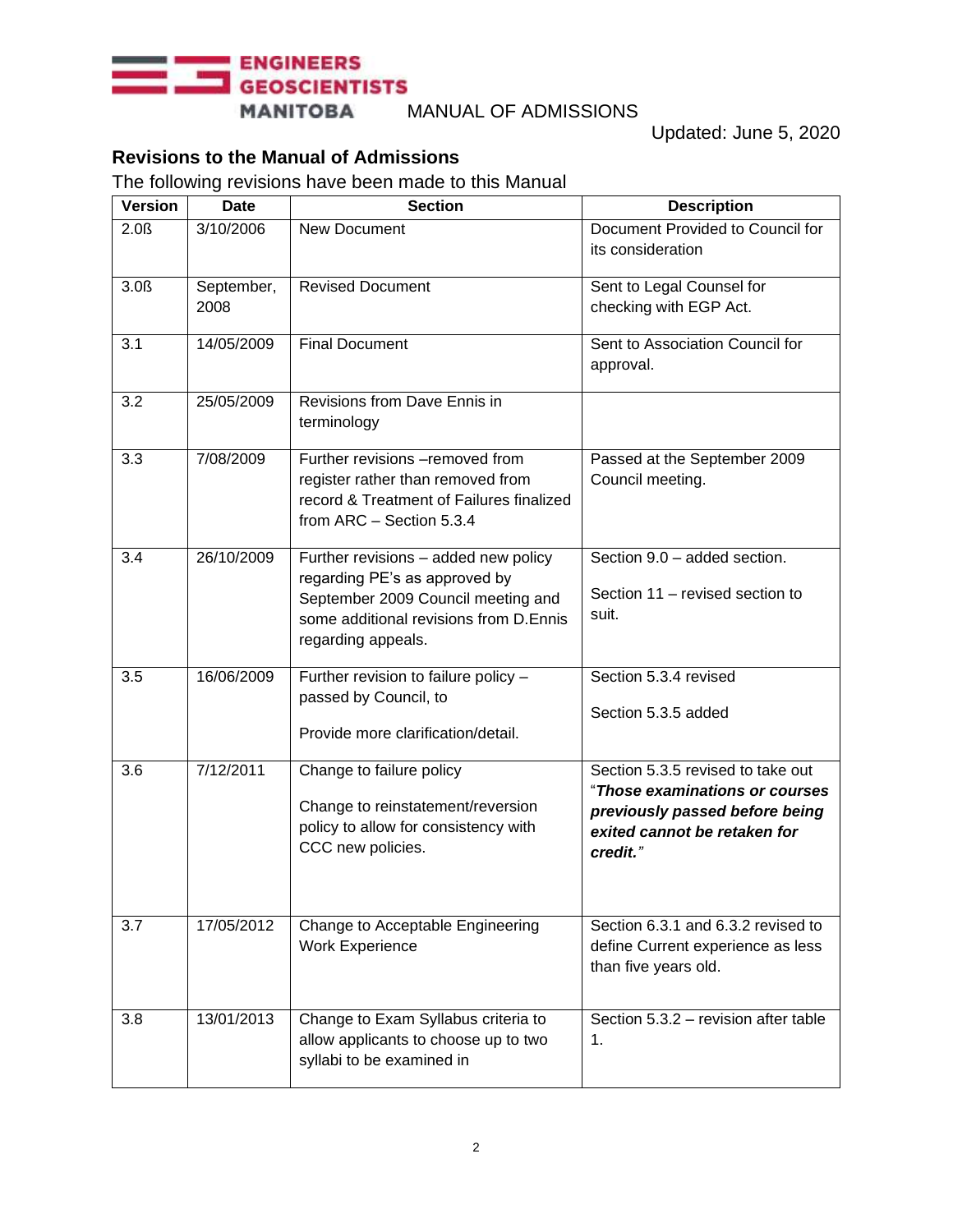# ENGINEERS<br>GEOSCIENTISTS<br>MANITORA MANIIAI OF ADMISSIONS

|      | MANIIUBA<br>MANUAL OF ADMISSIONS |                                                                                                                                                      |                                                                                                                  |  |  |  |  |  |
|------|----------------------------------|------------------------------------------------------------------------------------------------------------------------------------------------------|------------------------------------------------------------------------------------------------------------------|--|--|--|--|--|
| 3.9  | 16/05/2013                       | Added provision for applicants arriving<br>without documentation.                                                                                    | New Section 5.5                                                                                                  |  |  |  |  |  |
| 3.10 | 14/05/2015                       | Changed Failure policy and added FE                                                                                                                  | Revised Section 5.3.5 added<br>Section 5.3.7                                                                     |  |  |  |  |  |
| 3.11 | 23/12/2015                       | <b>Added Documentation Unavailable</b><br>from Home University.                                                                                      | New Section 5.6                                                                                                  |  |  |  |  |  |
| 3.12 | 20/06/2016                       | Changed 'APEGM' to 'the Association'                                                                                                                 | <b>All Sections</b>                                                                                              |  |  |  |  |  |
| 3.13 | 20/06/2016                       | Added Specified Scope of Practice<br>License                                                                                                         | New Section 12.0                                                                                                 |  |  |  |  |  |
| 3.14 | 20/06/2016                       | Changed Engineer in training and<br>Geoscientist in training to Engineering<br>Intern and Geoscience Intern.<br>Eliminated Member in training (MIT). | Revised section 7.0 and some<br>other sections                                                                   |  |  |  |  |  |
| 3.15 | 20/06/2016                       | Changed logo and Association name to<br>Engineers Geoscientists Manitoba                                                                             | Headers and Cover page                                                                                           |  |  |  |  |  |
| 3.16 | 20/06/2016                       | Added 14 and 10G to Treatment tables<br>to reflect 5.3.5                                                                                             | Section 5.3.5                                                                                                    |  |  |  |  |  |
| 3.17 | 16/03/2017                       | Added section 5.3.3 for UK degrees<br>and renumbered sections to suit                                                                                | Special considerations for degree<br>programs from the UK                                                        |  |  |  |  |  |
| 3.18 | 16/03/2017                       | Altered Treatment #14 and 10G which<br>had a previous error - changed                                                                                | Changed:                                                                                                         |  |  |  |  |  |
|      |                                  |                                                                                                                                                      | Staff Review -                                                                                                   |  |  |  |  |  |
|      |                                  |                                                                                                                                                      | ((Total Originally Assigned - Total<br>Failed) + 1 Group B exam); to:                                            |  |  |  |  |  |
|      |                                  |                                                                                                                                                      | ((Total Originally Assigned - Total<br>Passed) + 1 Group B exam);                                                |  |  |  |  |  |
|      |                                  |                                                                                                                                                      | And did the same for 10G                                                                                         |  |  |  |  |  |
| 3.19 | 18/05/2017                       | Added additional degree combinations<br>to Table 1                                                                                                   | Added indicators 9A&9B. Revised<br>indicator 8 in Table 1                                                        |  |  |  |  |  |
| 3.20 | 22/06/2017                       | Added clarifying statement to 5.3.6                                                                                                                  | Added statement indicating that<br>applicants may not re-take (for<br>credit) previously passed<br>exams/courses |  |  |  |  |  |
| 3.21 | 07/12/2017                       | Changed third bullet in Section 14.1                                                                                                                 | Clarified actual procedure                                                                                       |  |  |  |  |  |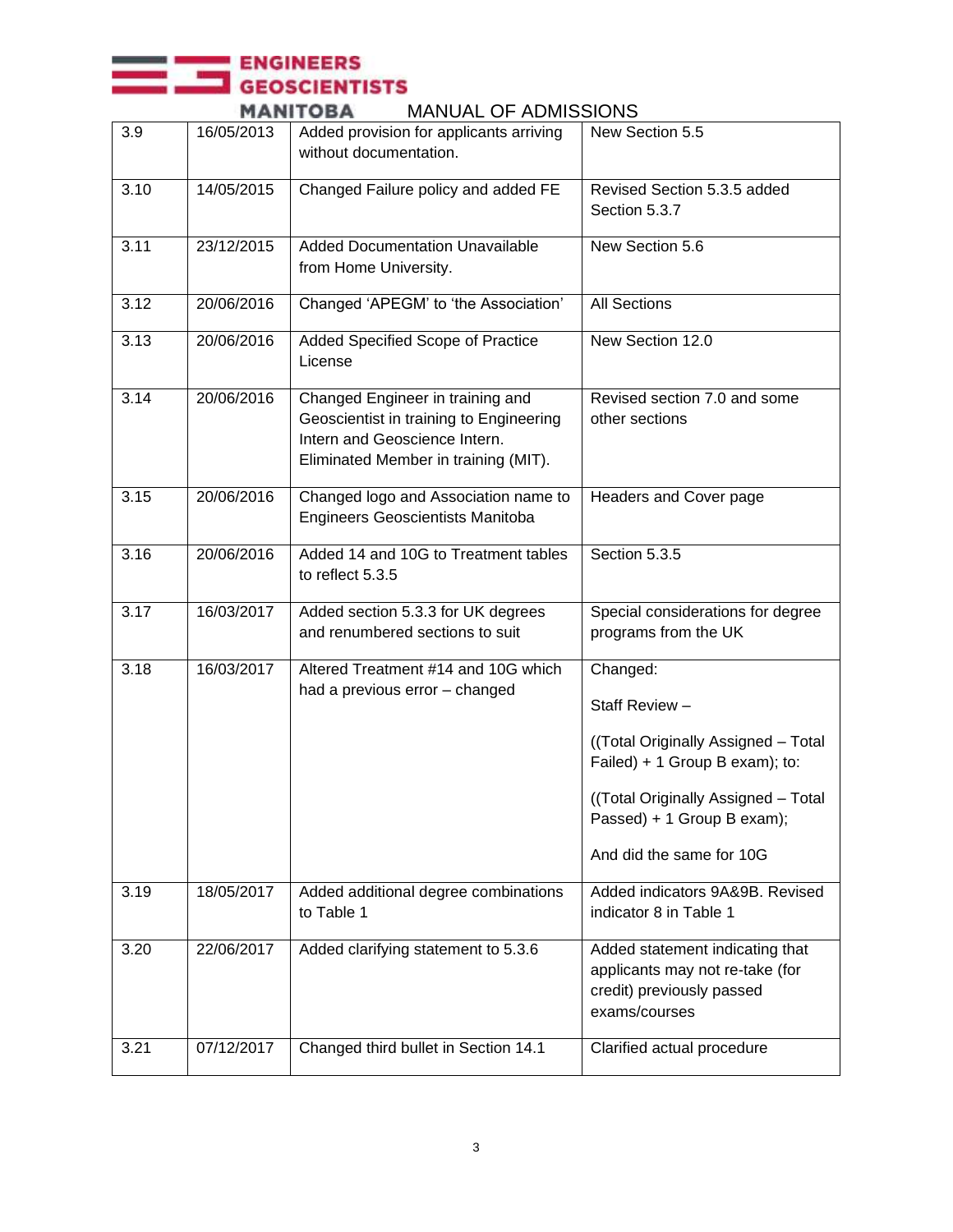## **ENGINEERS**<br> **SEOSCIENTISTS**

MANUAL OF ADMISSIONS

| 3.22 | 07/12/2017 | Add sentence to section 14.2                                                                                                                               | Clarified the sections of the Act<br>referenced                                                                                                                                                      |
|------|------------|------------------------------------------------------------------------------------------------------------------------------------------------------------|------------------------------------------------------------------------------------------------------------------------------------------------------------------------------------------------------|
| 3.23 | 07/12/2017 | Section 14.2 - Changed EIT and GIT to<br>Interns                                                                                                           | Reflecting new terminology of the<br>Act                                                                                                                                                             |
| 3.24 | 07/12/2017 | Section 5.3.6 - Added a section<br>referencing procedures when<br>assessment applicants choose multiple<br>options                                         | This clarifies the failure policy<br>when applicants choose multiple<br>options                                                                                                                      |
| 3.25 | 07/12/2017 | Section 5.3.8 - Changed to specify that<br>applicant is allowed three chances at<br>the FE. Eliminated the 12 month break.                                 | This is a clarification of the Failure<br>policy.                                                                                                                                                    |
| 3.26 | 07/12/2017 | Table 3 - Section 9.2 - Changed<br>Reinstatement policy to allow<br>reinstatement without application if<br>prior to TWO years                             | Change reflects proposed<br>changes for reversion.                                                                                                                                                   |
| 3.27 | 06/12/2018 | Table 3 - Section 9.2 - Changed to<br>reflect Return to Active Practice<br>Guideline                                                                       | Wording changed to clarify                                                                                                                                                                           |
| 3.28 | 06/12/2018 | Table 1a Section 5.3.3- UK Degrees -<br>Added B.Eng. and B.Sc. for all rows                                                                                | Wording reflects that both B.Eng.<br>and B.Sc. may sometimes be<br>ECUK accredited.                                                                                                                  |
| 3.29 | 06/12/2018 | 5.3.6 - Failure of ANY exam(s) or<br>course(s) including the NCEES FE<br>will negate the possibility of an<br>interview for the purpose of exam<br>waiver. | Changed 5.3.6. for clarification of<br>meaning                                                                                                                                                       |
| 3.30 | 01/16/2020 | Section 9                                                                                                                                                  | Changed wording to reflect that<br>PPE must be passed and that<br>applicants have to have an<br>engineering degree equivalent to<br>CEAB accredited undergrad (not<br>necessarily Washington Accord) |
| 3.31 | 05/14/2020 | Section 9.2 Treatment table 3                                                                                                                              | Treatment table 3 modified for<br>clarity                                                                                                                                                            |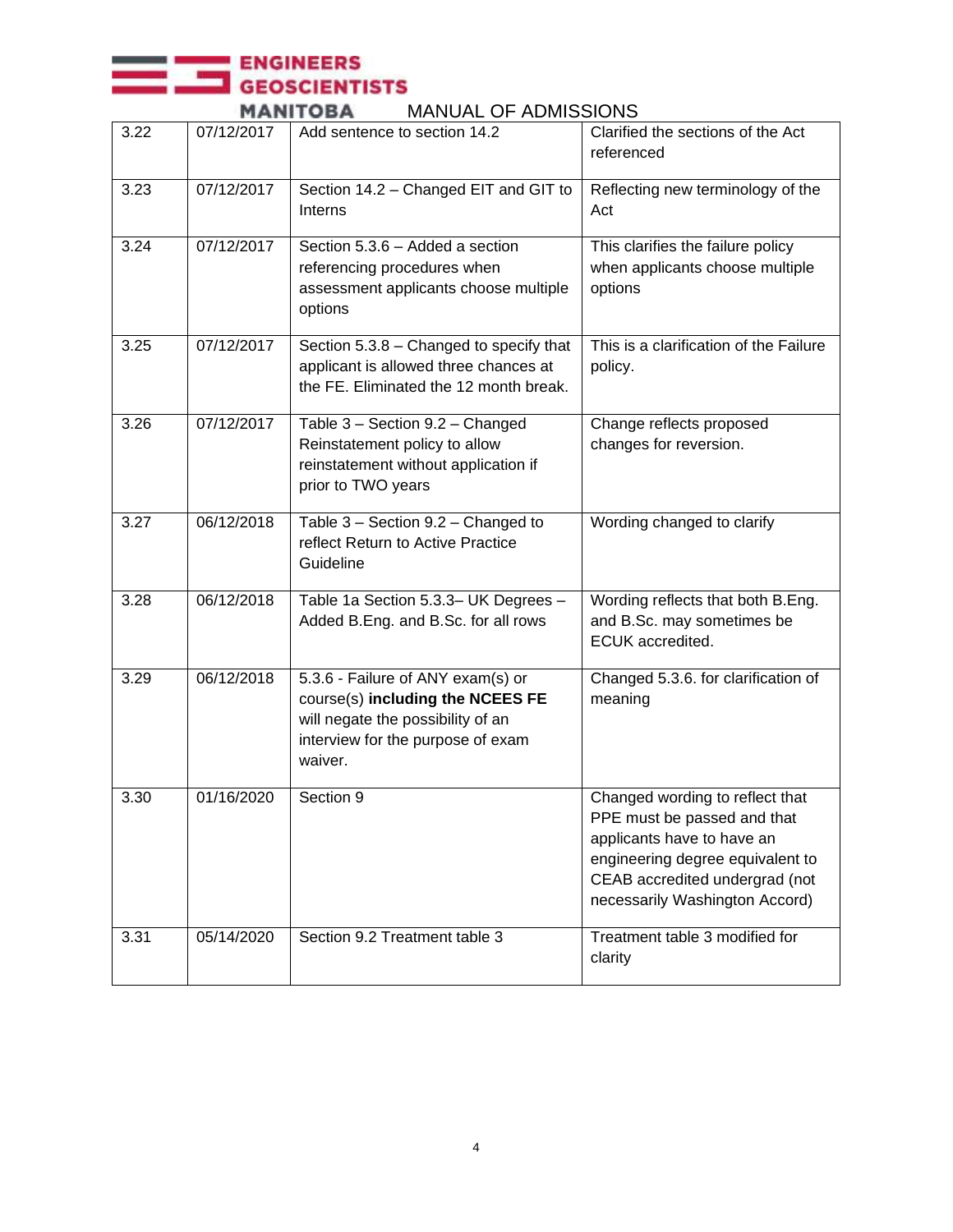

| <b>Table of Contents</b>                                                 |    |
|--------------------------------------------------------------------------|----|
| 1.0                                                                      |    |
| 2.0                                                                      |    |
| 2.1                                                                      |    |
| 2.2                                                                      |    |
| 2.3                                                                      |    |
| 3.0                                                                      |    |
| 3.1                                                                      |    |
| Reinstatement Following Removal From the Register Under<br>3.2           |    |
| 4.0                                                                      |    |
| 5.0                                                                      |    |
| 5.1                                                                      |    |
| 5.2                                                                      |    |
| 5.3                                                                      |    |
| 5.4                                                                      |    |
| 5.5                                                                      |    |
| 5.6<br>Documentation Unavailable from Home University                    | 26 |
| 6.0                                                                      |    |
| 6.1                                                                      |    |
| 6.2                                                                      |    |
| 6.3                                                                      |    |
| Experience Review Committee's Operations Manual 29<br>6.4                |    |
| 7.0                                                                      |    |
| Membership as Engineering Intern or Geoscience Intern  30<br>7.1         |    |
| 7.2                                                                      |    |
| 8.0                                                                      |    |
| 8.1                                                                      |    |
| Candidates Registered in Other Canadian and U.S. Jurisdictions 33<br>9.0 |    |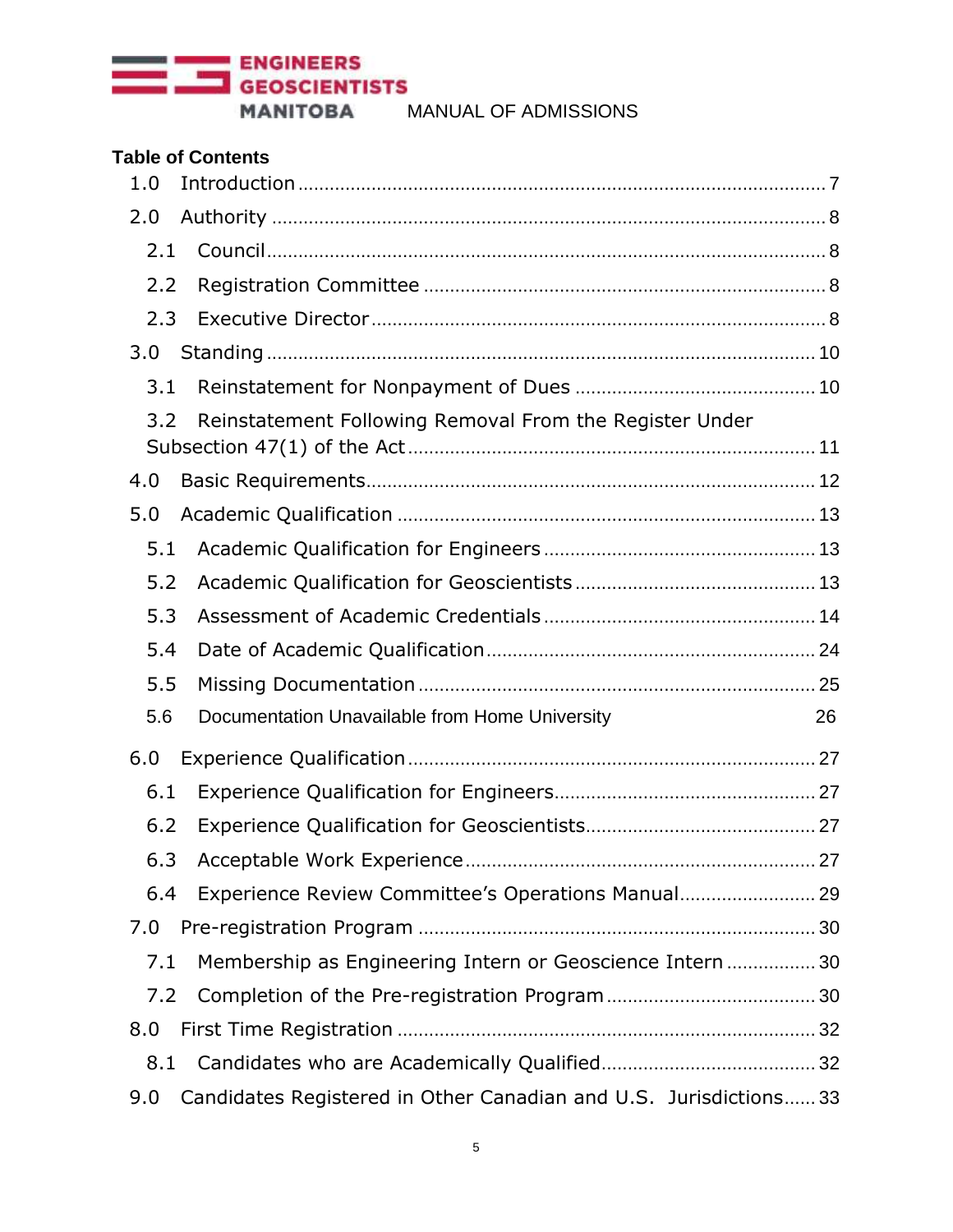## ENGINEERS<br>GEOSCIENTISTS

**MANITOBA** MANUAL OF ADMISSIONS

| 9.1  |                                                                  |
|------|------------------------------------------------------------------|
| 9.2  | Consideration for Former/Present Members of the Pre-registration |
| 10.0 |                                                                  |
| 11.0 |                                                                  |
| 11.1 |                                                                  |
| 11.2 |                                                                  |
| 11.3 |                                                                  |
| 11.4 |                                                                  |
| 11.5 |                                                                  |
| 12.0 |                                                                  |
| 12.1 |                                                                  |
| 12.2 |                                                                  |
| 12.3 |                                                                  |
| 12.4 |                                                                  |
| 13.0 |                                                                  |
| 14.0 |                                                                  |
| 14.1 | Recommendations from the Academic Review Committee,              |
| 14.2 | Appeals from the Registration Committee to Council 45            |
| 14.3 |                                                                  |
| 14.4 |                                                                  |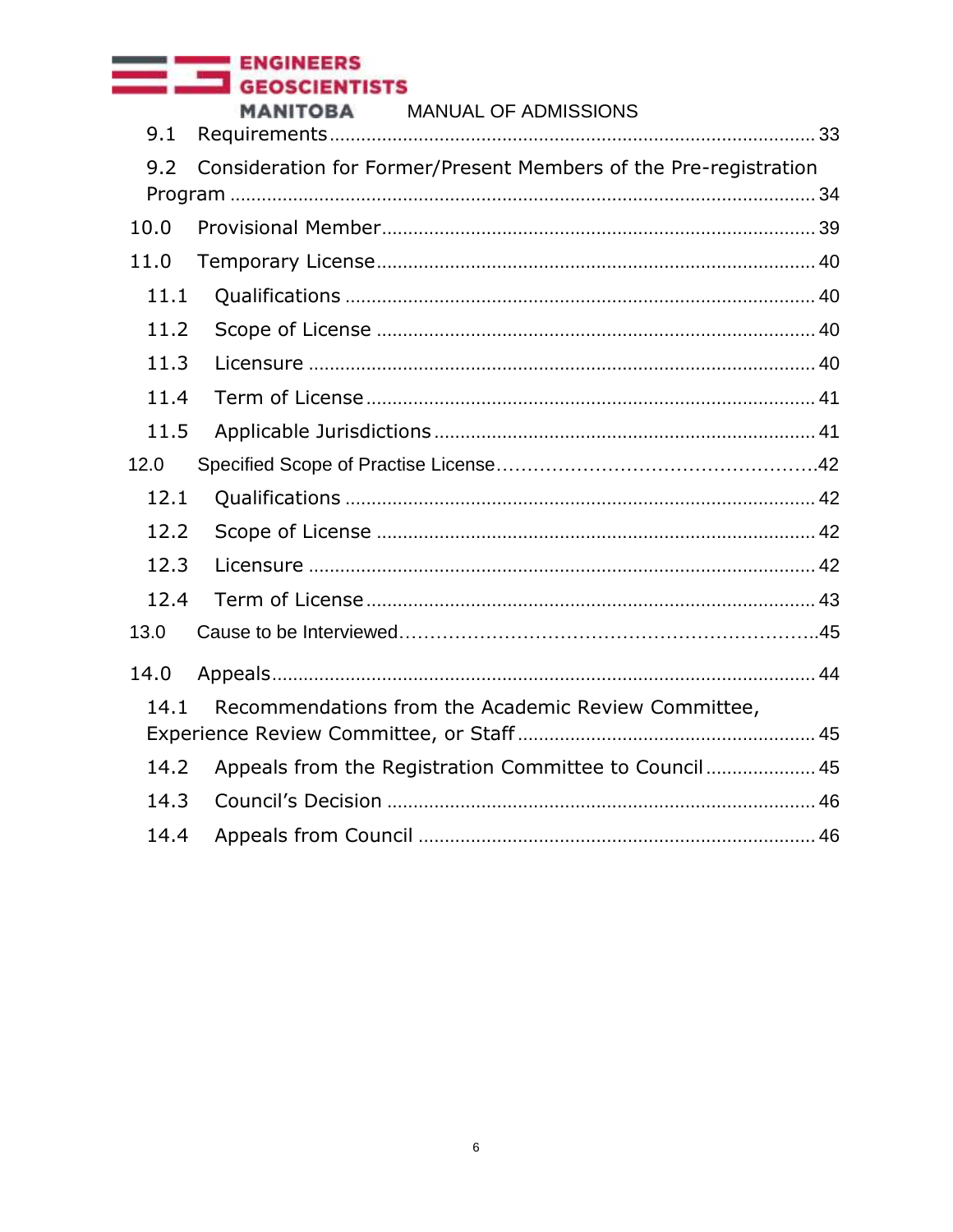#### <span id="page-6-0"></span>**1.0 Introduction**

This Manual was developed by the Council of the Association of Professional Engineers and Geoscientists of the Province of Manitoba. It is based on the previous Manual of Admissions (January 20, 2005).

Council amended this document to:

- Reformat the document to align with various processes in the registration procedure.
- Document actions taken by Council since January 20, 2005.
- Modify the criteria to ensure that that it is consistent with The Engineering and Geoscientific Professions Act.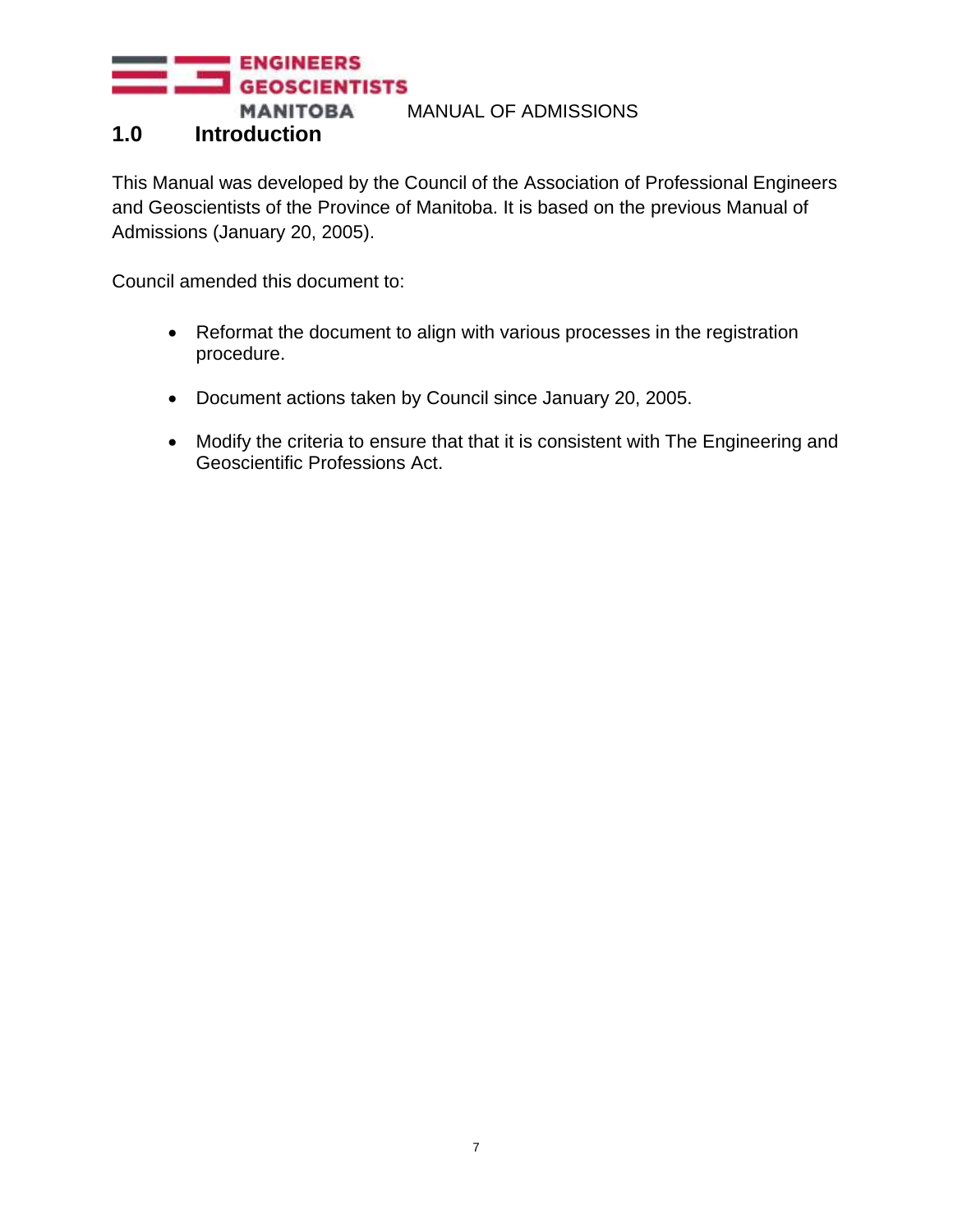**ENGINEERS GEOSCIENTISTS** 

**MANITOBA** 

MANUAL OF ADMISSIONS

## <span id="page-7-0"></span>**2.0 Authority**

#### <span id="page-7-1"></span>**2.1 Council**

It is the role of Council to populate the Registration Committee, provide criteria that the Registration Committee will use to consider and decide on applications, and to develop performance standards that will be used in the registration process. Council is authorized to perform these functions by the following three sections of the Act

#### *14(1) The council shall, in accordance with the by-laws, appoint a registration committee…*

#### *14(2) The council must establish criteria and standards to be used by the registration committee…*

Council will also act as the appeal body for the Registration Committee. Council's authority as an appeal body is limited to *"make any decision the registration committee could have made<sup>1</sup> "*

#### <span id="page-7-2"></span>**2.2 Registration Committee**

It is the Role of the Registration Committee "to consider and decide upon applications for certificates of registration, certificates of authorization, temporary licenses, specified scope of practice licenses and enrolment as engineering interns or geoscience interns*<sup>2</sup>* ".

#### <span id="page-7-3"></span>**2.3 Executive Director**

Council has appointed the Executive Director of the Association to the post of Registrar. Council has charged the Executive Director to ensure that all applications that are to be considered and decided upon by the Registration Committee are complete. To aid the Executive Director in this responsibility, the Executive Director may employ committees or staff members.

At this time, the Executive Director has two such committees:

- The Academic Review Committee The Academic Review Committee will assess and make a recommendation on the academic suitability of an applicant.
- The Experience Review Committee The Experience Review Committee will assess and quantify the related experience that an applicant has obtained.

<sup>1</sup> Subsection 21(6) of the Act

<sup>2</sup> Subsection 14(1) of the Act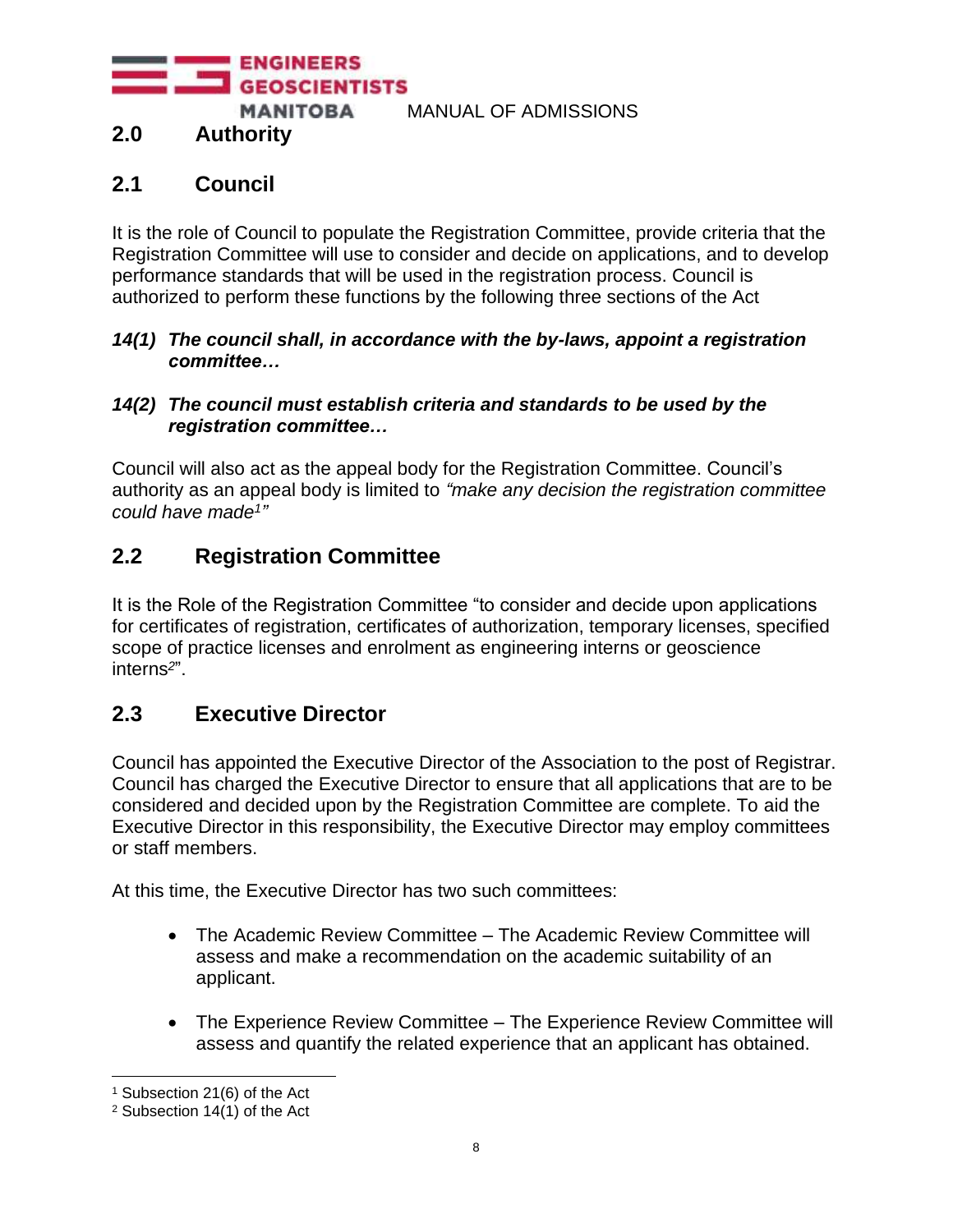#### ENGINEERS **MANITOBA** MANUAL OF ADMISSIONS

At its discretion, the Registration Committee may accept the recommendations developed by the Executive Director or these committees, modify these recommendations, or make any other recommendation regarding an applicant that is consistent with the Manual of Admissions. In accepting a recommendation made by the Executive Director, the Association staff, or any committee in the registration process, the Registration Committee accepts the responsibility of that decision as if they had made it.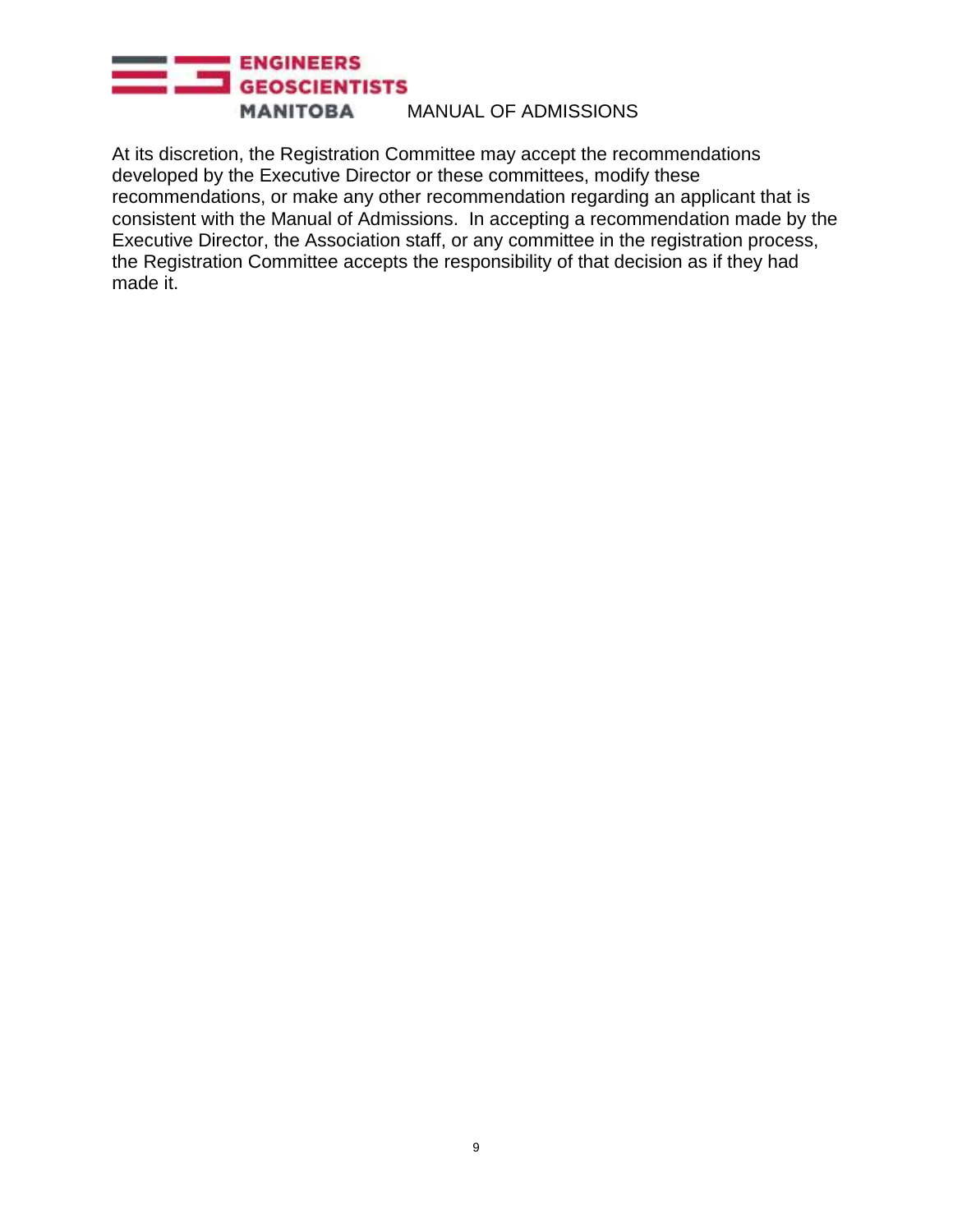**ENGINEERS** 

**MANITOBA** 

MANUAL OF ADMISSIONS

## <span id="page-9-0"></span>**3.0 Standing**

Where a member, holder of a certificate of authorization, temporary licensee, specified scope of practice licensee, engineer-in-training or geoscientist-in-training has been removed from the register pursuant to subsections 24(2) or 47(1) of the Act, they shall not be considered to be in good standing. To become reinstated, or make application to become registered they will first have to repair their Standing.

## <span id="page-9-1"></span>**3.1 Reinstatement for Nonpayment of Dues**

Anyone who has been removed from the register for non-payment of dues may apply to become reinstated at any time by making application to the Registrar of the Association to have their membership reinstated.

## **3.1.1 Reinstatement to Resign in Good Standing**

Anyone who has been removed solely for non-payment of dues will be allowed to become reinstated to the register if their sole intent is to resign from the Association in Good Standing. To gain reinstatement, the person must pay the dues and the late penalty from the year that they were removed from the register, plus pay the current year dues in accordance with the fee schedule set forth by Council. If the person was removed during the current year, the person would pay dues and the late fee for the current year only. The Registrar will then cause the person to be reinstated to the register and then immediately remove them from the register as if they had resigned in Good Standing.

## **3.1.2 Reinstatement to Resume Practice**

Anyone who has been removed solely for non-payment of dues can make application to practice within Manitoba. The requirements that the applicant must satisfy prior to being reinstated to the register are outlined in Table 3 of Section 9.2 of this manual.

## **3.1.3 Applicant's Right to Appeal**

The applicant has the right to appeal the removal of his or her name from the register or the requirements set forth by the Registrar for reinstatement to the register. The person whose name has been removed from the register will make application to appeal the Registrar's ruling by writing to the Registrar stating his or her desire to have the decision appealed and providing reasons for an appeal. The Registrar will then forward the applicant's request to Council.

Council will upon receiving a notice of appeal *"confirm or reverse the removal from the register, or reinstate the registration of the member, holder of a certificate of*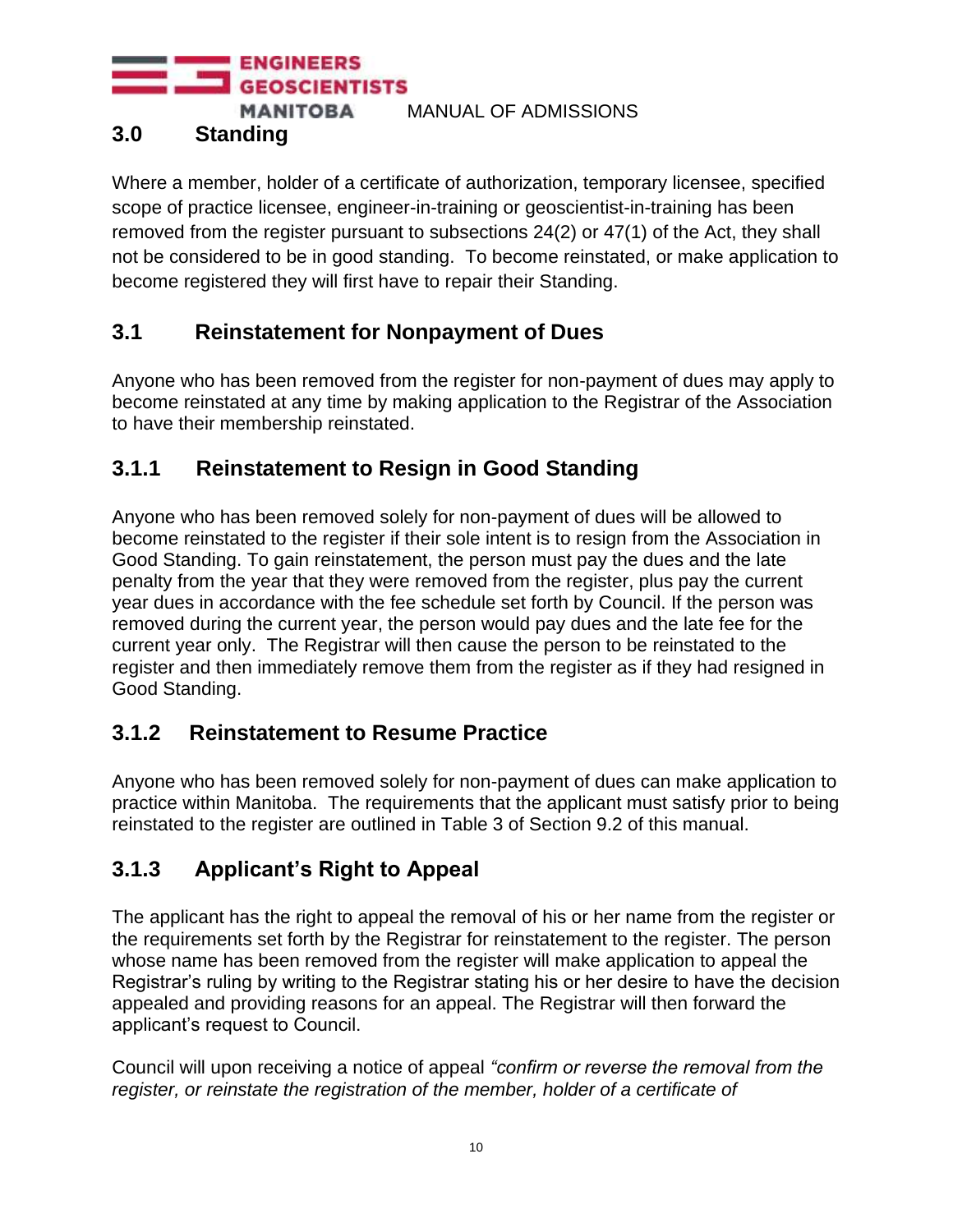*authorization, temporary licensee, specified scope of practice licensee, engineering intern, or geoscience intern upon such terms as in the opinion of the council are appropriate<sup>3</sup> ".*

#### <span id="page-10-0"></span>**3.2 Reinstatement Following Removal From the Register Under Subsection 47(1) of the Act**

A member who has been removed from the register under 47(1) of the act has the right to apply for reinstatement. The applicant will make application to the Registrar who will forward that application to Council. *The council upon such grounds as it may deem sufficient and upon such terms as it may deem proper, may reinstate a former member whose registration has been cancelled<sup>4</sup> .*

 $3$  24(4) of the Act

<sup>4</sup> Subsection 15(3) of the Act. Council recognizes that this requirement is not consistent with the obligations set forth in the By-Laws, however Council notes that the By-Laws and Act appear to be conflicted in this case and has decided to use the exact wording in the Act until this apparent conflict can be resolved.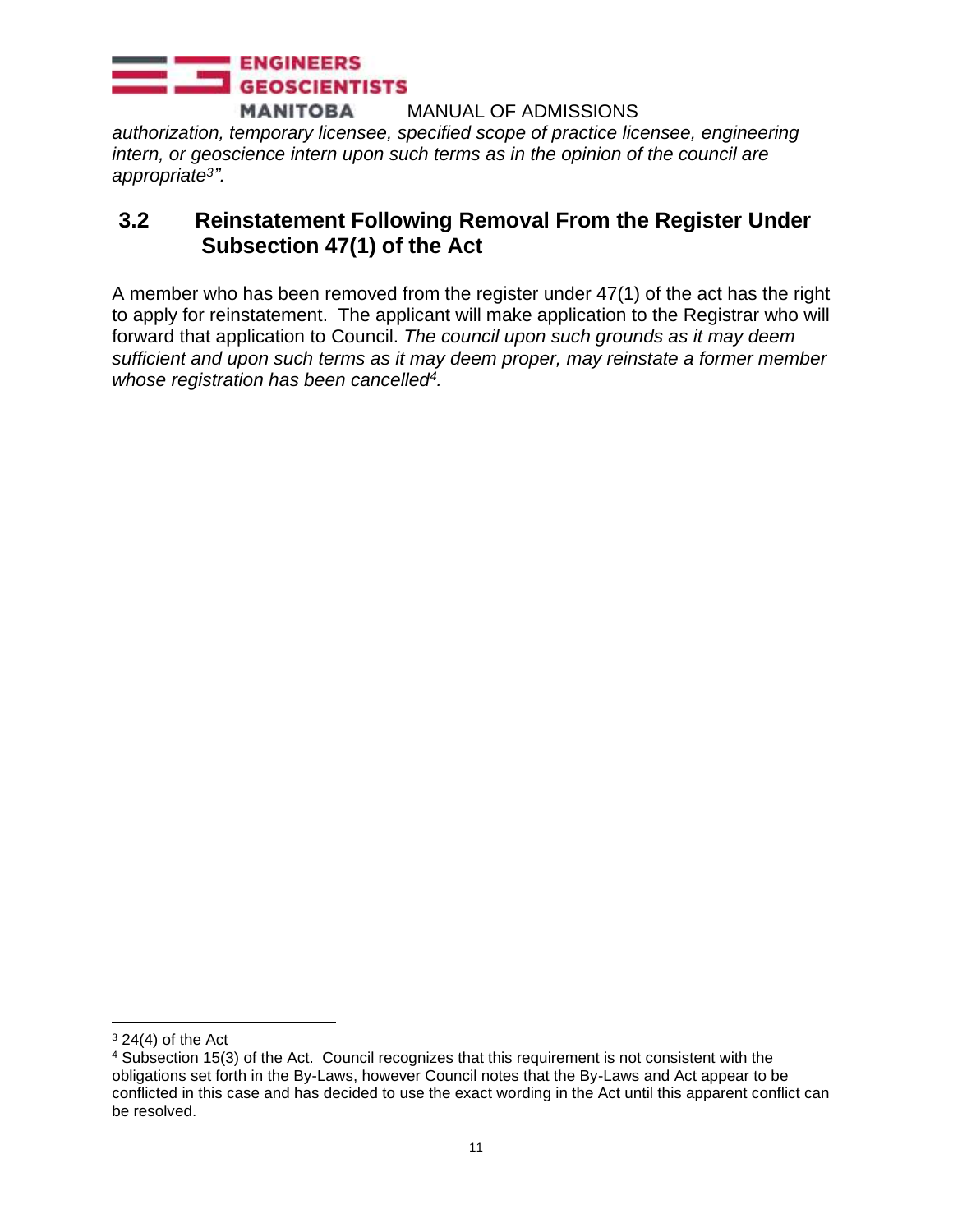#### <span id="page-11-0"></span>**4.0 Basic Requirements**

The qualifications for membership are outlined in Section 15(1) of the Act. The applicant must:

- Be a natural person at least 18 years of age; and
- Be Academically Qualified; and
- have acquired sufficient relevant professional engineering work experience or relevant professional geoscientific work experience; and
- have subscribed to and agreed to abide by the code of ethics of the Association; and
- have made payment of the dues and fees prescribed by the By-Laws; and
- have the ability to communicate effectively in English; and
- have demonstrated to be of good character; and
- have demonstrated ethical and professional conduct; and
- have completed the professional practice test, or ABC test as applicable if they are applying for the first time with Engineers Geoscientists Manitoba.
- have completed the professional practice exam or have previously had at least 10 years of registered practice, or equivalent to registered practice (in the case of geoscientists).

Other requirements specific to the type and method of registration are listed in the subsequent sections of this document.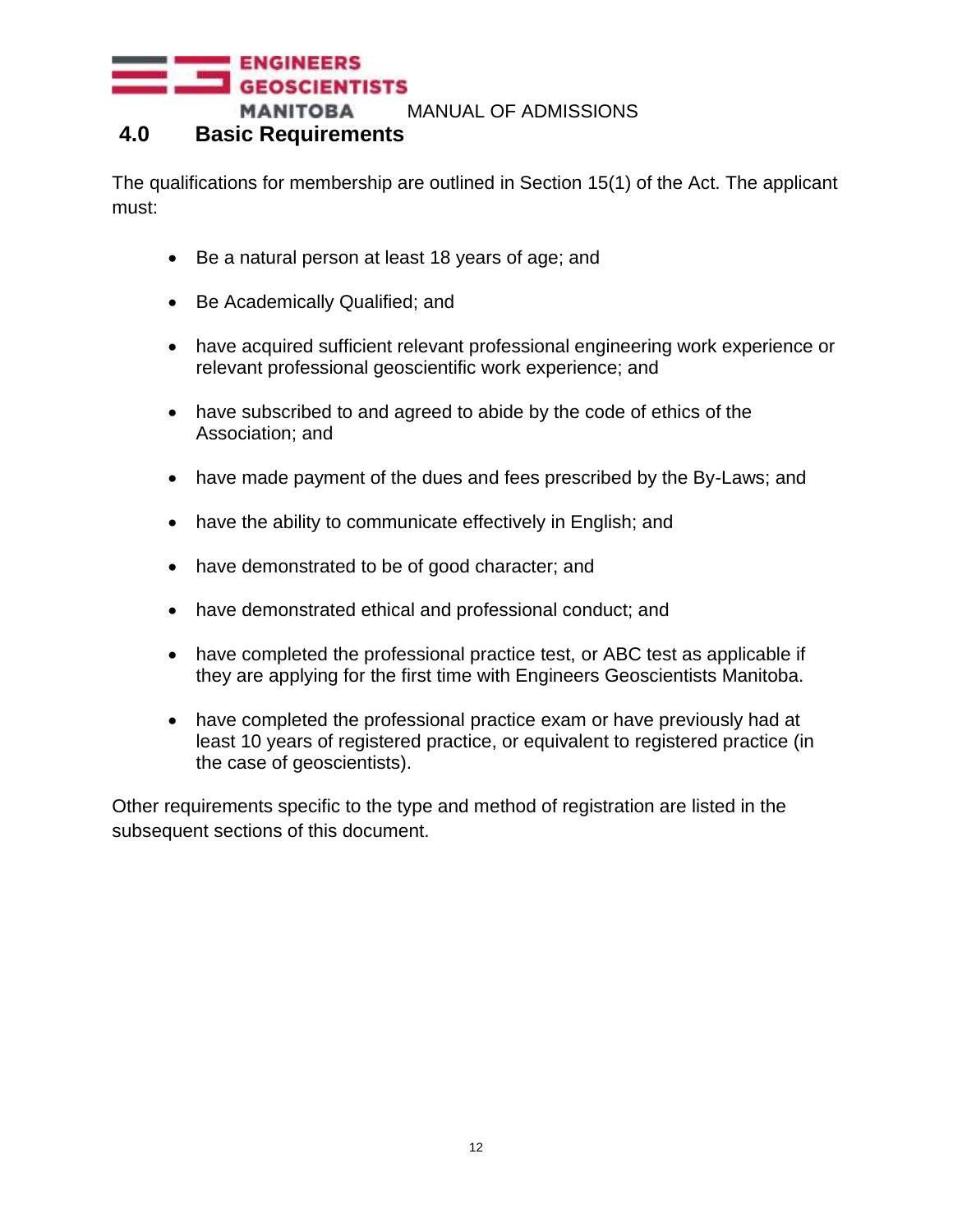#### <span id="page-12-0"></span>**5.0 Academic Qualification**

In accordance with the ACT and the By-Laws, the Registration Committee determines if an applicant is Academically Qualified based on the following criteria.

#### <span id="page-12-1"></span>**5.1 Academic Qualification for Engineers**

An applicant will be deemed to be Academically Qualified if the applicant:

- graduated from an engineering program which was accredited by the Canadian Engineering Accreditation Board (CEAB); or
- successfully completed the requirements of the Internationally Educated Engineer Program (IEEQ); or
- graduated from an engineering program deemed "substantially equivalent" to accredited programs by the CEAB; or
- is a member of or has been deemed to be academically qualified by any other Engineering Association within Canada who has been given the authority by a Provincial or Territorial Government to register Professional Engineers/Geoscientists; or
- is a member of or has been deemed to be Academically Qualified by any entity that licenses engineers in any jurisdiction that has signed a Mobility Agreement with the Association; or
- has had his or her credentials approved by the Registration Committee and has fulfilled the requirements to become Academically Qualified.

#### <span id="page-12-2"></span>**5.2 Academic Qualification for Geoscientists**

An applicant will be deemed to be Academically Qualified if the applicant:

- is a member of or has been deemed to be Academically Qualified by any other Geoscientific Association within Canada who has been given the authority by a Provincial or Territorial Government to register Professional Geoscientists, Geophysicists, or Geologists; or
- is a member of or has been deemed to be Academically Qualified by any entity that licenses geoscientists in any jurisdiction that has signed a Mobility Agreement with the Association.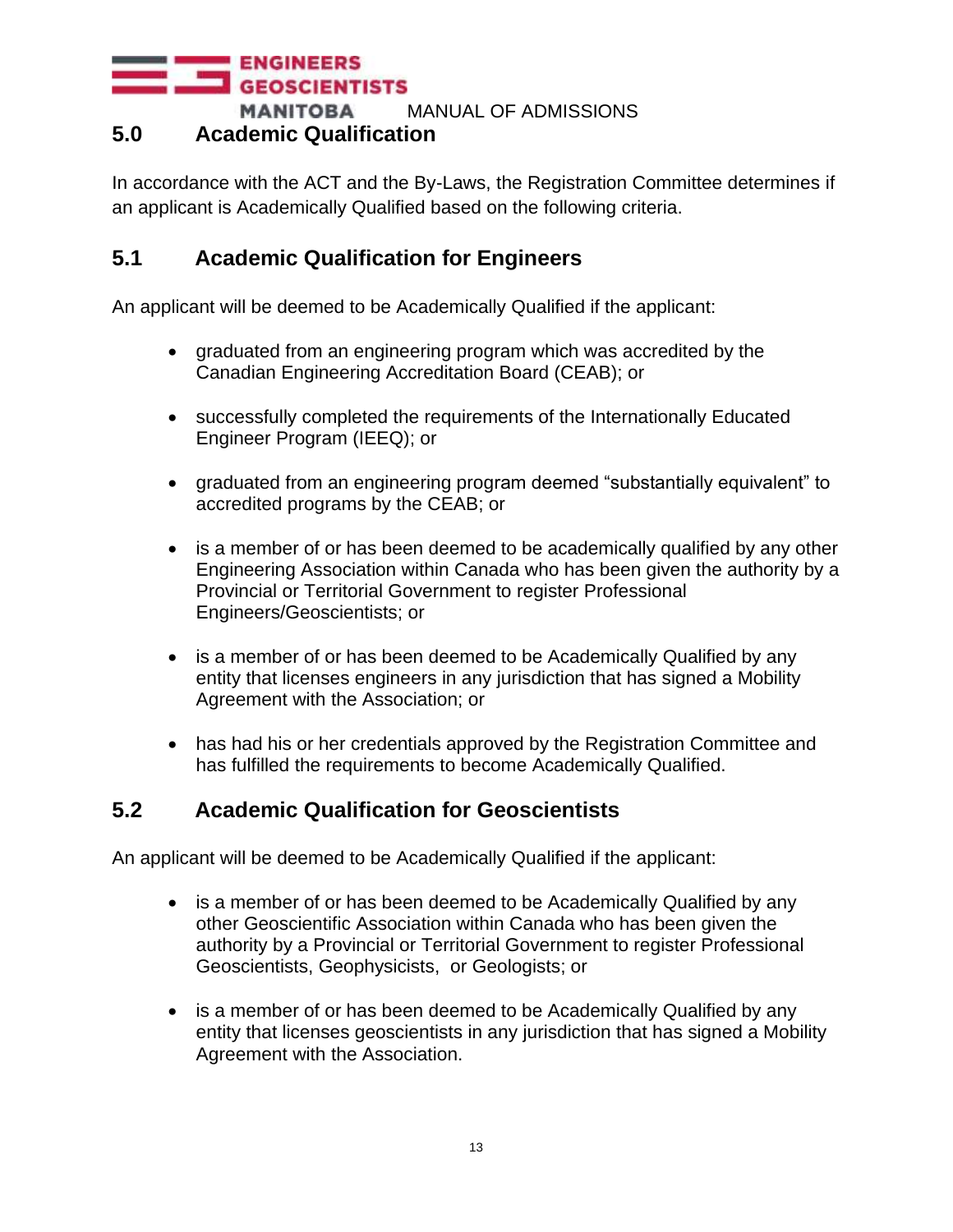#### **ENGINEERS GEOSCIENTISTS MANITOBA**

MANUAL OF ADMISSIONS

#### <span id="page-13-0"></span>**5.3 Assessment of Academic Credentials**

Candidates who are not academically qualified under 5.1 or 5.2 may request an application to become Academically Qualified if they meet one of the requirements listed below.

- obtained a Bachelor's degree in engineering or in an engineering-related post-secondary program deemed to be equivalent by the Association; or
- obtained a Bachelor's degree in Geoscientific or in a Geoscientific-related post-secondary program deemed to be equivalent by the Association

### **5.3.1 Standard for Academic Qualification**

An applicant's academic credentials will be reviewed according to Table 1 and 2 in sections 5.3.2 and 5.3.3. Table 1 (engineering) is shown in section 5.3.2, while Table 2 (geoscience) is shown in section 5.3.3.

#### **5.3.2 Criteria for the Determination of Academic Qualification (Engineers)**

The criteria, as outlined in Table 1 will be used to determine Academic Qualification: Council recognizes that Registration Committee may seek input from the Registrar, Association Staff, the Academic Review Committee or other appropriate bodies, such as Engineers Canada or Geoscience Canada prior to making a determination.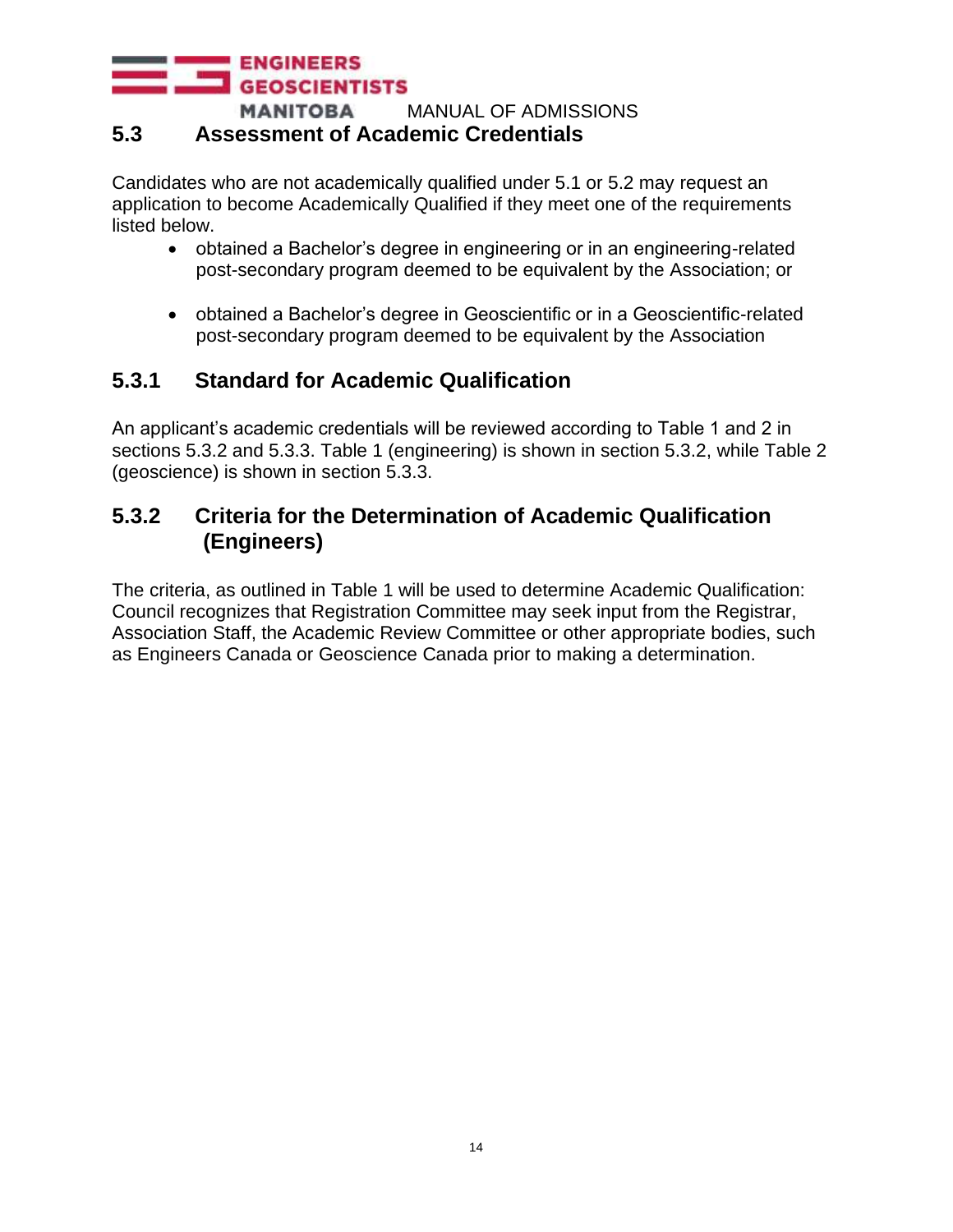## **ENGINEERS** GEOSCIENTISTS

**MANITOBA** MANUAL OF ADMISSIONS Table 1: Guideline for Determining Academic Qualification for Engineering Applicants (**numbered** items are defined in the notes below):

| <b>Indicator</b> | <b>Bachelor's</b>                    | <b>Additional Degree(s)</b>                  | <b>Number of</b>   | <b>Treatment</b>                              |
|------------------|--------------------------------------|----------------------------------------------|--------------------|-----------------------------------------------|
|                  | degree                               |                                              | years of           |                                               |
|                  |                                      | N/A                                          | experience         |                                               |
| 1                | W/A Degree or<br>substantial         |                                              | N/A                | Staff review(2)/looking to<br>exempt (3)      |
|                  | equivalent (1)                       |                                              |                    |                                               |
| $\overline{2}$   | EC-Listed (4)                        | None                                         | $<$ 10 years (6)   | Staff review/'List'                           |
|                  |                                      |                                              |                    | Confirmatory Exams (7)                        |
| $\overline{3}$   | Non-EC-listed                        | None                                         | $\sqrt{510}$ years | Staff review/'Non-List'                       |
|                  | (5)                                  |                                              |                    | Confirmatory Exams (8)                        |
| 4                | <b>EC-Listed</b>                     | None                                         | >10 years          | Staff review/List                             |
|                  |                                      |                                              |                    | Confirmatory Exams with                       |
|                  |                                      |                                              |                    | interview option (9)                          |
| 5                | Non-EC-listed                        | None                                         | >10 years          | Staff review/Non-List                         |
|                  |                                      |                                              |                    | Confirmatory Exams with                       |
|                  |                                      |                                              |                    | interview option                              |
| 6                | <b>EC-listed or</b>                  | Post-graduate in                             | N/A                | Staff review/looking to                       |
|                  | Non-EC-listed                        | engineering discipline                       |                    | exempt.                                       |
|                  |                                      | from CEAB accredited                         |                    |                                               |
|                  |                                      | institution (10)                             |                    |                                               |
|                  |                                      |                                              |                    |                                               |
|                  |                                      |                                              |                    |                                               |
|                  |                                      |                                              |                    |                                               |
| $\overline{7}$   | <b>EC-listed or</b><br>Non-EC-listed | Post-graduate degree in                      | N/A                | Staff review/looking to                       |
|                  |                                      | engineering discipline<br>from a W/A partner |                    | exempt                                        |
|                  |                                      |                                              |                    |                                               |
| 8                | <b>EC-listed</b>                     | Masters degree in                            | N/A                | Staff review/List                             |
|                  |                                      | engineering discipline                       |                    | <b>Confirmatory Exams</b>                     |
|                  |                                      | from an EC-listed                            |                    | reduced by one technical<br>exam from group A |
| 9                | Non-EC-listed                        | institution/program<br>Masters degree in     | N/A                | Staff review/Non-list                         |
|                  |                                      | engineering discipline                       |                    | <b>Confirmatory Exams</b>                     |
|                  |                                      | from an Non-EC-listed                        |                    | reduced by one technical                      |
|                  |                                      | institution/program                          |                    | exam from group A                             |
| 9a               | <b>EC-listed</b>                     | Master's degree in                           | N/A                | Staff review/List                             |
|                  |                                      | engineering discipline                       |                    | <b>Confirmatory Exams</b>                     |
|                  |                                      | from a Non-EC-listed                         |                    | reduced by one technical                      |
|                  |                                      | institution/program                          |                    | exam from group A                             |
| 9b               | Non-EC-listed                        | Master's degree in                           | N/A                | Staff review/Non-List                         |
|                  |                                      | engineering discipline                       |                    | <b>Confirmatory Exams</b>                     |
|                  |                                      | from an EC-listed                            |                    | reduced by one technical                      |
|                  |                                      | institution/program                          |                    | exam from group A                             |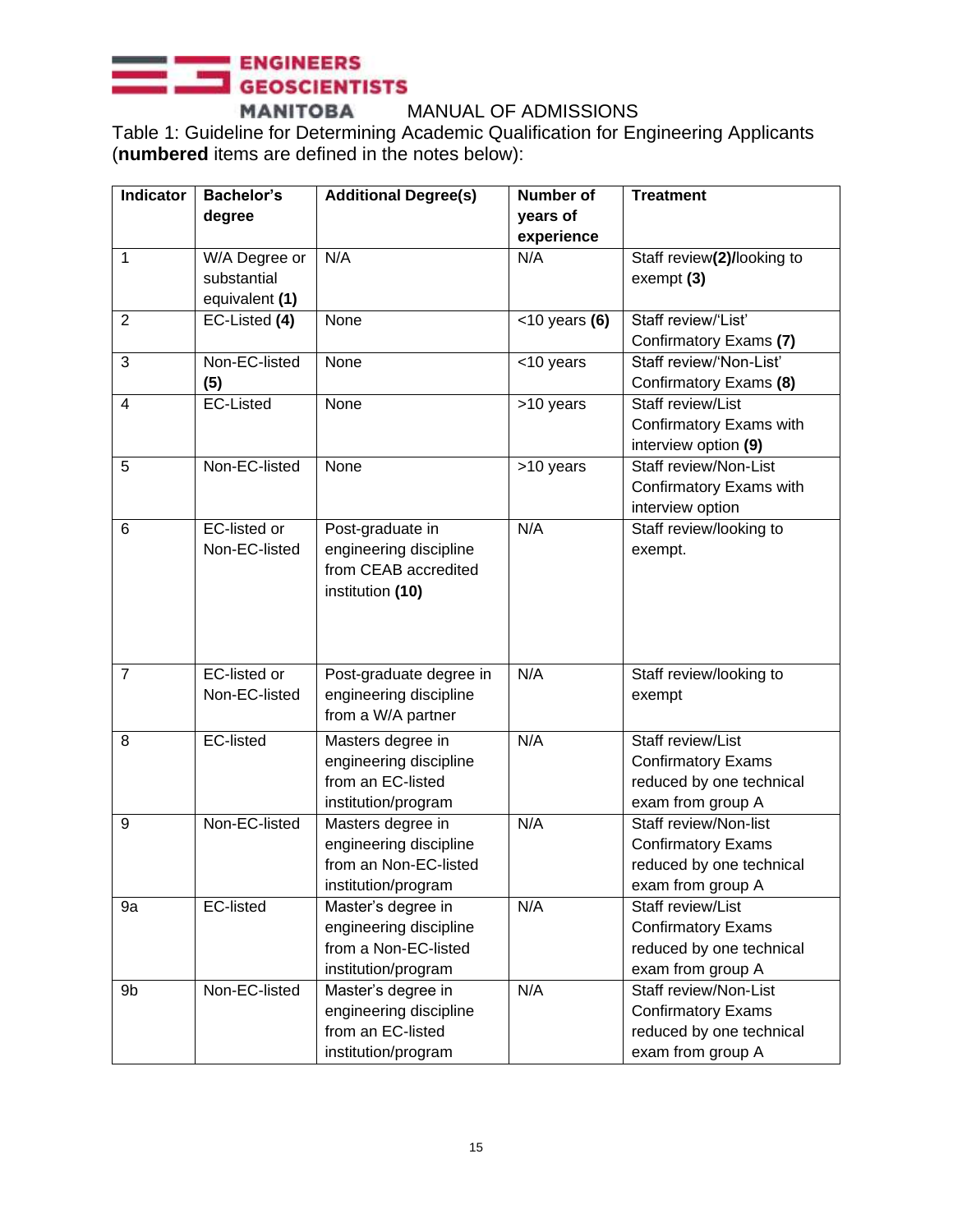|    |                                                     |                                                                                   |     | <b>MANITOBA</b><br><b>MANUAL OF ADMISSIONS</b>                                                                                                              |  |  |  |  |  |  |
|----|-----------------------------------------------------|-----------------------------------------------------------------------------------|-----|-------------------------------------------------------------------------------------------------------------------------------------------------------------|--|--|--|--|--|--|
| 10 | <b>EC-listed or</b><br>Non-EC-listed                | Phd in engineering<br>discipline from an EC-<br>listed institution/program        | N/A | Staff review/List<br><b>Confirmatory Exams</b><br>reduced by two technical<br>exams from group A                                                            |  |  |  |  |  |  |
| 11 | Non-EC-listed                                       | PhD in engineering<br>discipline from an Non-<br>EC-listed<br>institution/program | N/A | Staff review/Non-list<br><b>Confirmatory Exams</b><br>reduced by one technical<br>exam from group A and one<br>from Group B.                                |  |  |  |  |  |  |
| 12 | Successful<br>Completion of<br>IEEQ program<br>(11) | N/A                                                                               | N/A | Academically qualified.                                                                                                                                     |  |  |  |  |  |  |
| 13 | Other                                               | N/A                                                                               | N/A | <b>ARC Review</b>                                                                                                                                           |  |  |  |  |  |  |
| 14 | Re-application<br>after being<br>exited             | N/A                                                                               | N/A | Staff Review -<br>((Total Originally Assigned -<br>Total Passed) + 1 Group B<br>exam); Total number of<br>exams not to exceed Total<br>Originally assigned. |  |  |  |  |  |  |

Notes for Table 1:

**ENGINEERS** 

- 1. W/A is a degree falling under Washington Accord agreement. Several countries around the world have accreditation systems that fall under the Washington Accord because they meet a standard acceptable to the other countries on the Accord. Canada, with its Canadian Engineering Accreditation Board (CEAB) system is one of them. Substantial Equivalency means that the accreditation system of the country has been judged to be equivalent by the CEAB – (however, that Country's accreditation system is not [necessarily] on the Washington Accord). Please also review section 5.3.4 which describes a special case for degrees from the United Kingdom.
- 2. Staff Review means that the applicant's documents would be verified by an Association staff committee. If the staff committee is unable to make a determination, or if there are anomalies or discrepancies in the applicant's information, the file may be forwarded to the Academic Review Committee for review and recommendation.
- 3. Looking to Exempt means that the applicant's documents would be reviewed and under normal circumstances, no exams would be assigned. Serious gaps or anomalies could, however, result in a more thorough review and/or the assignment of exams.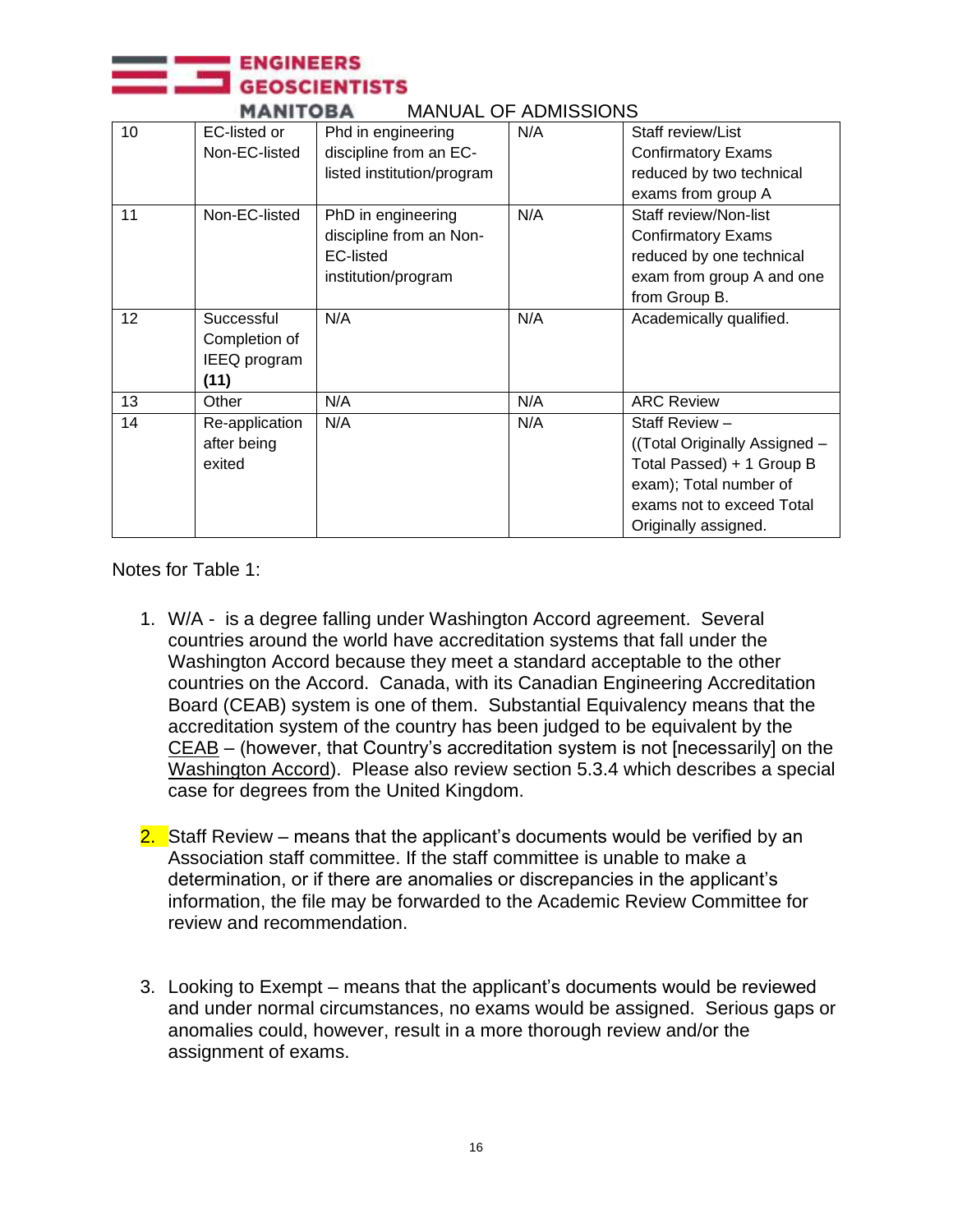- 4. EC Listed Engineers Canada (formerly known as the Canadian Council of Professional Engineers) keeps an extensive database of universities and university programs around the world. University programs which are considered 'list' degrees are those university programs which have met the criteria determined by Engineers Canada. **Note: The EC list is the property of Engineer's Canada and is not available for general distribution.**
- 5. Non-EC Listed Those universities and programs that have not made 'the list' do so for a variety of reasons – it could be due to not meeting the criteria OR it could be due to lack of information. Therefore, while the EC list can give a certain amount of assurance regarding the quality of the institution or program, not making the list does not necessarily mean that the institution or program is substandard. Association staff frequently contact Engineers Canada for additional information regarding a university's status on the EC List.
- 6. The number of years of experience will be determined by a review of the resume by Association staff. Where there is uncertainty regarding the quality of the experience, the resume will be forwarded to a member who has expertise in that discipline who will make a determination. Normally, that member will be a member of the Experience Review Committee or the Academic Review Committee. To qualify for an interview, the applicant must have at least 10 years of high level engineering or geoscience experience and that experience must be current.
- 7. 'List' Confirmatory Exams: Two exams from Group A, 1 Exam from Group B and engineering economics (unless evidence of this subject or its equivalent can be found within the person's educational background by consulting the course descriptions provided by the applicant.). The exams would be of the candidate's choice. Normally, these files would NOT have to be referred to the Academic Review Committee. Note: Group A exams are fundamentals exams from the appropriate CEQB syllabus, while Group B exams are specialized exams from the same CEQB syllabus. The CEQB syllabi are a list of approximately 17 disciplines developed by Engineers Canada and used as GUIDELINES for assessing engineering programs around the world. The candidate would be allowed to choose up to two syllabi to be assessed against – for example: civil and metallurgical or mechanical and electrical.
- 8. 'Non-list' Confirmatory Exams: Three exams from Group A, two exams from Group B and engineering economics (unless evidence of this subject or its equivalent can be found within the person's educational background by consulting the course descriptions provided by the applicant). The exams would be of the candidate's choice. The candidate would be allowed to choose up to two syllabi to be assessed against – for example: civil and metallurgical or mechanical and electrical.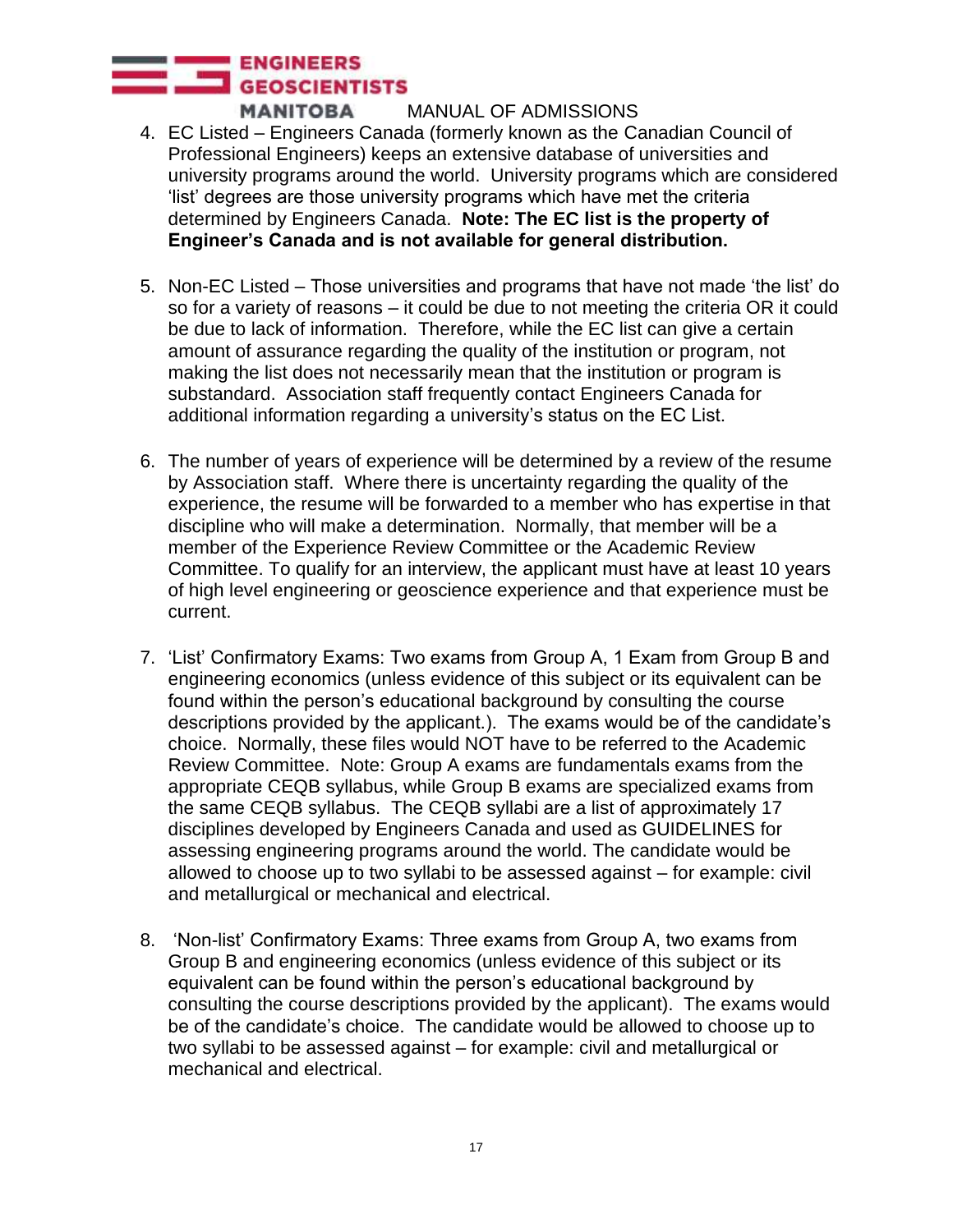- 9. Where there appears to be evidence of 10 or more years of high level and current engineering or geoscience experience, the applicant may be invited to an interview for the purpose of waiving some or all of the exams.
- 10.CEAB stands for Canadian Engineering Accreditation Board. Most Canadian university Bachelor's of Engineering programs are CEAB accredited – meaning that there is a sufficient level of design component, a certain level of technical and non-technical electives, a sufficient number of tenured staff, a sufficient amount of time spent doing laboratory work, etc. The CEAB accreditation is rigorous and demands both documentation review and one or more visits to the institution. Applicants who apply for graduate studies from foreign institutions are subject to a review of their academic performance prior to acceptance.
- 11.IEEQ stands for Internationally Educated Engineering Qualifications program. This is a program available at the University of Manitoba whose entry point is through the Association assessment process.

Applicants who have a four year engineering degree AND have passed the NCEES Fundamentals of Engineering and/or the NCEES Professional Engineering exam (USA) will also be subject to a Staff review and will be 'looking to exempt'.

Applicants with engineering related degrees who do not fit into the above categories will have their applications forwarded to the Academic Review Committee for in-depth review. The Academic Review Committee rely on the CEQB syllabi to assist them in determining the exam assignment. Engineering or engineering related degrees of less than 4 years duration will be rejected, unless there is evidence of additional postgraduate engineering degrees of sufficient caliber. It is up to the Academic Review Committee to assess the caliber of the additional education.

## **5.3.3 Engineering Degrees from the United Kingdom**

The United Kingdom has an accreditation system known as the Engineering Council of the United Kingdom (ECUK). Many degrees which are ECUK are considered to be Washington Accord, however, there are two issues with some of these degrees. First, there are many degrees that are less than 4 years long. Second, some degrees which are on the ECUK list require an additional component called 'further learning'. Further learning typically means a Master's degree, but does leave room for other options as long as the option fulfills the requirement to become a C.Eng. In the UK. a C.Eng. is one of the highest titles that an engineer in the United Kingdom can have.

Regarding UK engineering degrees: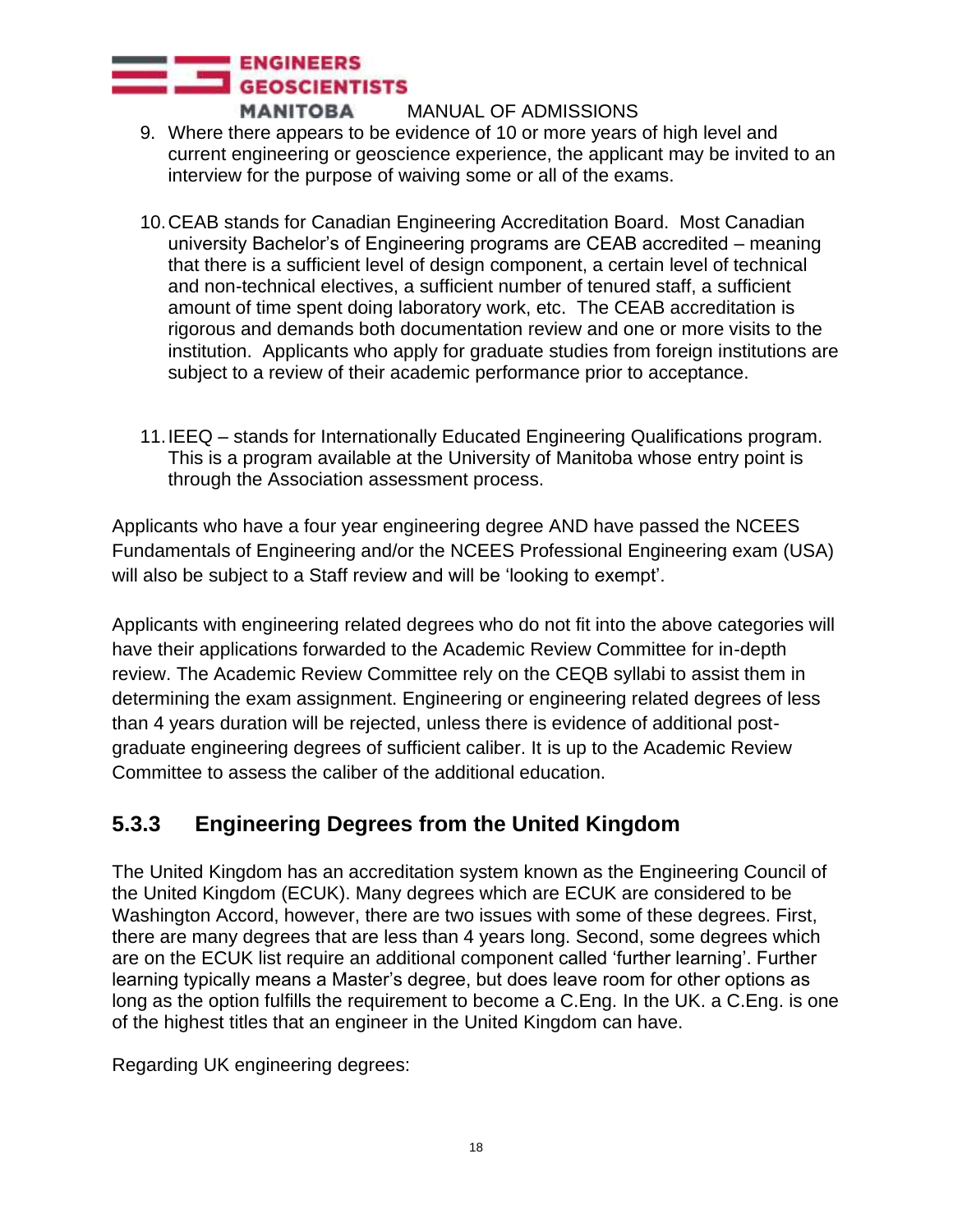- 1. There can be a difference between B.Eng. degrees and B.Sc. degrees. Even though they are of the same duration(s), in general, B.Eng. degrees often have the note: "Further Learning required from XX intake" , which means that in order to be eligible for C.Eng., one must have an accredited further learning component if the degree was started AFTER the date of the specified **intake** year. (This is different from Engineers Canada which typically uses the **graduation** year as the milestone.) Usually, the further learning requirement would be a Master's degree of one or two year's duration. Often, depending on the program, B.Sc. degrees do NOT require this – they are eligible for C.Eng. WITHOUT the additional learning. Therefore, for the most part, B.Sc.'s are recognized as ECUK accredited, but B.Eng.'s are generally NOT, unless the person has the additional accredited degree. This does depend on the individual program however, and the ECUK list must be consulted for the actual program.
- 2. BOTH B.Eng's and B.Sc's can be as short as 3 years, meaning that the applicant would have only 15 years of education rather than 16 if they only took the 3 year degree. At least 16 years of education is one of the components that Engineers Canada instructs us to look for when assessing degrees. Therefore, it is possible to have a B.Sc. (3 year) which is ECUK, but does not fit EC assessment criteria which requires that the length of time in school be at least 16 years.

In response, the following table has been adopted in order to allow a fair, equitable and transparent treatment of applicants who have degrees from the United Kingdom:

Table 1a: Guideline for Determining Academic Qualification for Engineering Applicants with UK degrees (**numbering is continued from Table 1**):

| Ind. | Name of<br><b>UK Degree</b> | <b>Duration</b>    | Addn.<br>Degree or<br>diploma                          | ECUK(?)                                                           | W.A.(?    | Treatment                                                       | Rationale                             |
|------|-----------------------------|--------------------|--------------------------------------------------------|-------------------------------------------------------------------|-----------|-----------------------------------------------------------------|---------------------------------------|
| 15   | B.Eng. or<br>B.Sc.          | 3 year             | None                                                   | $No - if$<br>further<br>Learning<br>required<br>from xx<br>intake | <b>No</b> | <b>Full ARC</b><br>review                                       | Too short<br>AND NOT<br>ECUK.         |
| 16   | B.Eng. or<br>B.Sc.          | 4 years or<br>more | None                                                   | $No - if$<br>Further<br>Learning<br>required<br>from xx<br>intake | <b>No</b> | List $-2A$ ,<br>1B, Eng.Ec<br>if not found<br>in<br>transcripts | Long enough<br>but NOT<br><b>ECUK</b> |
| 17   | B.Eng. or<br>B.Sc.          | 3 year             | 1 or more<br>years<br>diploma or<br>degree or<br>other | $No - if$<br>Further<br>learning<br>required<br>from xx           | <b>No</b> | List                                                            | Long enough<br>but NOT<br><b>ECUK</b> |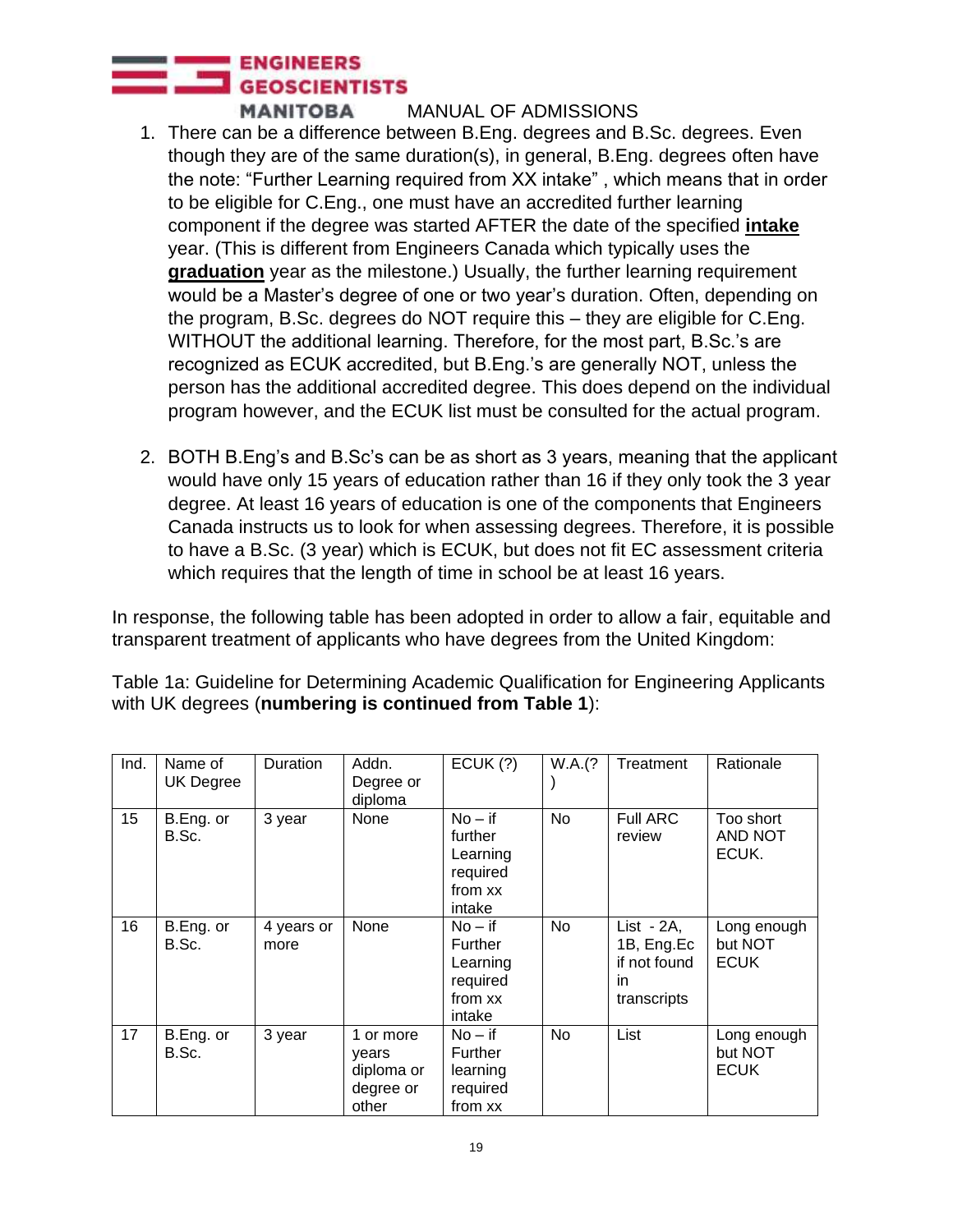**ENGINEERS GEOSCIENTISTS** 

|    |                    |                    | relevant<br>education                                                                        | intake AND<br>diploma<br>does not<br>satisfy.        |                                                                                             |                      |                                                                                            |
|----|--------------------|--------------------|----------------------------------------------------------------------------------------------|------------------------------------------------------|---------------------------------------------------------------------------------------------|----------------------|--------------------------------------------------------------------------------------------|
| 18 | B.Eng. or<br>B.Sc. | 3 years or<br>more | Has<br>accredited<br>further<br>learning for<br>C.Eng.<br>(E.G. –<br>accredited<br>$M.Sc.$ ) | $Yes -$<br>because of<br>accredited<br>learning.     | Yes                                                                                         | Looking to<br>Exempt | Long enough<br>with the<br>additional<br>degree AND<br>ECUK,<br>therefore WA               |
| 19 | B.Sc. or<br>B.Eng. | 3 years            | None                                                                                         | If No<br>additional<br>learning<br>required -<br>yes | $No -$<br>Too<br>short<br>of a<br>progra<br>m                                               | List                 | <b>Too Short</b><br><b>BUT ECUK.</b>                                                       |
| 20 | B.Sc.or<br>B.Eng.  | 3 years            | 1 or more<br>years<br>diploma or<br>other<br>relevant<br>degree                              | If No<br>additional<br>learning<br>required -<br>yes | $No -$<br>Progra<br>m is<br>short<br>but<br>there<br>is an<br>additio<br>nal<br>diplom<br>a | List                 | <b>ECUK</b> and<br>long enough<br>with the<br>additional<br>diploma,<br>however<br>NOT WA. |
| 21 | B.Sc.or<br>B.Eng.  | 3 years            | Has<br>accredited<br>further<br>learning for<br>C.Eng.<br>$(e.g. -$<br>$M.Sc.$ )             | Yes -<br>because of<br>accredited<br>learning        | Yes                                                                                         | Looking to<br>Exempt | <b>ECUK And</b><br>long enough<br>with<br>additional<br>degree                             |
| 22 | B.Sc.or<br>B.Eng.  | 4 years or<br>more | None                                                                                         | If No<br>additional<br>learning<br>required -<br>yes | Yes                                                                                         | Looking to<br>Exempt | Long enough<br>AND ECUK,<br>therefore<br>WA.                                               |

#### **MANITOBA** MANUAL OF ADMISSIONS

#### **5.3.4 Criteria for the Determination of Academic Qualification (Geoscientists)**

The criteria, as outlined in Table 2 will be used to determine Academic Qualification: Council recognizes that Registration Committee may seek input from the Registrar, Association Staff, the Academic Review Committee or other appropriate bodies, such as Engineers Canada or the Canadian Geoscience Standards Board prior to making a determination.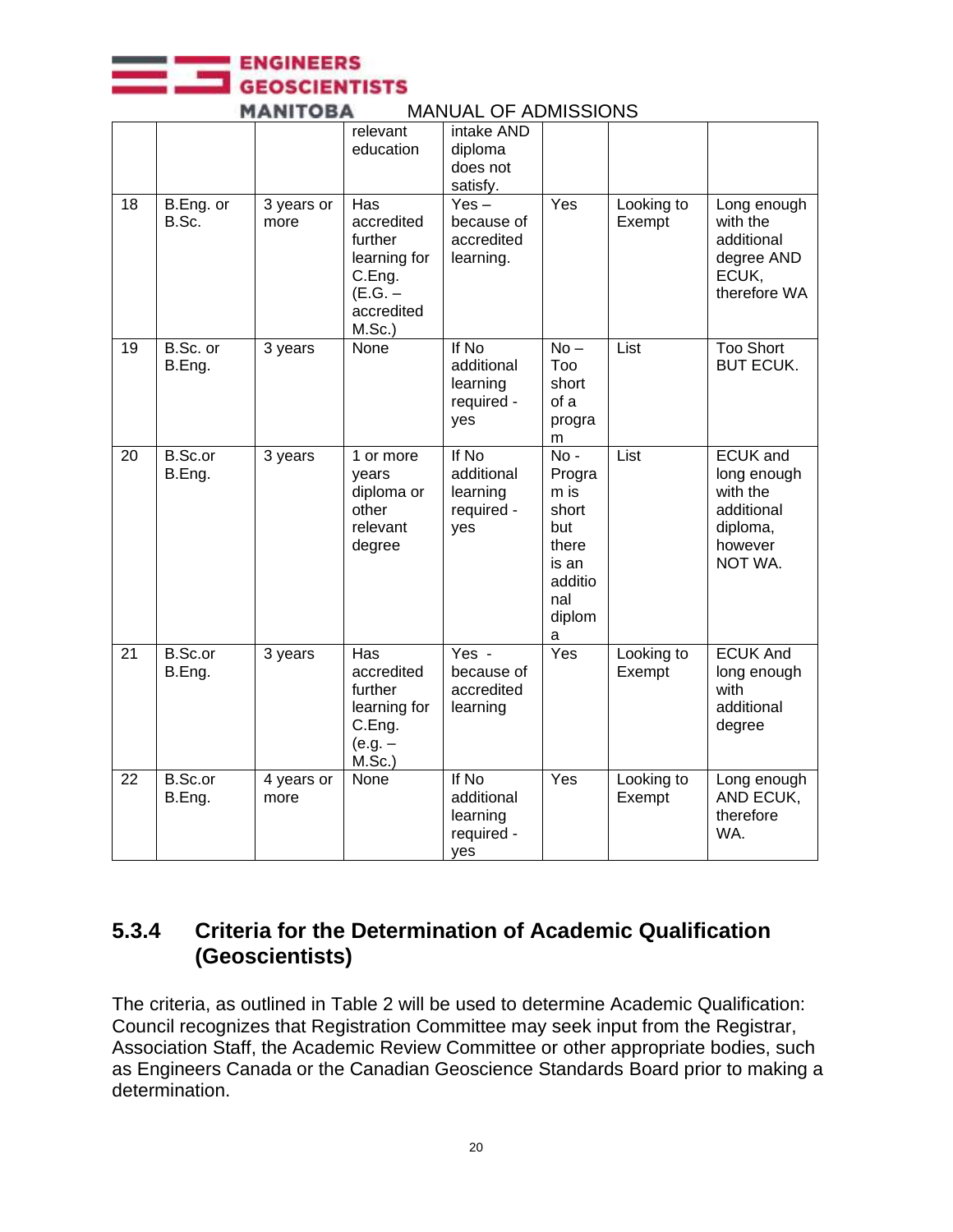

**Table 2** Guideline for Determining Academic Qualification for Geoscience Applicants

| <b>Indicator</b> | <b>Bachelor's</b>                                                                                             | <b>Additional</b>                                            | <b>Experience</b> | <b>Other</b>                         | <b>Treatment</b>                                                                                                                                                                                           |
|------------------|---------------------------------------------------------------------------------------------------------------|--------------------------------------------------------------|-------------------|--------------------------------------|------------------------------------------------------------------------------------------------------------------------------------------------------------------------------------------------------------|
|                  | <b>Degree</b>                                                                                                 | Degree(s)                                                    |                   | <b>Criteria</b>                      |                                                                                                                                                                                                            |
| 1G               | 4 yr B.Sc.<br>Geoscience<br>Honours/Maj<br>ors from<br>Canadian<br>University<br>or equivalent<br>from Quebec | None                                                         | <10 years         | Graduation<br>Prior to or on<br>2004 | Staff review/Looking to<br>exempt                                                                                                                                                                          |
| 2G               | a,                                                                                                            | None                                                         | <10 years         | Graduation<br>After 2004             | Staff review/correspondence<br>With Association syllabus<br>(see:<br>http://www.apegm.mb.ca/Ass<br>essmentCanadianGeoscienc<br>e.html) OR academically<br>qualified (a/q) in another<br>Canadian province. |
| 3G               | $\alpha$                                                                                                      | Post-<br>graduate in<br>Geoscience<br>from Cnd<br>University | n/a               | Graduation<br>After 2004             | Staff review/looking to<br>exempt                                                                                                                                                                          |
| 4G               | 4 yr B.Sc.<br>Geoscience<br>Honours/Maj<br>ors from<br>International<br>university                            | Post-<br>graduate in<br>Geoscience<br>from Cnd<br>University | n/a               | n/a                                  | Staff review/looking to<br>exempt                                                                                                                                                                          |
| 5G               | a                                                                                                             | Phd in<br>Geoscience<br>from Int.<br>University              | n/a               | n/a                                  | Staff review/looking to<br>exempt                                                                                                                                                                          |
| 6G               | $\alpha$                                                                                                      | Masters in<br>Geoscience<br>from Int.<br>university          | n/a               | n/a                                  | Staff review/ 1 geo. exam of<br>applicant's choice<br><b>OR</b><br>ARC review/correspondence<br>with Association syllabus or<br>academically qualified (a/q)                                               |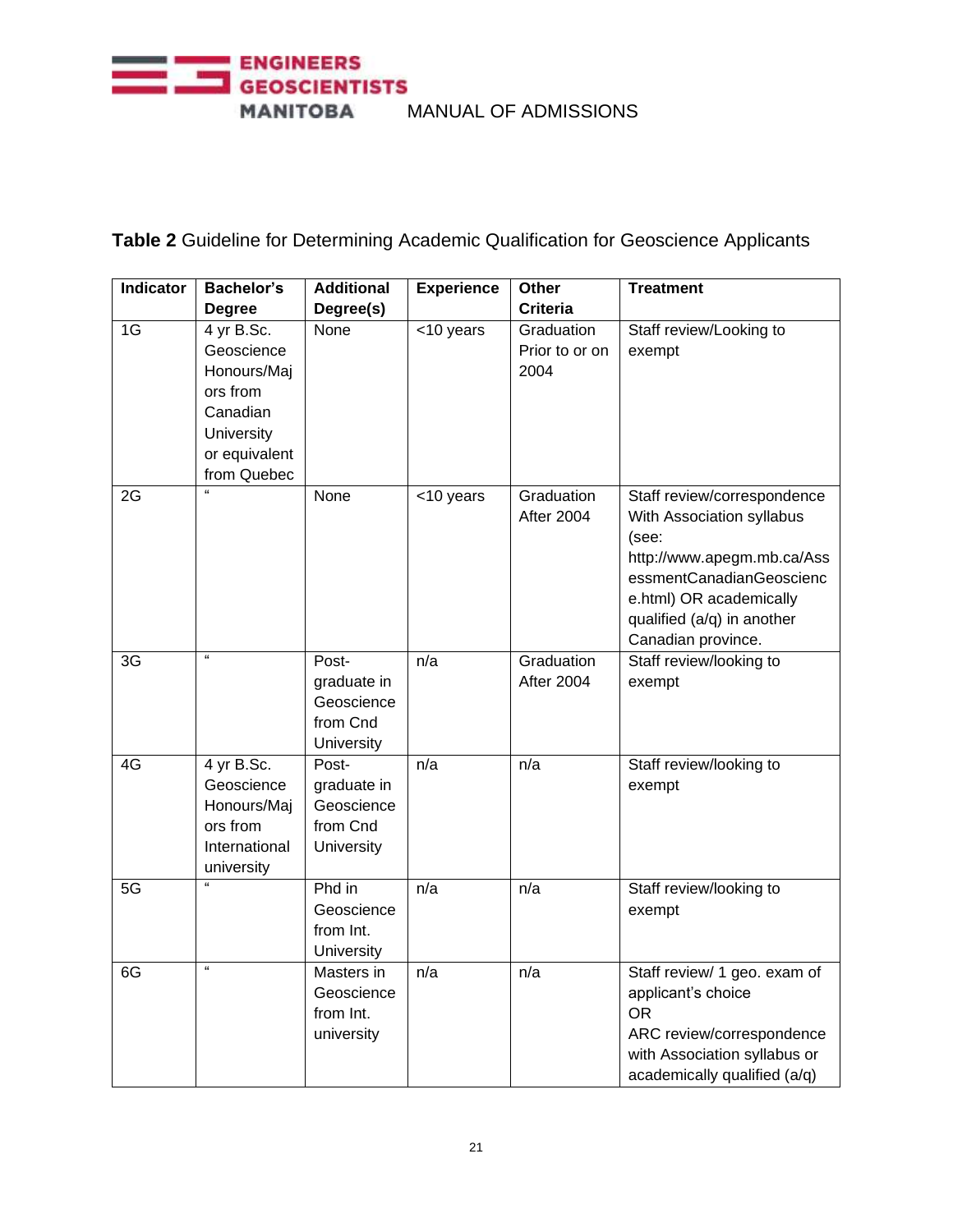

| 7G  | 3 Year Cnd<br>Geoscience<br>degree                                                   | Post-<br>graduate<br>degree(s) or<br>not | n/a | n/a | in another Canadian<br>province<br><b>OR</b><br>Interview if >10 years<br>ARC review/correspondence<br>with Association syllabus or<br>academically qualified (a/q)<br>in another Canadian |
|-----|--------------------------------------------------------------------------------------|------------------------------------------|-----|-----|--------------------------------------------------------------------------------------------------------------------------------------------------------------------------------------------|
| 8G  | 4 yr. B.Sc.<br>Geoscience<br>Honours/Maj<br>ors from<br>International<br>university. | None                                     | n/a | n/a | province.<br>ARC review/correspondence<br>with Association syllabus or<br>academically qualified (a/q)<br>in another Canadian<br>province.                                                 |
| 9G  | Related<br>$degrees -$<br>geography,<br>soil science,<br>environment<br>al science   | Post-<br>graduate<br>degree(s) or<br>not | n/a | n/a | ARC review/correspondence<br>with Association syllabus or<br>academically qualified (a/q)<br>in another Canadian<br>province                                                               |
| 10G | Re-<br>application<br>after being<br>exited                                          | n/a                                      | n/a | n/a | Staff Review -<br>((Total Originally Assigned -<br>Total Passed) + 1 Geological<br>exam); Total number of<br>exams not to exceed Total<br>Originally assigned.                             |

**MANITOBA** MANUAL OF ADMISSIONS

Applicants with four year geoscience degrees Honours or Majors from a Canadian University (or equivalent from Quebec) or an International university and what appears to be greater than 10 years of high level and current experience in geoscience could be offered the option of an interview, for the purpose of waiving exams.

## **5.3.5 Failure of a Confirmatory Examination**

Applicants who fail a confirmatory examination(s) or equivalent course(s) must clear the failure within the deadline time frame and within the number of failures assigned (as stated in 5.3.5 Failure of an Examination program). Exam or course failures must be cleared either by retaking the same exam or the course equivalent(s) for that same exam.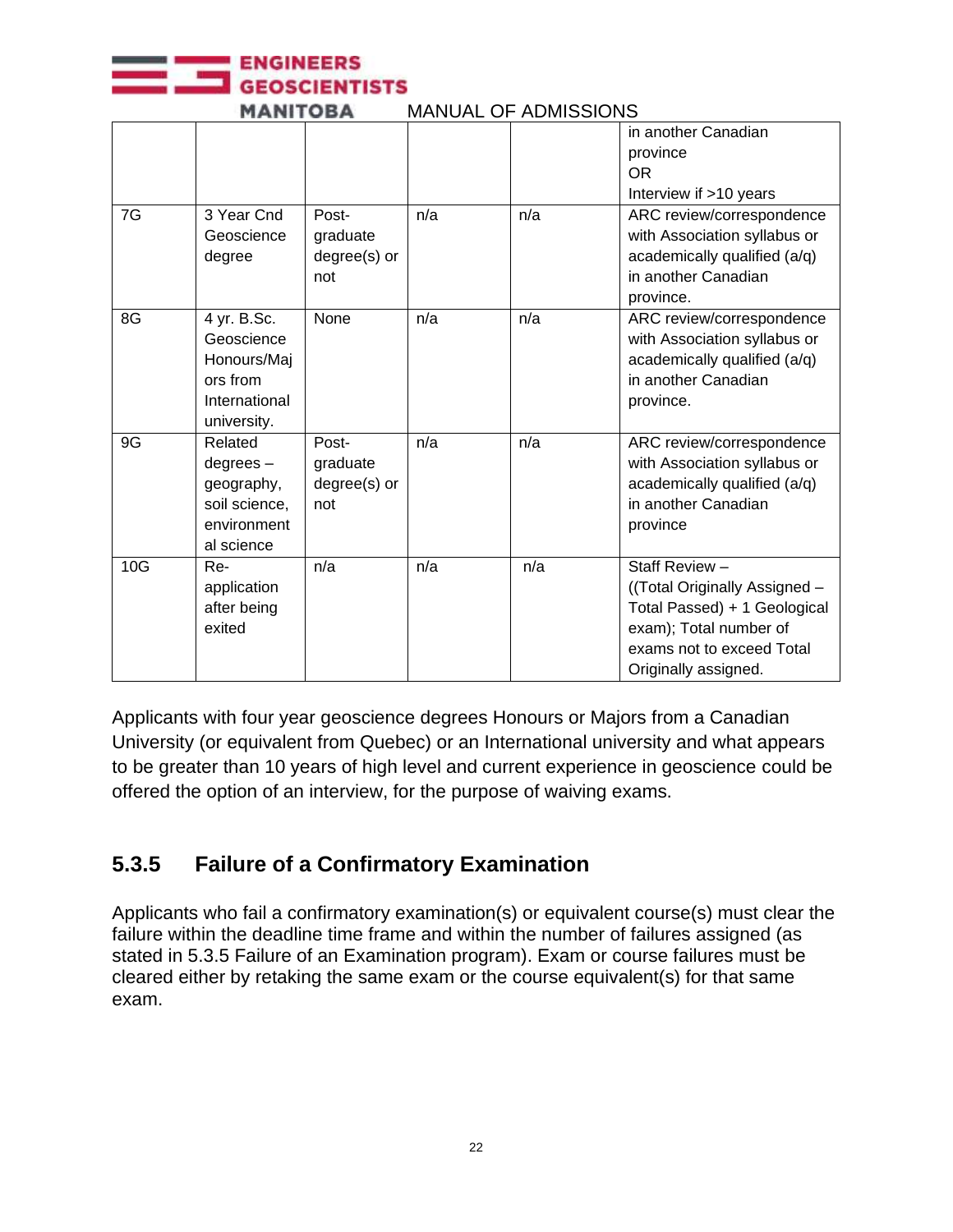#### **5.3.6 Failure of an Examination Program**

Time allowed to complete the program shall be one year (12 months) multiplied by the number of exams. The time starts counting from the date of the exam month following the date of the ARC meeting on which the applicant was reviewed. Those who have three exam or course failures (whether those failures are in one or in multiple exam(s)/course(s) will be exited from the examination program. Failure of ANY exam(s) or course(s) including the NCEES FE will disallow the possibility of an interview for the purpose of exam waiver.

Applicants who wish to re-apply after being exited from either the examination program or the IEEQ program must do the following:

Resubmit a new application with the fee plus a cover letter explaining why they feel they are now ready to complete the program.

Whether the applicant has been exited due to excessive failures or due to excessive time to complete the program, credit will be given for exam(s)/course(s) previously passed, however, the new assignment will result in ONE additional Group B examination being added, except in the case where the applicant had not previously passed any examinations. In this case, no additional group B examination will be added. The Group B examination will be of the applicant's choice. No additional time extensions will be allowed and the interview option will not be allowed for those who have been previously exited from the examination program or the IEEQ program.

To explain the above paragraph – if an applicant is assigned five examinations and in the time period allotted have passed two examinations and failed three, they would be allowed to re-apply, and their new examination provision would be three examinations plus ONE additional group B examination. If an applicant is assigned five examinations and fails three examinations and passes NONE, if they re-apply, their new examination program would be five examinations.

Applicants who either exceed the time limit or exceed the number of failures a second time will be requested to take a twelve month break from re-applying and demonstrate to ARC, when they reapply, what steps they have taken to ensure their success this time around. When they reapply, the formula of adding the additional B level exam as described above will be applied.

Applicants who elect to challenge multiple options – e.g. courses, exams and FE (see Section 5.3.8) will be allowed a cumulative total of three attempts to pass the assigned program. (For example – failing one course and one technical exam would allow for only one chance to pass the FE). After three unsuccessful attempts they will be exited from the Academic assessment program and will be required to demonstrate, when they reapply, what steps they have taken to ensure their success this time around. When they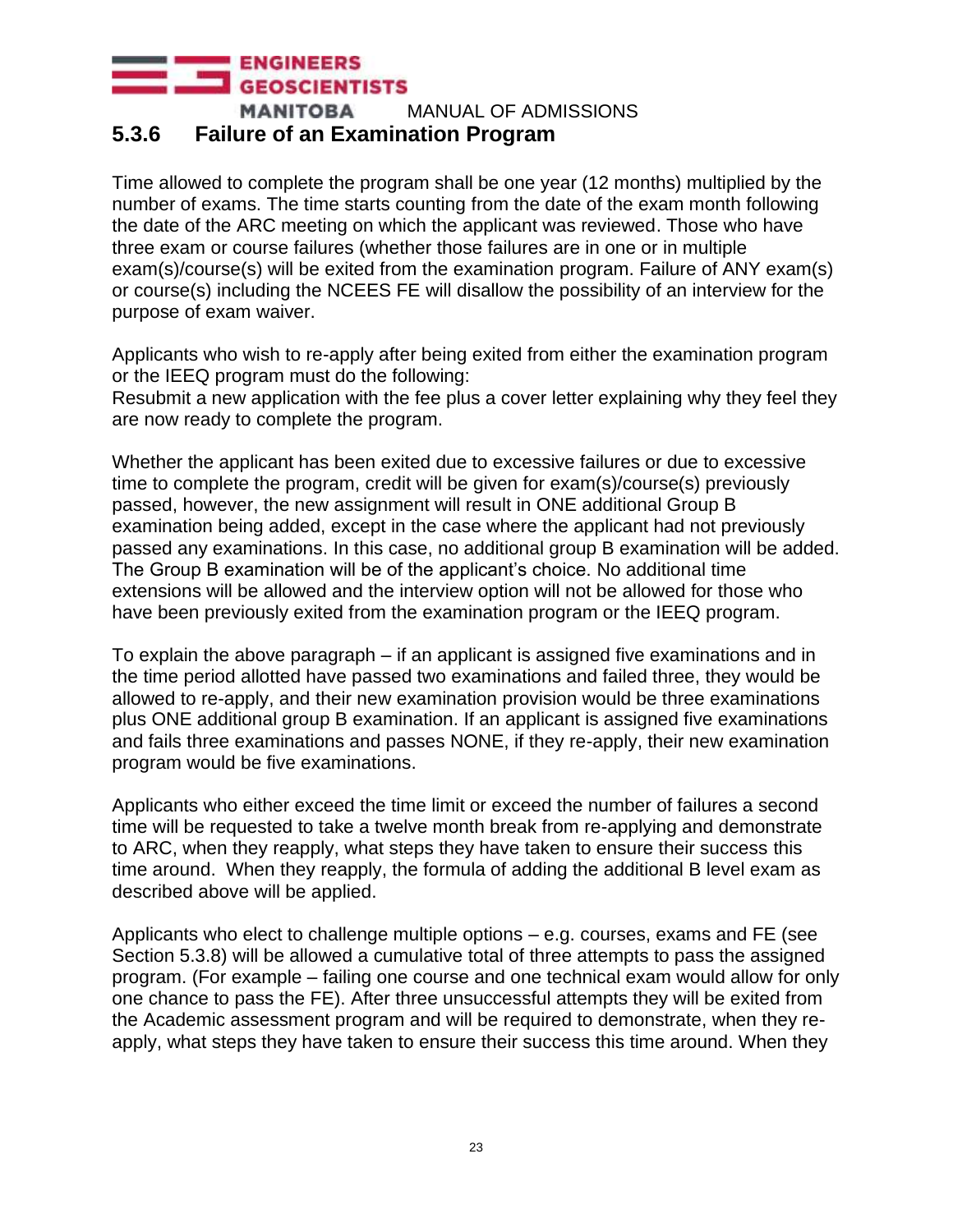re-apply, the formula of adding the additional B level exam as described above, will be applied.

Applicants who re-apply will be allowed to retake exams or courses which they have previously failed but they will NOT be allowed to retake exams or courses which they have previously passed.

#### **5.3.7 Interview Procedure**

Interviews may be conducted for the purpose of determining academic qualification. The procedure for the interview will be provided to those assessment applicants who qualify. Only those applicants who appear to have ten or more years of high level and current engineering or geoscience experience will be allowed the option of an interview for the purpose of waiving examinations. Applicants who are in disciplines which are not common in Manitoba and for which there are no interviewers readily available may not be eligible to be considered for interviews.

## **5.3.8 Fundamentals of Engineering (FE) Examination**

Those applicants who have been assigned an examination program where they must complete 5 or fewer technical examinations and engineering economics (if assigned) will have the opportunity to write the NCEES Fundamentals of Engineering (FE) Examination in lieu of confirmatory examinations. Applicants who have been given a specific examination program will not be allowed to write the FE in lieu of examinations, however, they may make a request to the Academic Review Committee if they wish. The onus will be on the applicant to make the case.

If the applicant elects only to challenge the FE exam, they will be allowed three attempts to pass the exam. After three unsuccessful attempts they will be exited from the Academic assessment program and will be required to demonstrate, when they reapply, what steps they have taken to ensure their success this time around. When they reapply, the formula of adding the additional B level exam as described in section 5.3.6 will be applied.

### <span id="page-23-0"></span>**5.4 Date of Academic Qualification**

The date of academic qualification is normally the date on which the applicant has completed his or her undergraduate degree in engineering or geoscience. Where the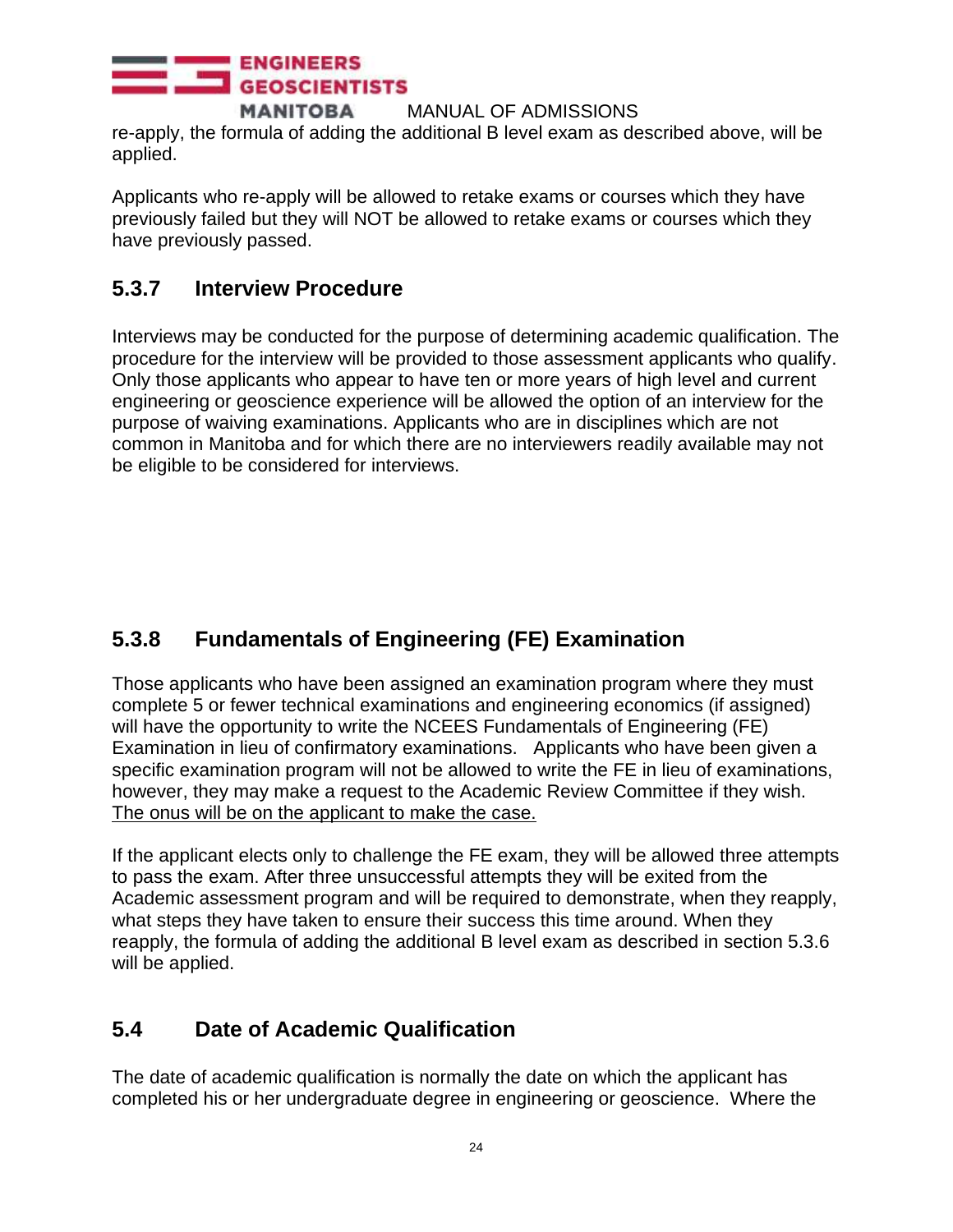first degree has not been an engineering or geoscience degree, the date of academic qualification will be determined by the Academic Review Committee.

## <span id="page-24-0"></span>**5.5 Missing Documentation**

Most of the time, applicants are able to provide adequate documentation of their education to the Association. Occasionally, there may be those who have left their country under less than ideal circumstances, who may not be able to supply the minimum required documentation. Assessment applicants who claim to have a qualifying engineering or geosciences degree, who are unable to submit the minimum required documentation, must do the following:

- 1. Provide a detailed description in their own words, of the institution attended, the coursework completed, the date of graduation and all other details relevant to their academic criteria and the reason for why these cannot be obtained. If required, the description will be reviewed by the Academic Review Committee. The Association reserves the right to verify the accuracy of the description through any and all resources available.
- 2. Sign an affidavit which indicates that they have made all reasonable efforts to obtain documentation but have been unable to do so AND that they have successfully completed the education which they claim to have completed.
- 3. If the degree is deemed to be equivalent to an engineering or geoscience degree in Canada, and the explanation appears to be truthful and have merit, successfully complete an examination program consisting of four exams from group A (basic or fundamental) and three examinations from group B (specific) in their chosen discipline, in addition to engineering economics. The failure policy will be the same as per Section 5.3.4 and 5.3.5. Approved course substitutions, if available, will be allowed in lieu of examinations. Successful completion of this examination program will result in a date of academic qualification which is the date of the claimed date of graduation of the Bachelor's of engineering or Bachelor's of geosciences degree.
- 4. If later information indicates that the applicant has intentionally misinformed the Association regarding any details relevant to their education or their ability to obtain documentation, the Association has the right to immediately suspend the applicant's status or membership. Future reinstatement may be disallowed.
- 5. Should relevant academic documentation become available at a later date, the applicant must contact the association and the documentation should be submitted to the Association for review.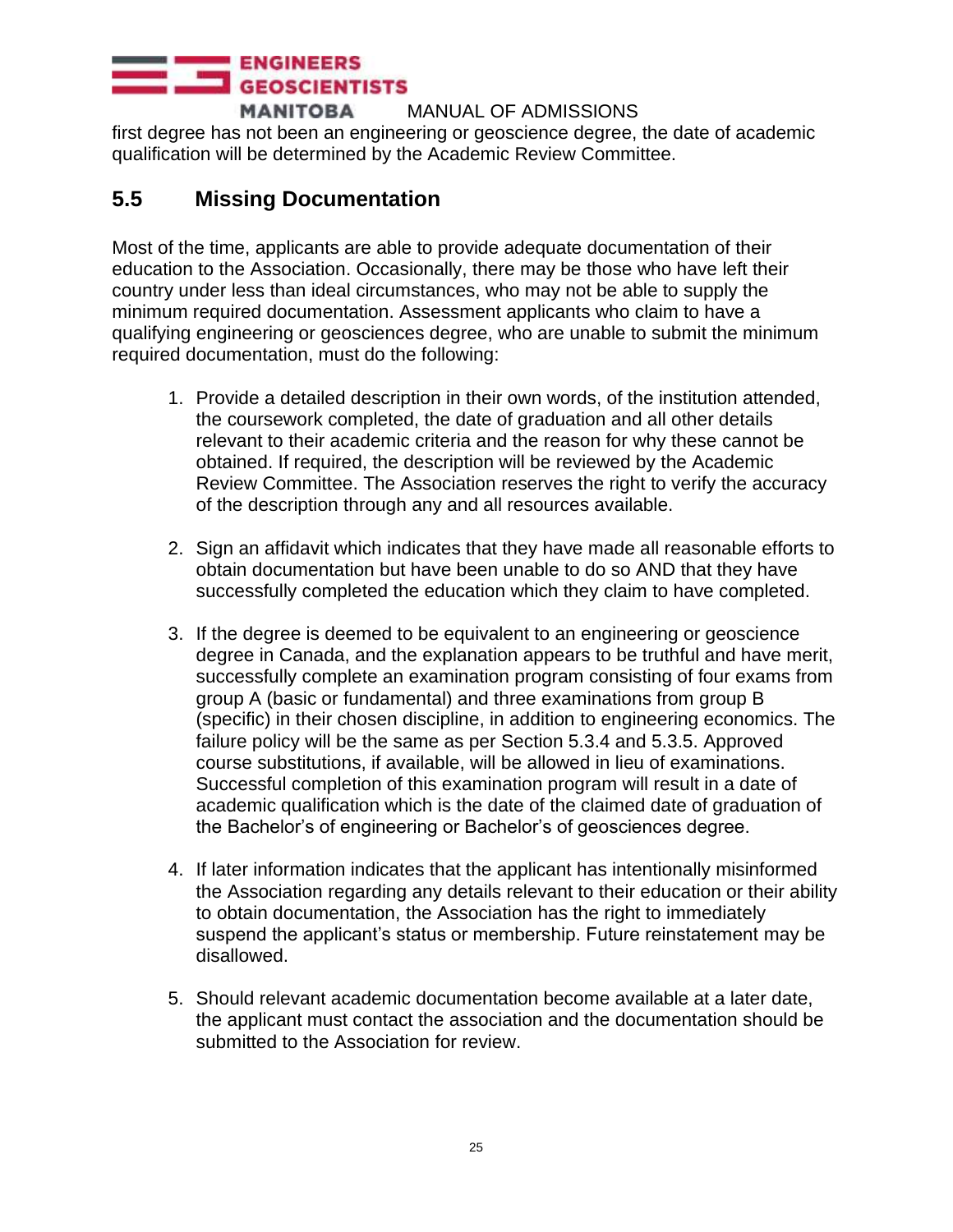#### **ENGINEERS GEOSCIENTISTS**

**MANITOBA** MANUAL OF ADMISSIONS

#### **5.6 Documentation Unavailable directly from Home University**

Similar to 5.5, there are applicants who are able to obtain their documentation from their home university, but they are unable to have the home university provide it directly to the Association. The Association therefore asks that they do the following:

- 1. Sign an affidavit attesting to the fact that they have made every reasonable effort to have this documentation forwarded directly from the university to the Association but are unable to do so.
- 2. Once this is provided to the Association, admissions staff will keep a copy on file and will review the file with the documentation that has been provided by the applicant.
- 3. If later information indicates that the applicant has intentionally misinformed the Association regarding any details relevant to their education or their ability to obtain the documentation directly from the university, the Association has the right to immediately suspend the applicant's status or membership. Future reinstatement may be disallowed.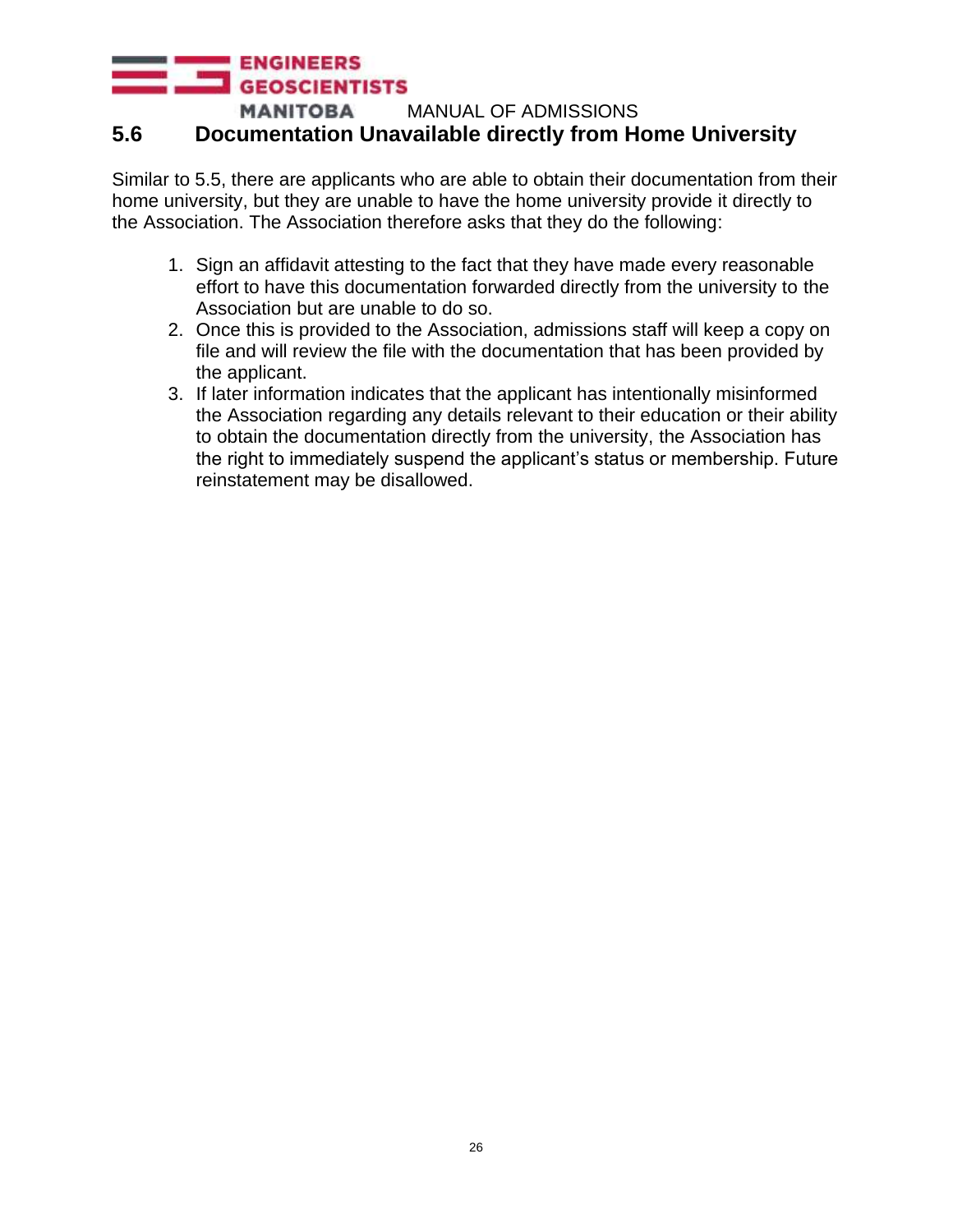#### <span id="page-26-0"></span>**6.0 Experience Qualification**

In accordance with the By-Laws, the Experience Review Committee will make a recommendation to the Registration Committee when it has determined that the candidate has met the requirements for Experience Qualification.

#### <span id="page-26-1"></span>**6.1 Experience Qualification for Engineers**

An applicant will be deemed to be Experience Qualified if the applicant:

Has obtained at least four years of Acceptable Work Experience approved by the Association. One year of this experience must be obtained in Canada (preferred) or the United States. In disciplines which are climate-specific, the Association has the right to mandate that the one year of experience be obtained while physically located in Canada.

- Is a professional engineer of any other Engineering Association within Canada who has been given the authority by a Provincial or Territorial Government to register Professional Engineers; or
- Is a professional engineer of any entity that licenses engineers in any jurisdiction that has signed a Mobility Agreement with the Association.

#### <span id="page-26-2"></span>**6.2 Experience Qualification for Geoscientists**

An applicant will be deemed to be Experience Qualified if the applicant:

- Has obtained at least four years of Acceptable Work Experience approved by the Association; or
- Is a professional geoscientist of any other Geoscientific Association within Canada who has been given the authority by a Provincial or Territorial Government to register Professional Geoscientists, Geophysicists, or Geologists; or
- Is a professional geoscientist of any entity that licenses Geoscientists, Geophysicists, or Geologists in any jurisdiction that has signed a Mobility Agreement with the Association.

#### <span id="page-26-3"></span>**6.3 Acceptable Work Experience**

### **6.3.1 Acceptable Engineering Work Experience**

Acceptable Engineering Work Experience must: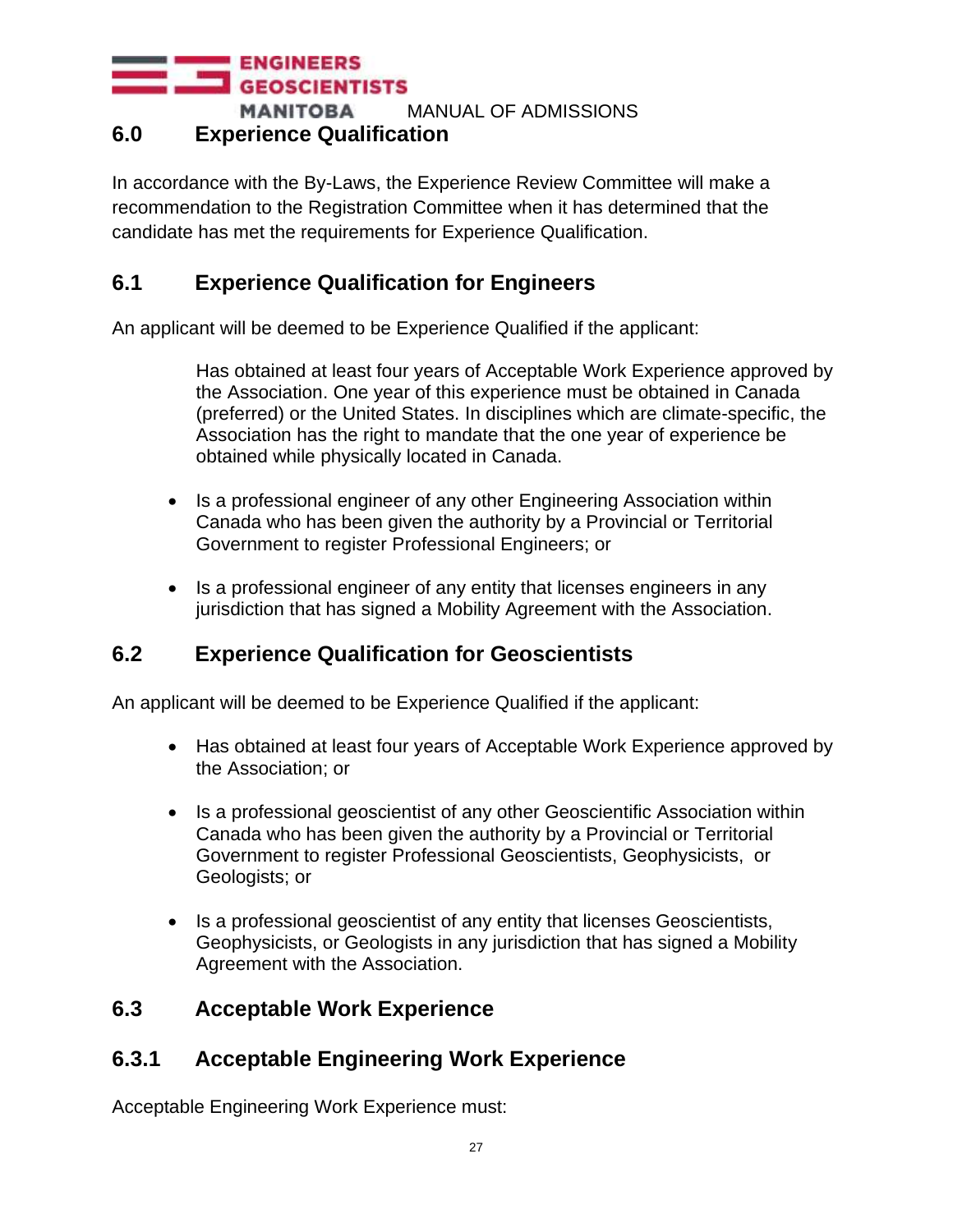- Comprise the practice of professional engineering as defined in the Engineering and Geoscientific Professions Act; and
- Be current\*; and
- Demonstrate progression in complexity and responsibility; and
- Include the application of theory; and
- Provide exposure to or experience with practical experience, project management, communication, professionalism and ethical responsibilities, and the social implications of engineering; and
- Be obtained under the guidance or supervision of a professional engineer who assumes all responsibility for the technical quality of the work; OR, in specific cases and with the permission of the Association, by a mentor engineer. It will be up to the applicant to locate that mentor engineer.

\*Current experience is normally considered to be experience that is less than five years old. Experience older than this will be considered if:

- The ERC considers it to still be relevant in light of any changes in the field since it was obtained
- The Intern (formerly known as an MIT) can demonstrate that they have taken adequate steps since the experience was earned to stay current in their field

The amount of older experience credited will be at the discretion of the Experience Review Committee and will be based on the quality of the experience and its current relevance.

#### **6.3.2 Acceptable Geoscientific Work Experience**

Acceptable Geoscientific Work Experience must:

- Comprise the practice of professional geoscience as defined in the Engineering and Geoscientific Professions Act; and
- Be current\*; and
- Demonstrate progression in complexity and responsibility; and
- Include the application of theory; and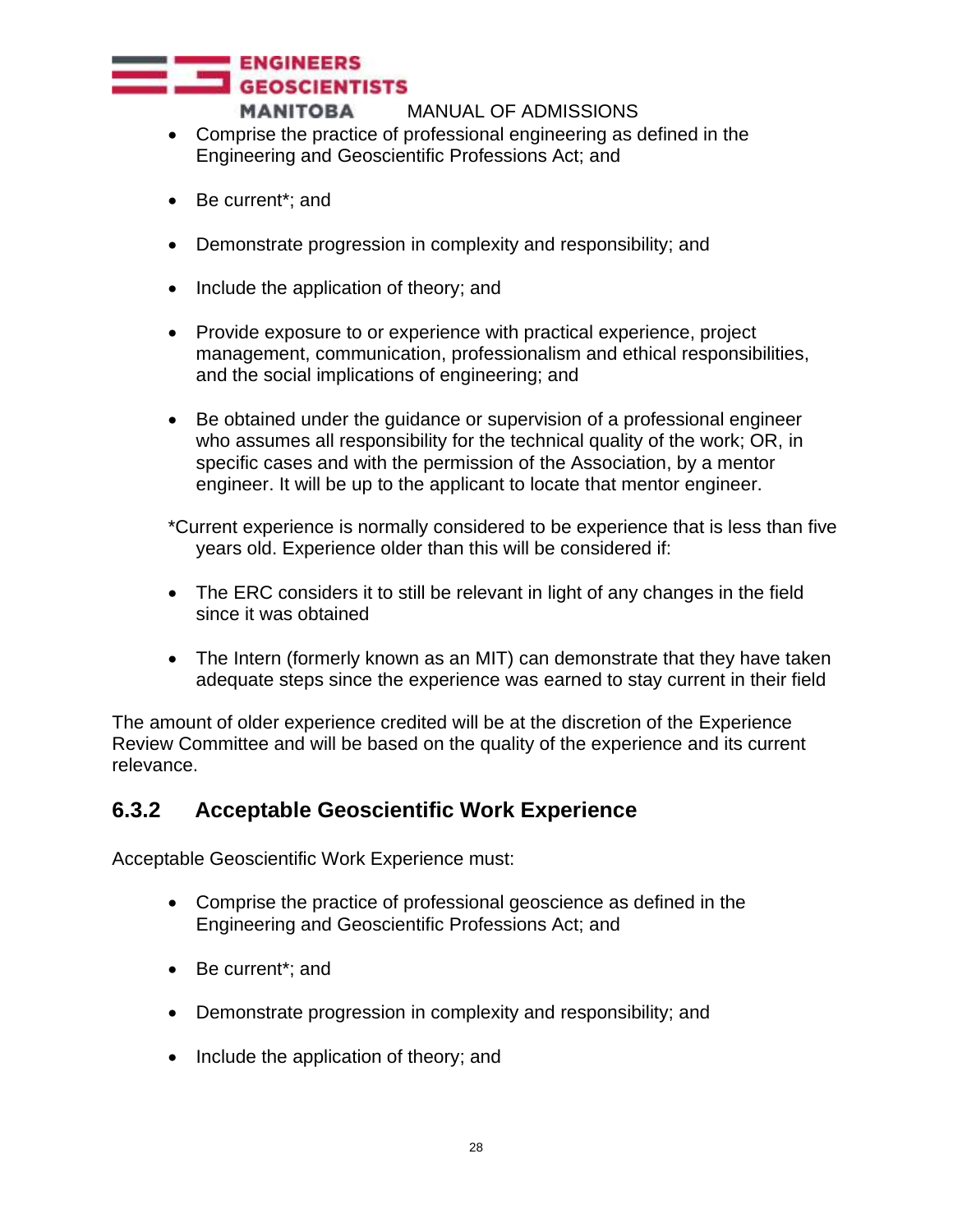- Provide exposure to or experience with practical experience, project management, communication, professionalism and ethical responsibilities, and the social implications of geoscience; and
- Be obtained under the guidance and supervision of a professional geoscientist or engineer with geological/geoscience experience who assumes all responsibility for the technical quality of the work; OR, in specific cases AND with the permission of the Association, by a mentor engineer or geoscientist.

\*Current experience is normally considered to be experience that is less than five years old. Experience older than this will be considered if:

- The ERC considers it to still be relevant in light of any changes in the field since it was obtained
- The Intern can demonstrate that they have taken adequate steps since the experience was earned to stay current in their field

The amount of older experience credited will be at the discretion of the Experience Review Committee and will be based on the quality of the experience and its current relevance.

### <span id="page-28-0"></span>**6.4 Experience Review Committee's Operations Manual**

The Experience Review Committee documents its processes at the Association website.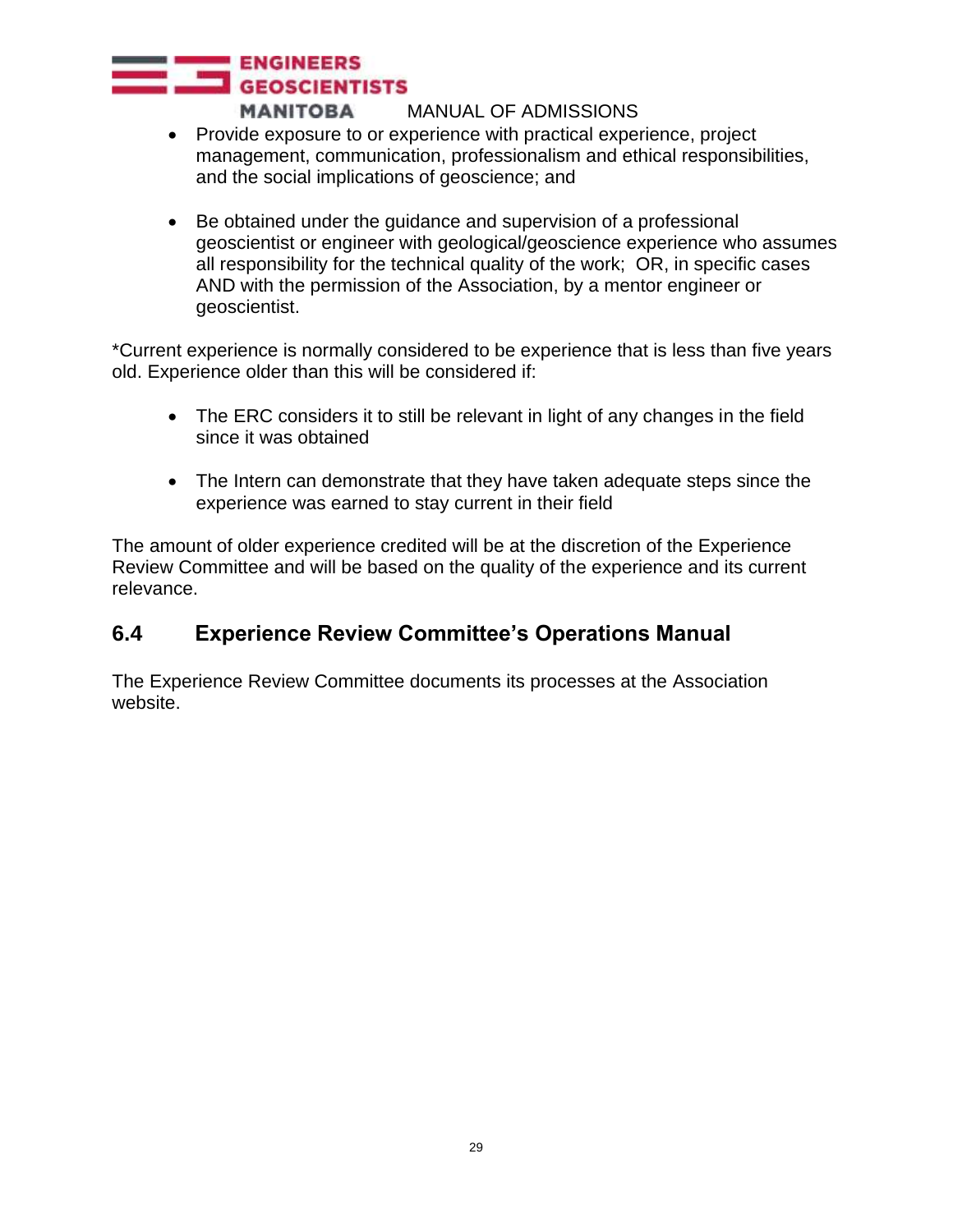### <span id="page-29-0"></span>**7.0 Pre-registration Program**

The Association provides a preregistration program for all candidates applying for the first time. In accordance with the By-Laws, the Experience Review Committee will manage the program and will make a recommendation to the Registration Committee when it has determined that a candidate has completed the program. To be admitted to the pre-registration program, a candidate must become an Engineering Intern or a Geoscience Intern (known before as an EIT or a GIT).

## <span id="page-29-1"></span>**7.1 Enrolment as an Engineering Intern or Geoscience Intern**

To be admitted as an Engineering Intern or Geoscience Intern the applicant must:

- be in good standing; and
- successfully complete the Professional Practice Test (ABC test); and
- be Academically Qualified; and
- complete the appropriate application form; and
- pay all applicable dues.

Once the application is made the application will be forwarded to the Registration Committee who will consider and decide upon each application for membership as an Engineering Intern or Geoscience Intern.

### <span id="page-29-2"></span>**7.2 Completion of the Pre-registration Program**

The Intern will be considered to have completed the Pre-registration program when they:

- Have obtained a minimum of four (4) years of Acceptable Work Experience. The Association may require more work experience if it is deemed that the candidate is not yet ready for registration.
- Have completed 48 hours of Professional Development Hours. This will be prorated for candidates with acceptable experience outside of Manitoba.
- Have completed 48 hours of Volunteer Service Hours. This will be prorated for candidates with acceptable experience outside of Manitoba.
- Have passed the Professional Practice Exam.
- Have provided three acceptable references from three professional members or otherwise qualified persons who have knowledge of their work. The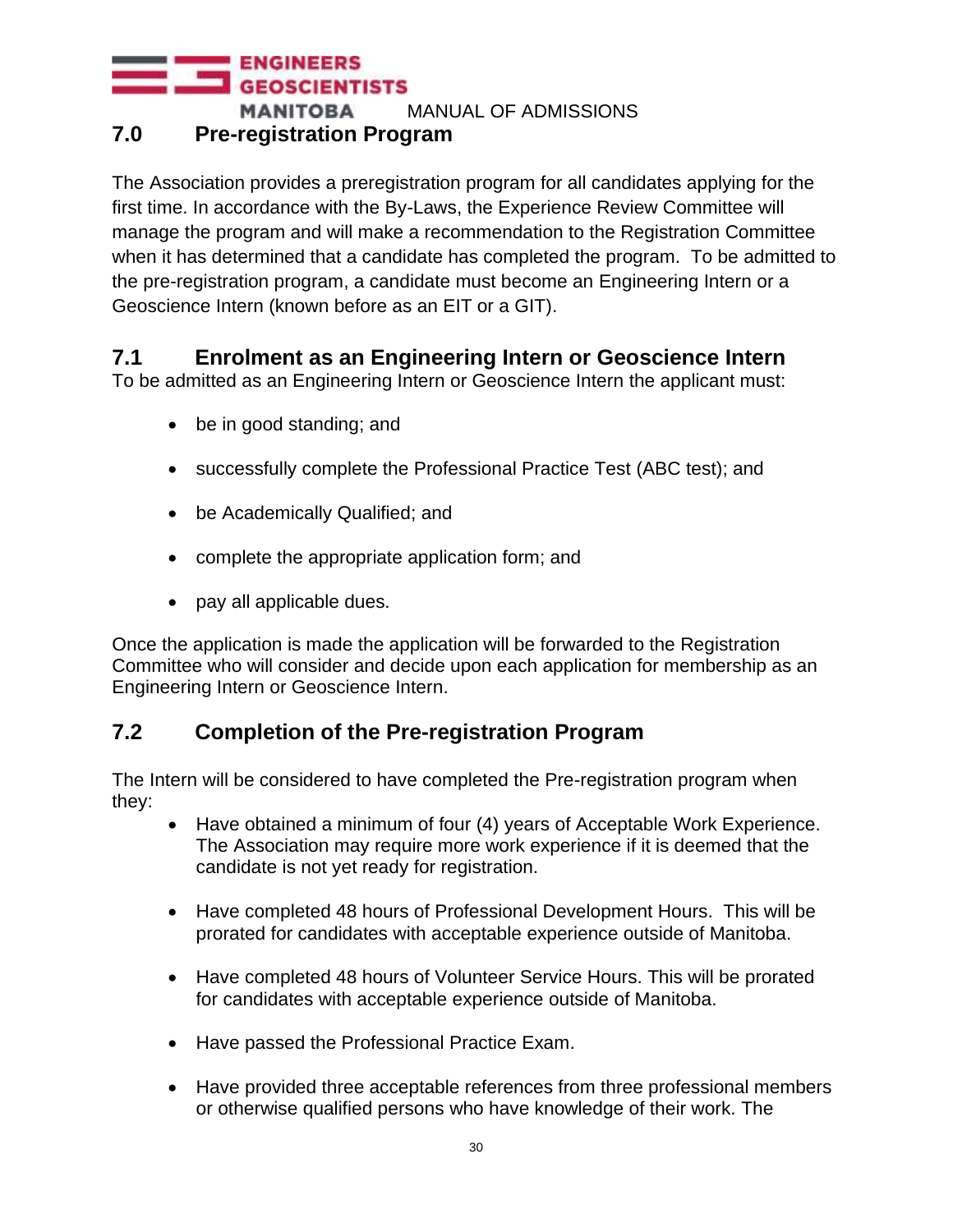## ENGINEERS

**MANITOBA** MANUAL OF ADMISSIONS Experience Review Committee will stipulate the exact criteria they are looking for, for the reference. A poor reference may result in additional criteria being required from the applicant.

• See additional information posted at the Association website.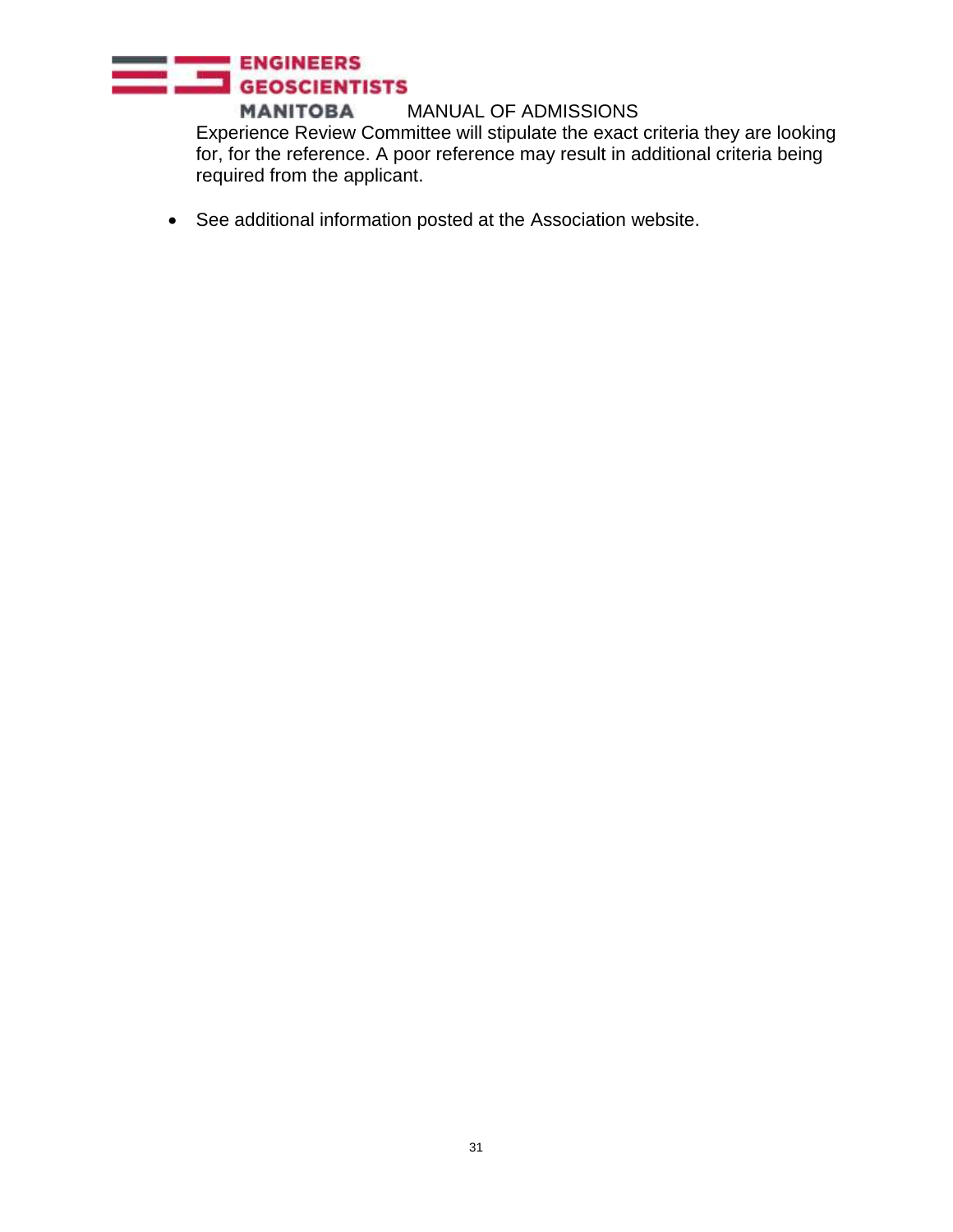#### <span id="page-31-0"></span>**8.0 First Time Registration**

#### <span id="page-31-1"></span>**8.1 Candidates who are Academically Qualified**

A candidate who is Academically Qualified must successfully complete the Preregistration Program prior to being registered as a member.

Candidates in this category shall be registered if the candidate:

- Fulfills the Basic Requirements; and
- Completes the Pre-registration Program as outlined in related document #2 the Experience Review Committee manual, and
- Pays the appropriate fees and dues.
- Once these requirements have been met, the application for registration and supporting documentation will be presented at the next regular meeting of the Registration Committee for consideration and decision.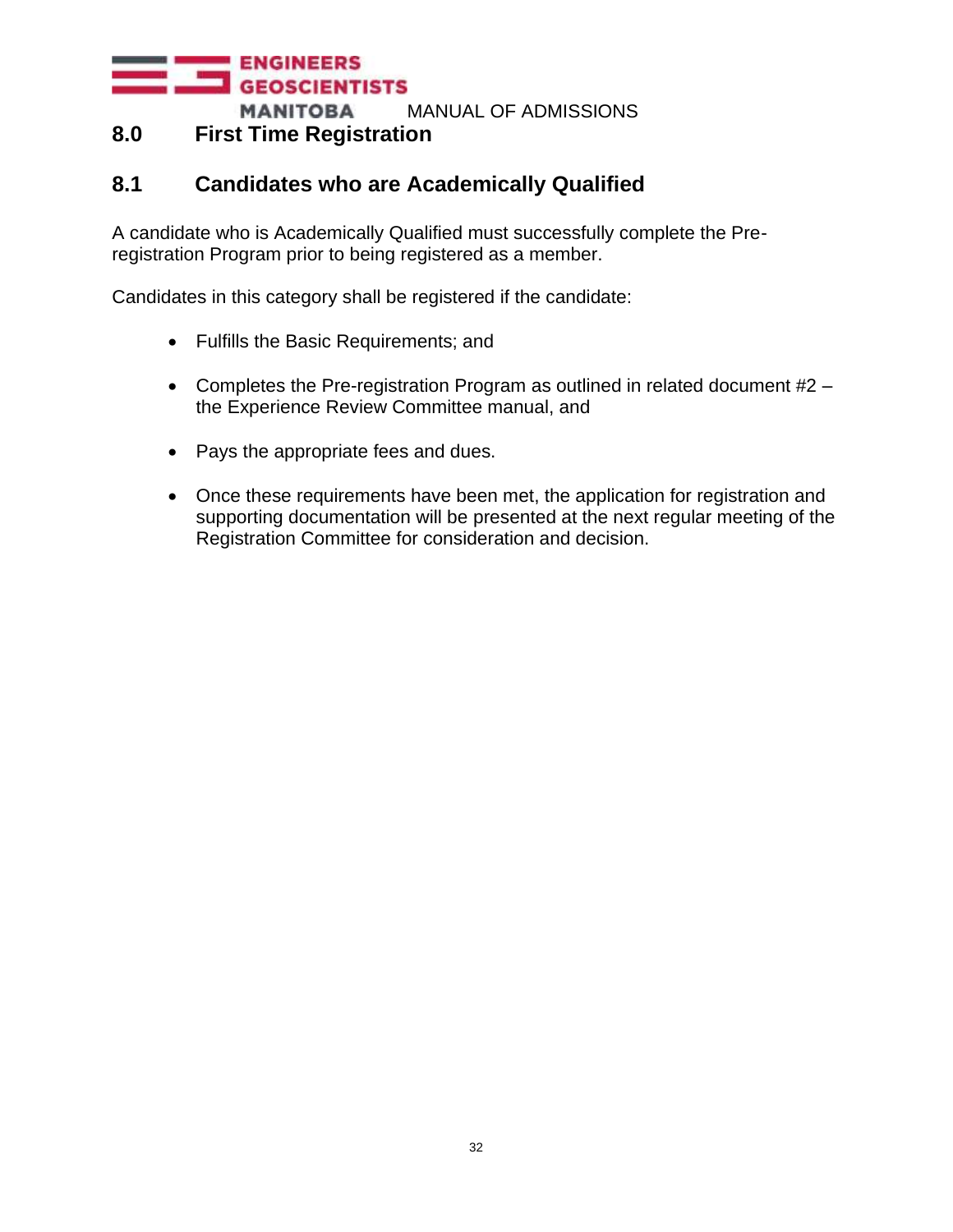#### **ENGINEERS GEOSCIENTISTS MANITOBA** MANUAL OF ADMISSIONS **9.0 Candidates Registered in Other Canadian and U.S.**

#### <span id="page-32-0"></span>**Jurisdictions**

Subject to the requirements listed below, candidates registered in other Canadian Jurisdictions shall be considered to have met all the Basic Requirements for Registration and will be deemed to be *otherwise qualified* under subsection 15(1)(d) of the Act.

Subject to the requirements listed below, practicing professional engineers (pe's) registered in jurisdictions within the United States shall be considered to have met all the Basic Requirements for Registration and will be deemed to be *otherwise qualified* under subsection 15(1)(d) of the Act provided the following additional requirements are met:

- The applicant has graduated with a four year engineering degree equivalent to a Canadian (CEAB) accredited undergraduate degree in engineering.
- The applicant has written and passed both the NCEES Fundamentals of Engineering exam (FE) and the Professional Engineering exam (PE).
- The applicant has completed and been credited with four years of engineering experience as confirmed by the state board(s) in which he/she is/was registered.
- The applicant must write and pass the Association's Act, Bylaws and Code of Ethics test (ABC) with 90% or greater.
- The applicant must write and pass the National Professional Practice Exam.

#### <span id="page-32-1"></span>**9.1 Requirements**

A candidate who wishes to apply under this category will:

- make application to the registrar; and
- pay all the appropriate fees and dues
- be confirmed that they are or have been a member in good standing with all other Association(s).
- have no disciplinary action currently pending against him or her either as an individual or as a corporate officer; and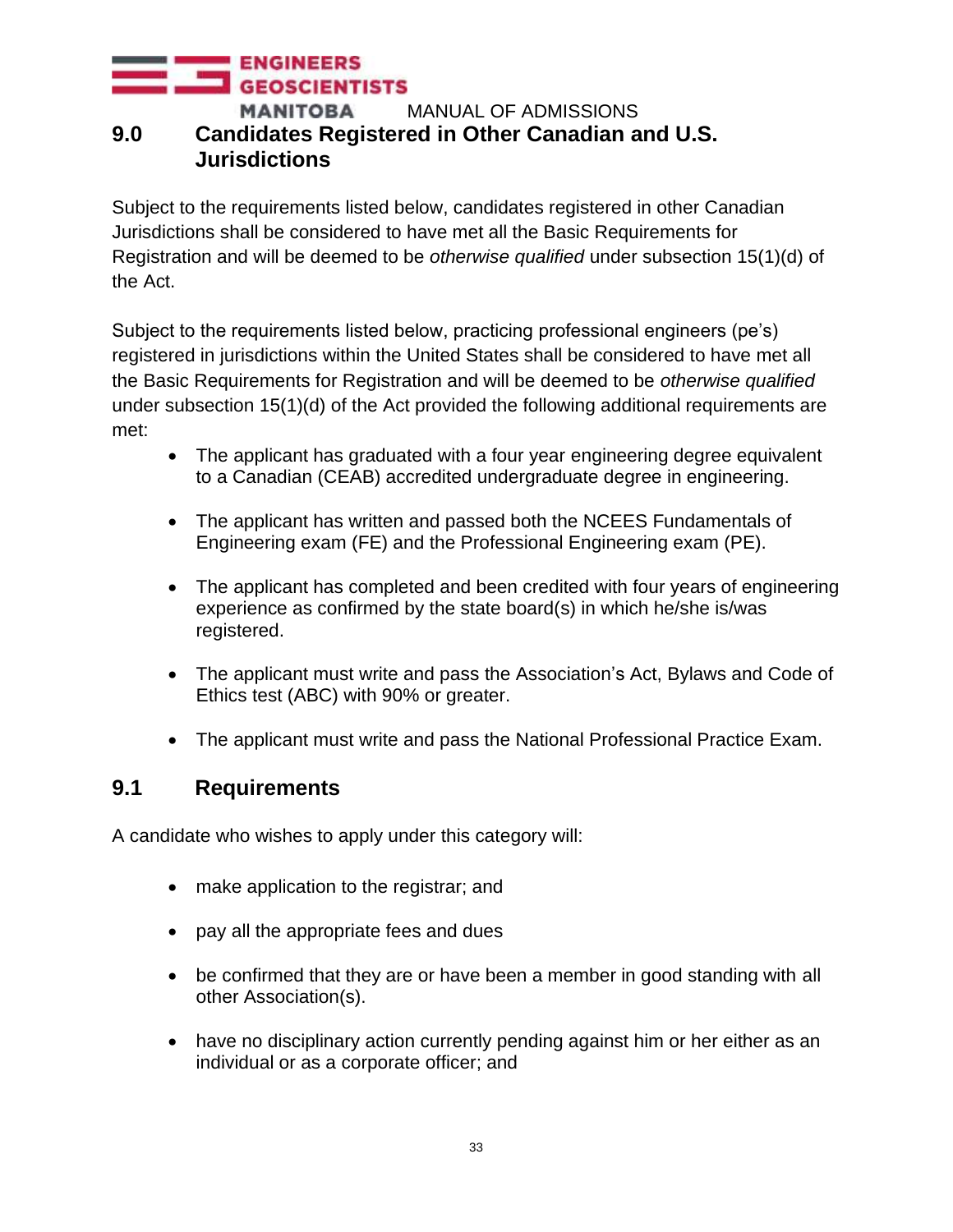- agree to provide the information described above and permit all other associations to release such information; and
- agree to permit all other associations to provide the Association with all information that the Association requires for its deliberation

If the Registration Committee has obtained information which leads them to suspect that a candidate may be a risk to public safety, the Registration Committee may assign additional requirements for admission as they deem necessary.

Once the application has been completed, the fees and dues are paid, and the information has been gathered from other associations, the Registrar will forward the completed application to the Registration Committee.

Manitoba applicants who have not lived outside Manitoba, who become registered in another Canadian jurisdiction to avoid the mandatory pre-registration program in Manitoba are subject to administrative penalties upon registration in Manitoba.

### <span id="page-33-0"></span>**9.2 Consideration for Former/Present Members of the Preregistration Program**

#### **Reinstatement Guidelines**

Requirements for former "Members", "Licensees" and "Interns" to reinstate from a nonpracticing or de-registered status to a practicing status vary depending on factors such as:

- Length of time since last status change
- Whether a person is registered elsewhere
- The conditions surrounding the person's most recent status change including whether or not they had resigned in "Good Standing"

A reinstatement can only roll a Member Intern, or Licensee back to their last registered status. Once reinstated to their status prior to resignation, retirement or lapse of membership, they can then provide a change of status form to change their status to what they want moving forward. A change of status can be done concurrently in order to charge the individual the correct net amount, but the steps should be separate in order to maintain consistency and reduce confusion.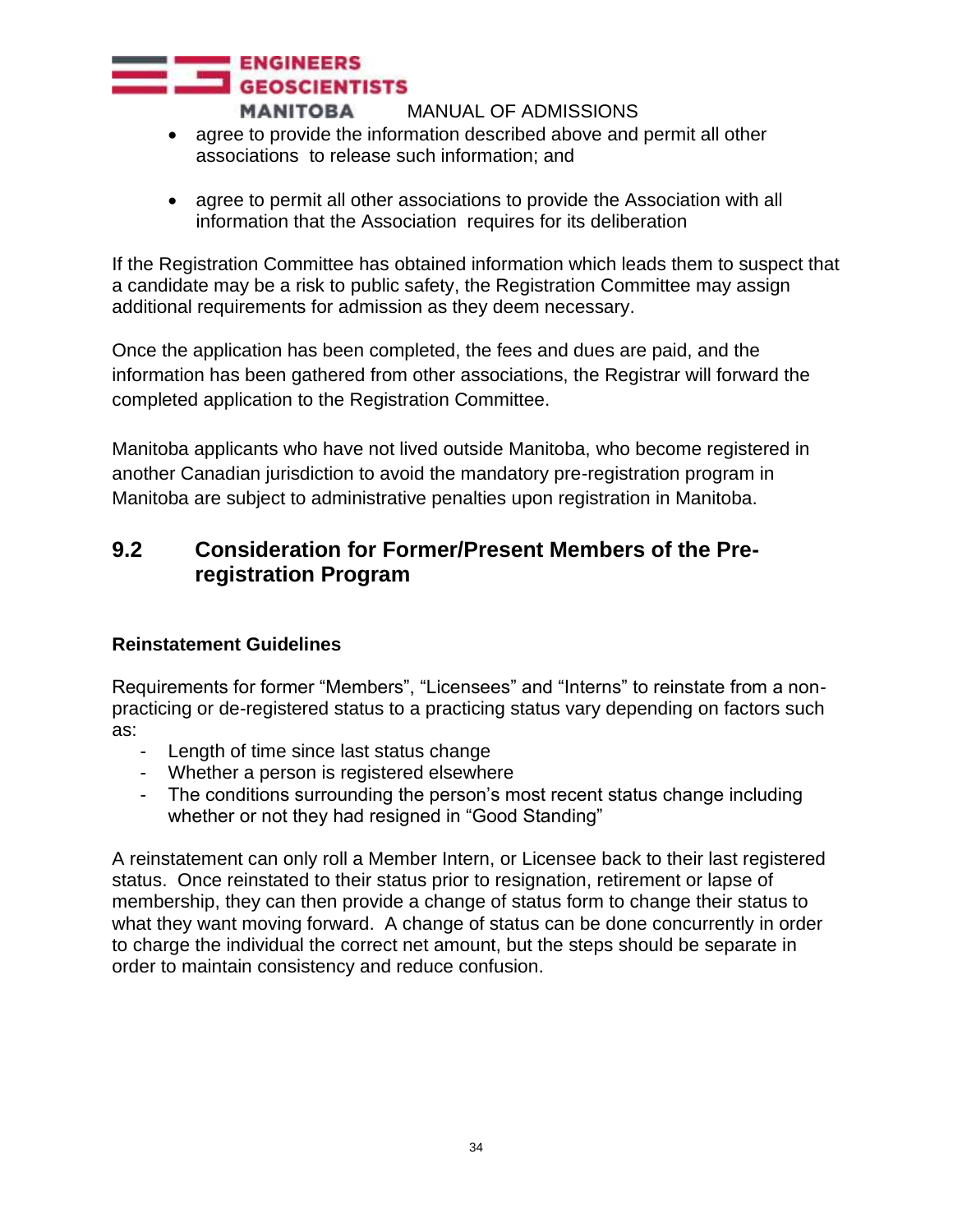## ENGINEERS

**MANITOBA** MANUAL OF ADMISSIONS **Table 3** Reinstatement Procedures for Former Applicants and Applicants reverting from a Retired/Deferred Dues Status to a Practicing Status

| <b>REINSTATE</b>   | <b>REINSTATE FROM</b>   | <b>Time Since</b>  | Procedure(s)                            |
|--------------------|-------------------------|--------------------|-----------------------------------------|
| <b>TO (Last</b>    | (Current Status)        | <b>Last Status</b> |                                         |
| <b>Registered</b>  |                         | Change or          |                                         |
| <b>Status with</b> |                         | <b>Membership</b>  |                                         |
| EngGeoMB)          |                         | Lapse              |                                         |
| <b>Practicing</b>  | Resigned in "Good       | Within 6 months    | Submit basic written request for        |
| (P.Eng, P.Geo,     | Standing"               | of resignation     | reinstatement to the Association        |
| Licensee)          | Not registered in any   |                    | Pay full year annual dues               |
|                    | other Canadian province | Greater than 6     | Submit application form and pay         |
|                    | or territory            | months since       | application fee                         |
|                    |                         | resignation but    | Pay annual dues, pro-rated to month     |
|                    |                         | within 2 years     | of reinstatement                        |
|                    |                         | Greater than 2     | Submit application form and pay         |
|                    |                         | years since        | application fee                         |
|                    |                         | resignation but    | Pay annual dues, pro-rated to month     |
|                    |                         | within 8 years     | of reinstatement                        |
|                    |                         |                    | Submit a reverse, detailed              |
|                    |                         |                    | chronological work history              |
|                    |                         |                    | Provide a minimum of three              |
|                    |                         |                    | engineering/geoscience references       |
|                    |                         |                    | indicating the level and quality of the |
|                    |                         |                    | work done (format guidelines are        |
|                    |                         |                    | available on the Association website)   |
|                    |                         | Greater than 8     | As per above IN ADDITION TO             |
|                    |                         | years since        | Approved supervised practice of at      |
|                    |                         | resignation        | least six months                        |
|                    | Removed from Register   | Within 6 months    | Submit basic written request for        |
|                    | due to "Non-Payment"    | of lapse date      | reinstatement to the Association        |
|                    | Not registered in any   | (date lapsed is    | Pay late fee outstanding at time of     |
|                    | other Canadian province | the renewal        | write-off                               |
|                    | or territory            | date - normally    | Pay de-registration fee in effect at    |
|                    |                         | Dec.31)            | the time of reinstatement               |
|                    |                         |                    | Pay full year annual dues               |
|                    |                         | Greater than 6     | Submit application form and pay         |
|                    |                         | months since       | application fee                         |
|                    |                         | lapse date but     | Pay late fee outstanding at the time    |
|                    |                         | within 2 years     | of write off                            |
|                    |                         |                    | Pay de-registration fee in effect at    |
|                    |                         |                    | the time of reinstatement               |
|                    |                         |                    | Pay full year annual dues.              |
|                    |                         | Greater than 2     | Submit application form and pay         |
|                    |                         | years since        | application fee                         |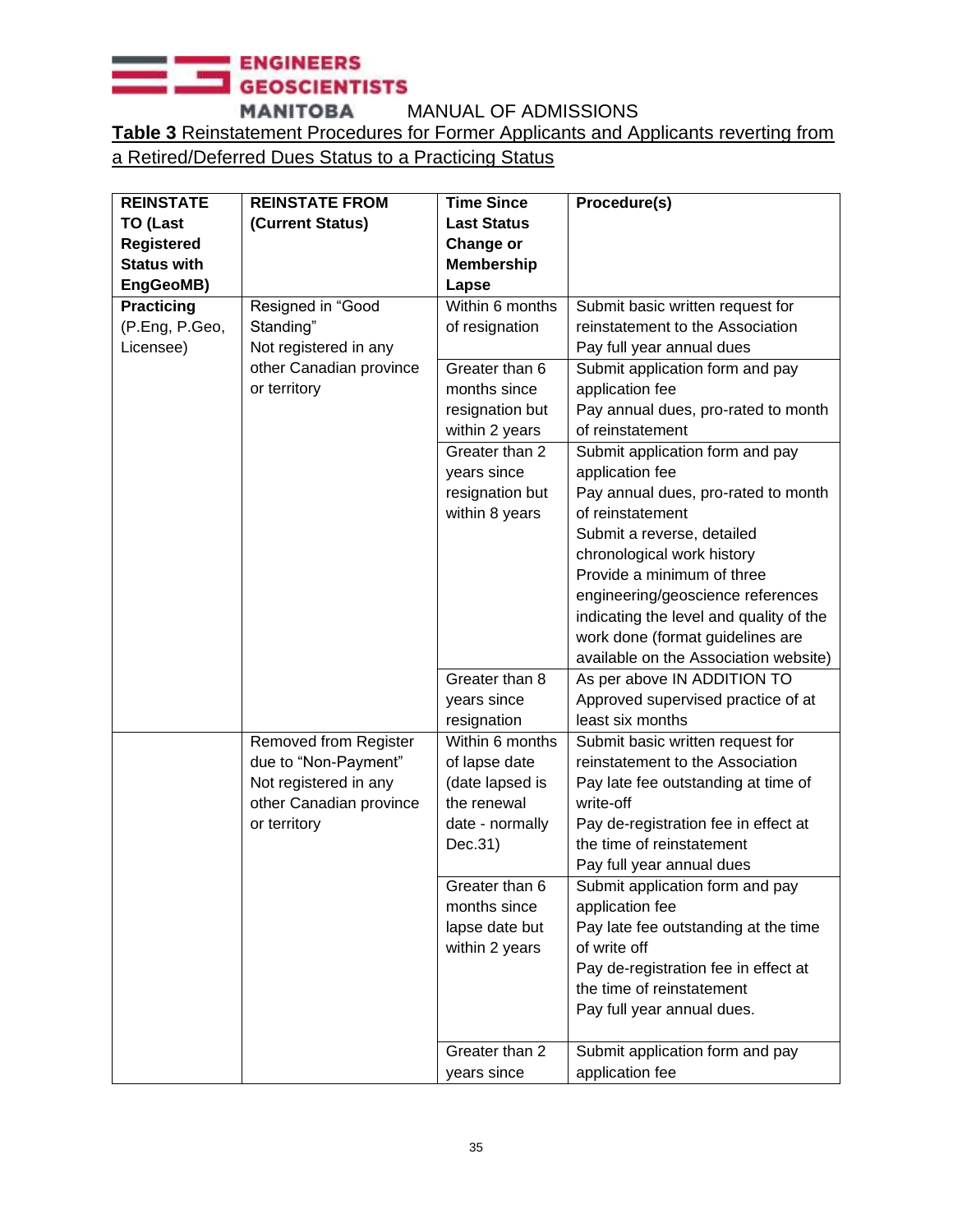**MANITOBA** lapse date but Pay the late fee outstanding at the within 8 years time of write off Pay de-registration fee in effect at the time of reinstatement Pay full year annual dues AND Submit a reverse, detailed chronological work history and provide a minimum of three engineering/geoscience references indicating the level and quality of work done. Registration form templates will be provided. Greater than 8 As per above IN ADDITION TO years since Approved Supervised practice of at lapse date least six months Retired or On-leave in N/A **Full Application to be reviewed by** "Good Standing" Wishing Continuing Competency Committee to revert to practicing for compliance with the Continuing Professional Development (CPD) (Reversion) program **Mobility** Resigned in "Good Within 6 months Written request to accounting (Canada) Standing" of resignation Pay full year annual dues Currently registered and in good standing in one Greater than 6 Submit application form and pay or more Canadian months since application fee provinces or territories Pay annual dues, pro-rated to month resignation of reinstatement Resigned in "Good N/A Reinstate in previous jurisdiction and Standing" reapply as a mobility applicant. Formerly registered in Submit application form and pay another Canadian application fee province or territory Pay annual dues, prorated to month Not registered elsewhere of reinstatement Removed from Register Within 6 months Submit basic written request for due to "Non-Payment" of lapse date reinstatement to the Association Registered or licensed in Pay late fee outstanding at time of another Canadian write-off province or territory Pay de-registration fee in effect at the time of reinstatement Pay full year annual dues Greater than 6 Submit application form and pay months of lapse application fee date Pay the late fee outstanding at the time of write off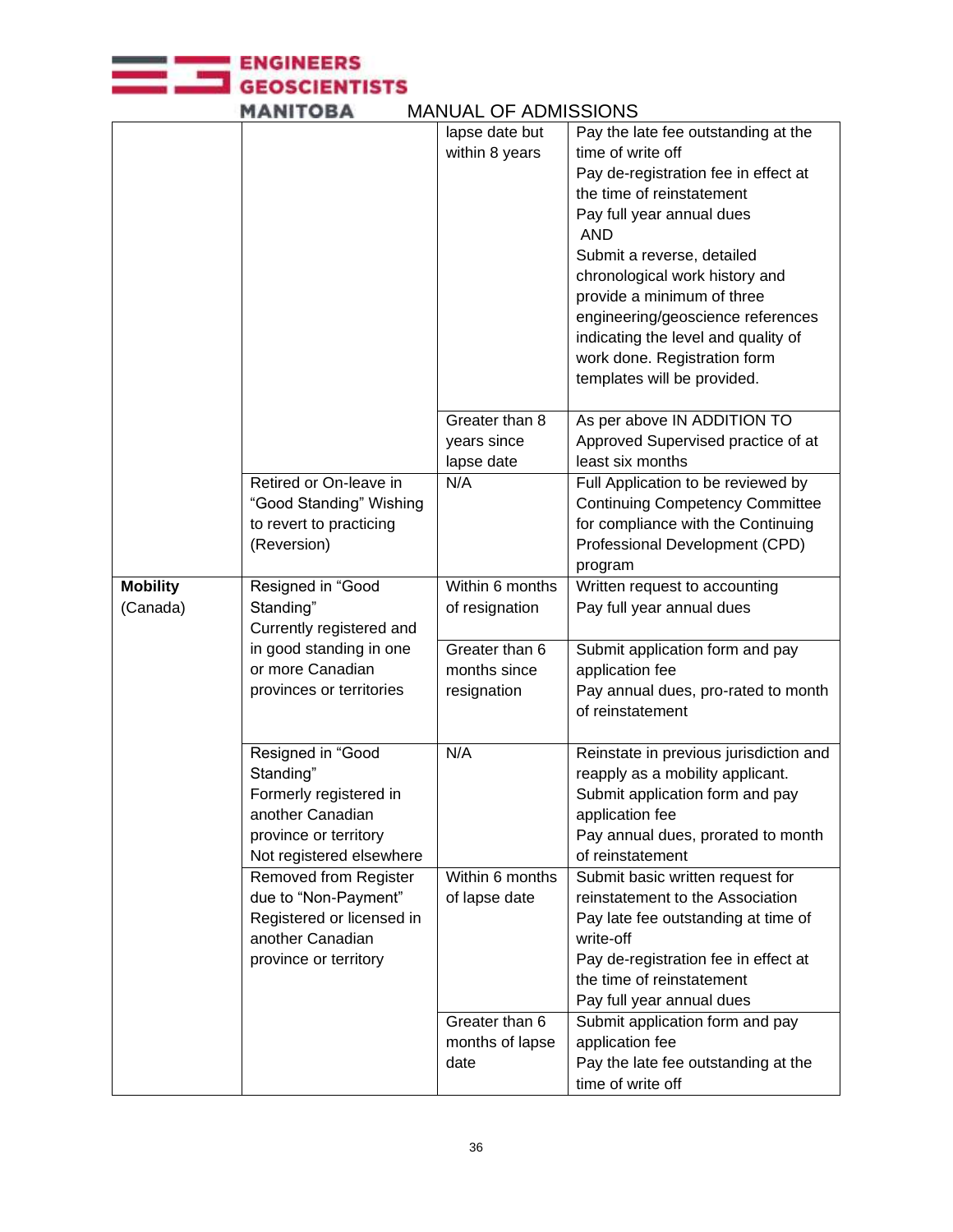

| <b>MANITOBA</b><br><b>MANUAL OF ADMISSIONS</b> |
|------------------------------------------------|
|------------------------------------------------|

|                       |                              |                 | Pay de-registration fee in effect at  |
|-----------------------|------------------------------|-----------------|---------------------------------------|
|                       |                              |                 | the time of reinstatement             |
|                       |                              |                 | Pay full year annual dues             |
|                       |                              |                 |                                       |
| <b>Mobility</b>       | Currently - Temporary        | N/A             | Note: All US Mobility applicants must |
| (United States),      | (U.S.) License               |                 | first become Temporary US             |
| Engineers only        | Registered PE in at least    |                 | Licensees to successfully pass the    |
|                       | one U.S. State, having       |                 | NPPE (or have passed the NPPE         |
|                       | passed the FE* and the       |                 | through another association)          |
|                       | PE** and the NPPE and        |                 | Submit application form and pay       |
|                       | having at least 4 years of   |                 | application fee                       |
|                       | engineering practice         |                 | Pay annual dues, pro-rated to month   |
|                       | confirmed by at least one    |                 | of reinstatement                      |
|                       | U.S. State engineering       |                 |                                       |
|                       | board                        |                 |                                       |
| <b>Intern</b>         | Resigned in "Good            | Within 6 months | Written request to accounting         |
|                       | Standing"                    | of resignation  | Pay full year annual dues             |
|                       | Not enrolled as Intern       | Greater than 6  | Submit application form and pay       |
|                       | elsewhere                    | months since    | application fee                       |
|                       |                              | resignation     | Pay annual dues, pro-rated to month   |
|                       |                              |                 | of reinstatement                      |
|                       | Removed from Register        | Within 6 months | Submit basic written request for      |
|                       | due to "Non-Payment"         | of lapse date   | reinstatement to accounting           |
|                       | Not enrolled as an intern    | (normally Dec   | Pay late fee outstanding at time of   |
|                       | elsewhere                    | 31)             | write-off                             |
|                       |                              |                 | Pay de-registration fee in effect at  |
|                       |                              |                 | the time of reinstatement             |
|                       |                              |                 | Pay full year annual dues             |
|                       |                              | Greater than 6  | Submit application form and pay       |
|                       |                              | months since    | application fee                       |
|                       |                              | lapse date      | Pay the late fee outstanding at the   |
|                       |                              |                 | time of write off                     |
|                       |                              |                 | Pay de-registration fee in effect at  |
|                       |                              |                 | the time of reinstatement             |
|                       |                              |                 | Pay full year annual dues             |
| <b>Retired or On-</b> | Resigned in "Good            | Within 6 months | Written request to accounting         |
| Leave                 | Standing"                    | of resignation  | Pay full year annual dues             |
| (P.Eng, P.Geo,        | Not registered elsewhere     | Greater than 6  | Submit updated address information    |
| Licensee)             | (Continuing as Retired or    | months since    | Pay annual dues, pro-rated to month   |
|                       | on leave)                    | resignation     | of reinstatement                      |
|                       | <b>Removed from Register</b> | Within 6 months | Written request for reinstatement to  |
|                       | due to "Non-Payment"         | of lapse date   | accounting                            |
|                       | Not registered elsewhere     |                 | Pay full year annual dues             |
|                       | (Continuing as Retired or    |                 |                                       |
|                       | on leave)                    |                 |                                       |
|                       |                              |                 |                                       |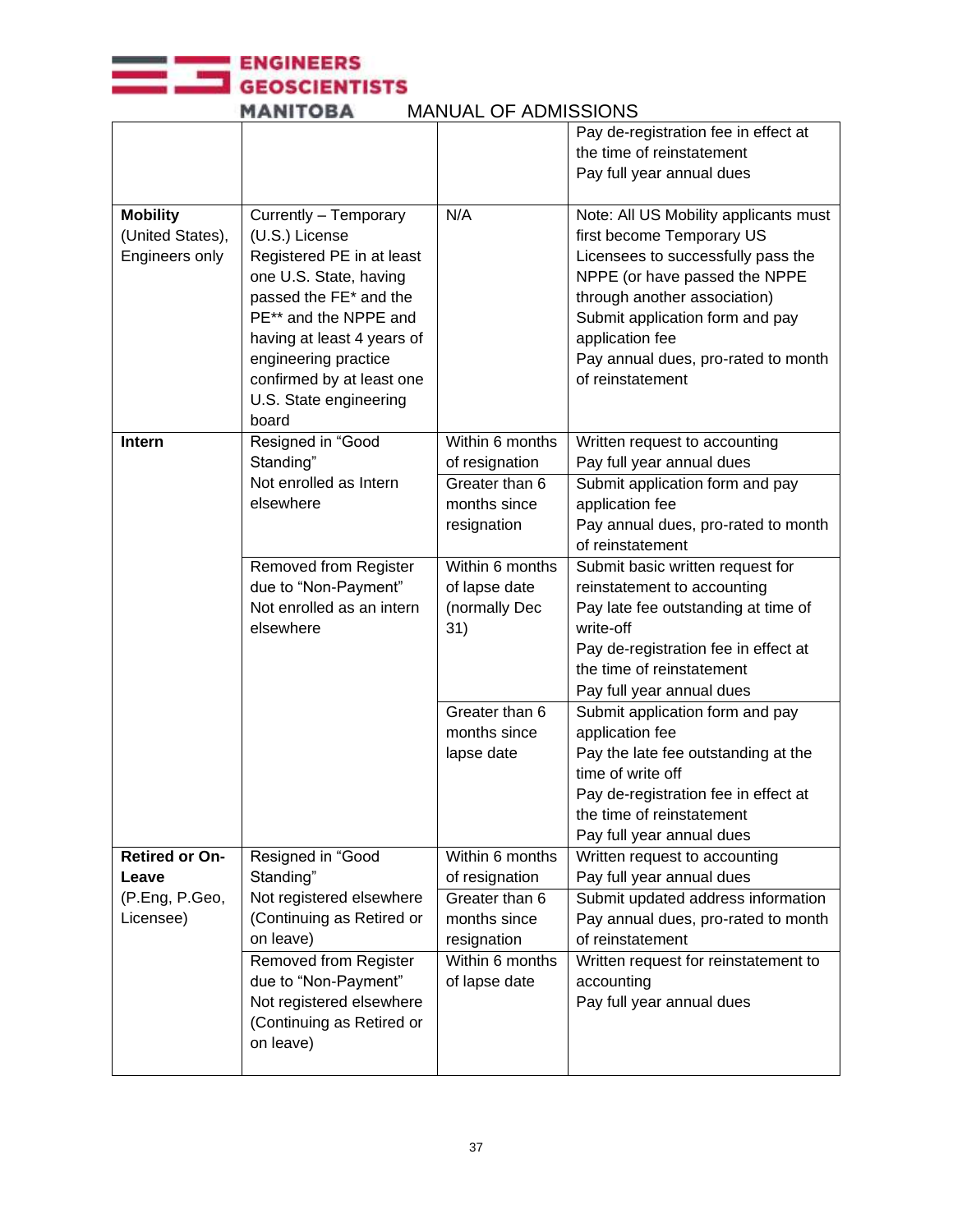

| MANI UPA<br>טורטוטטווער וט באטאורוויו |                          |                |                                        |  |
|---------------------------------------|--------------------------|----------------|----------------------------------------|--|
|                                       |                          | Greater than 6 | Submit updated address information     |  |
|                                       |                          | months since   | Pay annual dues                        |  |
|                                       |                          | lapse date     |                                        |  |
|                                       |                          |                |                                        |  |
|                                       |                          |                |                                        |  |
|                                       |                          |                |                                        |  |
|                                       |                          |                |                                        |  |
| Resigned                              | De-Registered            | N/A            | Submit de-registration fee             |  |
| Professional                          | Professional member,     |                |                                        |  |
| member,                               | licensee, intern         |                |                                        |  |
| licensee, intern                      | (Eligible applicants who |                |                                        |  |
|                                       | have previously been de- |                |                                        |  |
|                                       | registered who wish to   |                |                                        |  |
|                                       |                          |                |                                        |  |
|                                       | resign in good standing) |                |                                        |  |
| Resigned life                         | De-Registered life       | N/A            | Submit letter of explanation for write |  |
| member                                | member                   |                | off.                                   |  |
|                                       |                          |                |                                        |  |
|                                       |                          |                |                                        |  |
|                                       |                          |                |                                        |  |
|                                       |                          |                |                                        |  |
|                                       |                          | N/A            | Submit Annual dues for retired         |  |
| Resigned                              | De-Registered retired or |                |                                        |  |
| retired or on-                        | on-leave member          |                | status plus de-registration fee plus   |  |
| leave member                          |                          |                | late fee                               |  |
|                                       |                          |                |                                        |  |
|                                       |                          |                |                                        |  |
|                                       |                          |                |                                        |  |
|                                       |                          |                |                                        |  |
|                                       |                          |                |                                        |  |
|                                       |                          |                |                                        |  |
|                                       |                          |                |                                        |  |
|                                       |                          |                |                                        |  |
|                                       |                          |                |                                        |  |
|                                       |                          |                |                                        |  |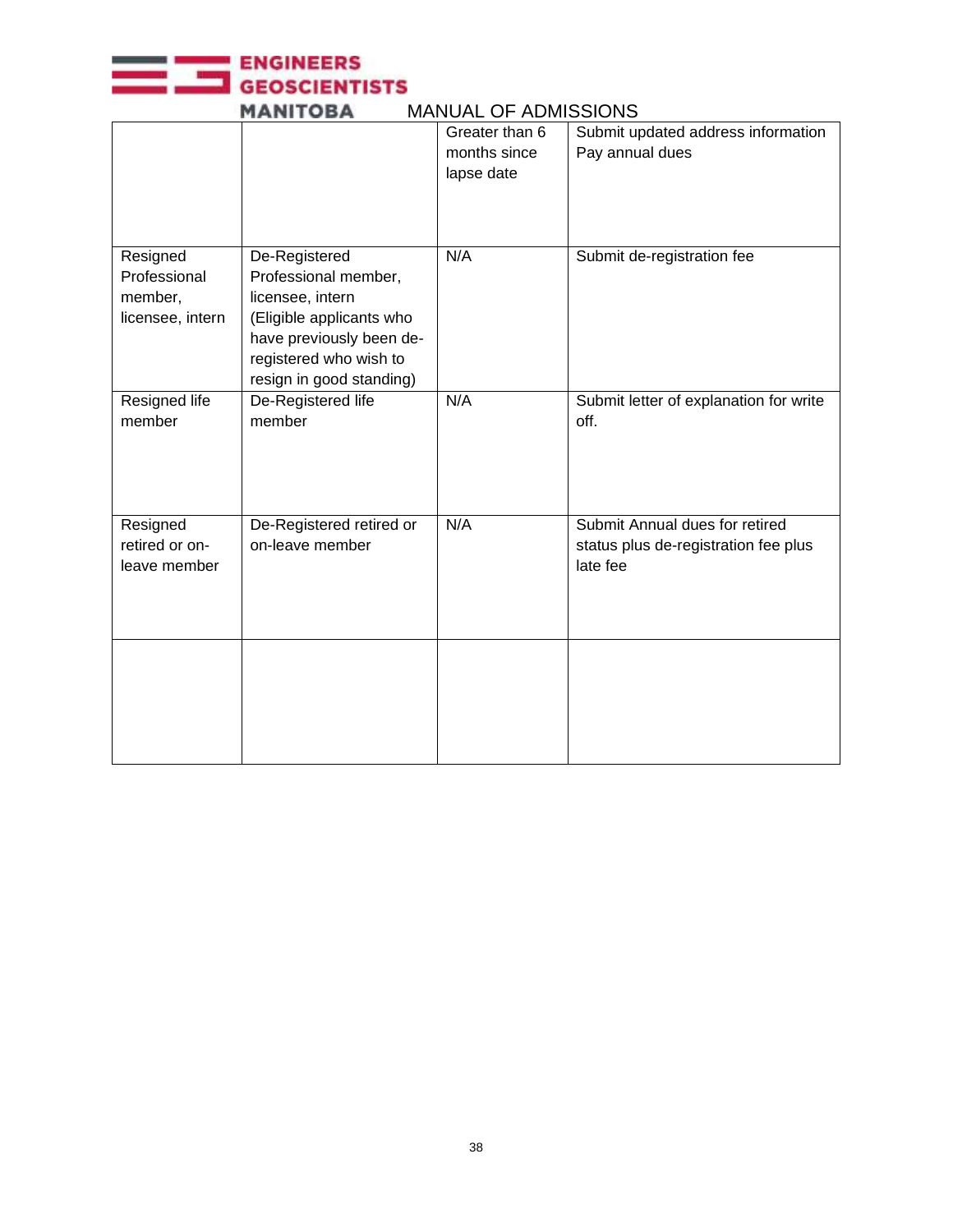#### <span id="page-38-0"></span>**10.0 Provisional Member**

Applicants who have not been credited with 12 months work experience in a Canadian environment but have met all the other requirements of registration may apply to become a Provisional Member.

Provisional Members will be:

- Academically Qualified; and
- Experience Qualified with the exception that they do not have 12 months of work experience in a Canadian Environment; and
- meet the Basic Requirements for Registration

Candidates in this category shall be registered if they:

- fulfill the Basic Requirements as listed in section 4; and
- complete an application for Registration; and
- pay the appropriate fees and dues.

A Provisional Member will revert to an Engineer-in-Training or a Geoscientist-in-Training if they cannot become registered as a Practicing Member within 48 months of becoming a Provisional Member.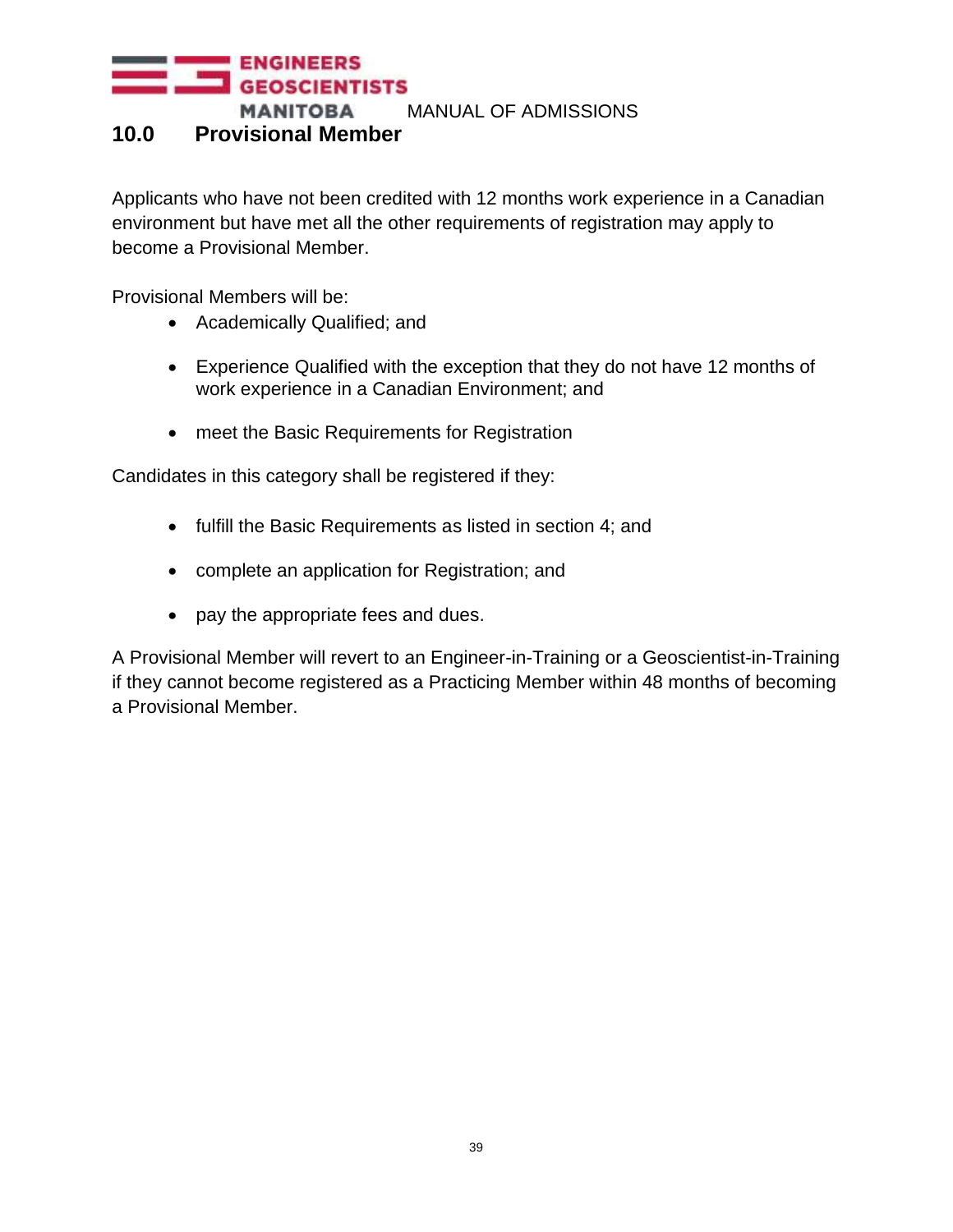**ENGINEERS GEOSCIENTISTS** 

**MANITOBA** MANUAL OF ADMISSIONS

#### **11.0 Temporary License**

In accordance with the Act the Association may issue a temporary license. Note: applicants who fulfill certain criteria will be eligible for full registration. See section 9.0.

#### <span id="page-39-0"></span>**11.1 Qualifications**

To qualify for this type of License the applicant must:

- be a professional engineer or professional geoscientist registered in at least one U.S. State and not registered elsewhere in Canada
- be in Good Standing with the Association

## <span id="page-39-1"></span>**11.2 Scope of License**

The holder of a temporary license shall not use their seal to verify or validate any work that is not associated with the project described when making application for the license.

#### <span id="page-39-2"></span>**11.3 Licensure**

To gain a Temporary License the applicant must:

- complete an application form; and
- pay all applicable fees and dues; and
- demonstrate that they are a professional engineer or professional geoscientists registered outside of Canada; and
- provide a description of the project including the scope of work; and
- provide proof of licensure with one or more U.S. State boards as a P.E.
- pass the Professional Practice Test<sup>5</sup>

<sup>5</sup> Now called the ABC test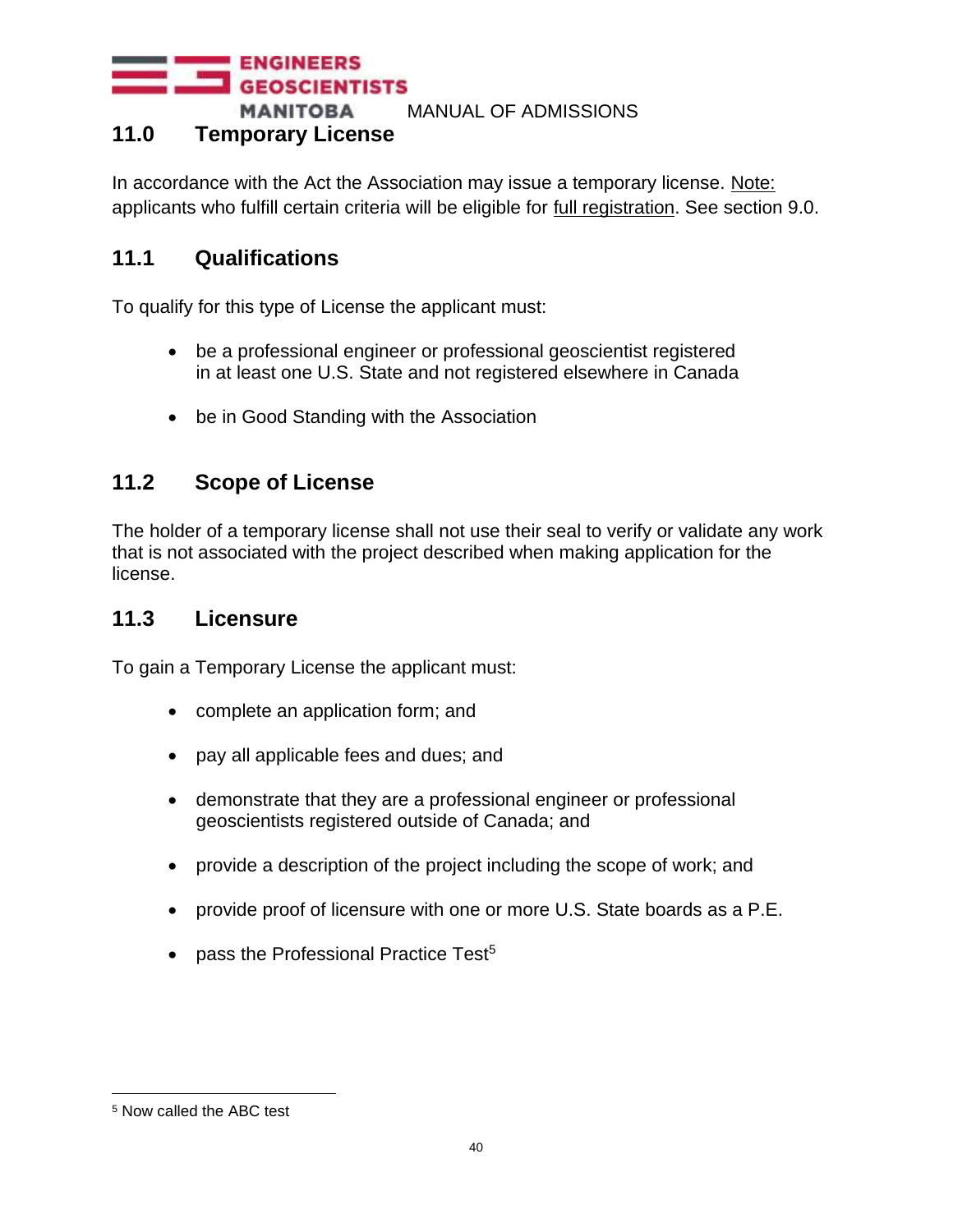#### <span id="page-40-0"></span>**11.4 Term of License**

The license will be valid for one year and may be renewed. Temporary licensees who pass the NPPE will be eligible to apply for P.Eng. at their anniversary date of their license.

## <span id="page-40-1"></span>**11.5 Applicable Jurisdictions**

This license is available to all professional engineers and professional geoscientist registered in the United States of America.

The Registration Committee may consider applications from other jurisdictions at their discretion. The Registration Committee will keep a list of jurisdictions from which applicants will not be considered. This list will be reviewed by Council at their discretion.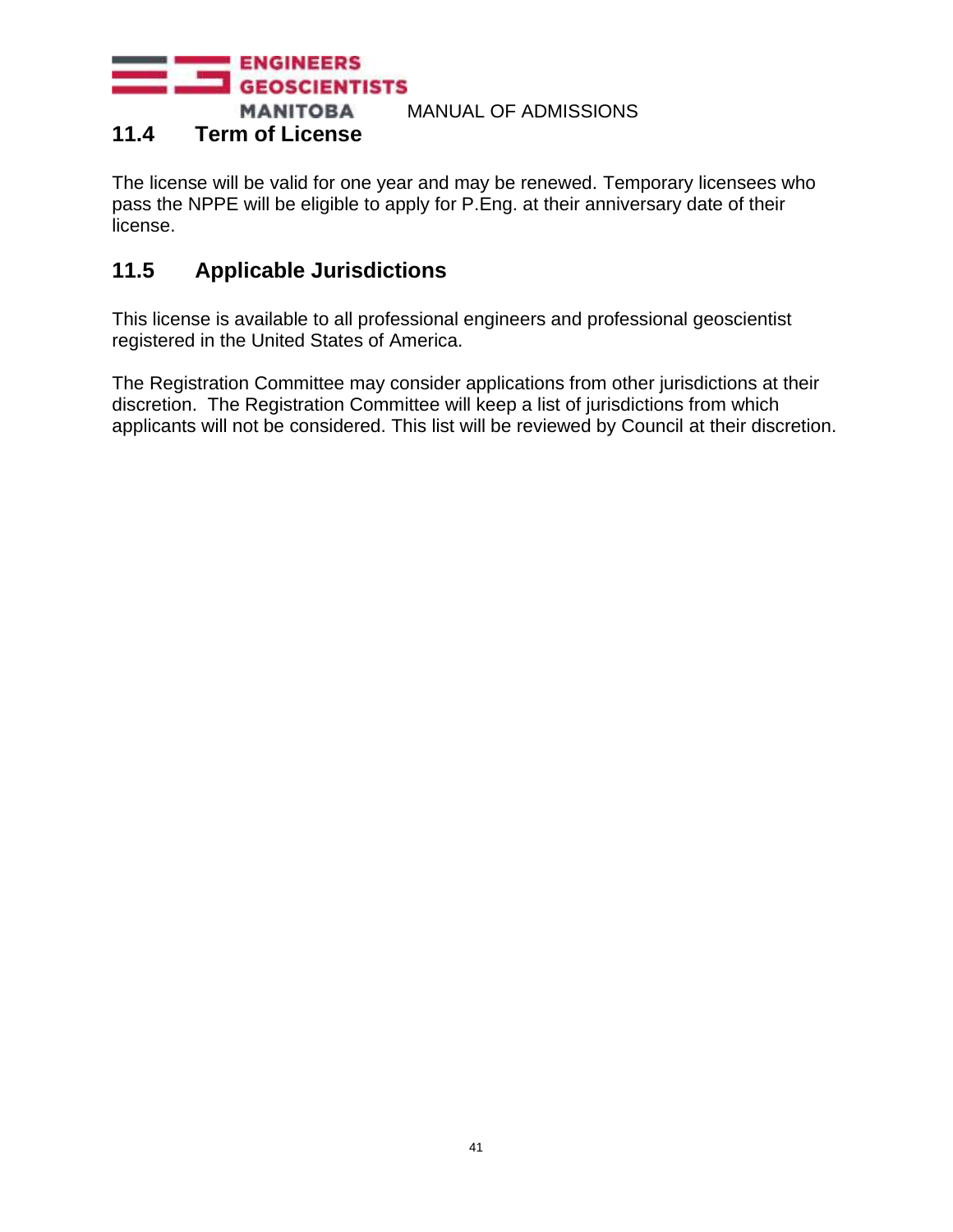#### **ENGINEERS GEOSCIENTISTS**

**MANITOBA** MANUAL OF ADMISSIONS

#### **12.0 Specified Scope of Practice License**

In accordance with the Act the Association may issue a Specified Scope of Practice license.

## **12.1 Qualifications**

To qualify for this type of License the applicant must:

- (Path 1) Have an Accredited degree or Diploma in applied science or technology.
- OR,

(Path 2) From an approved educational program, have a diploma in engineering or geoscience technology, a science degree, or acceptable equivalent. The applicant must have an adequate knowledge in math, physics and basic sciences. The program of study must have been in an area relative to engineering or geoscience and should be in the same discipline area as that of the limited scope being requested. Technical Confirmatory examinations or an interview may be required.

OR,

(Path 3) Possess academic qualifications accepted by the Council as equivalent to a diploma or degree as indicated above.

- Demonstrate adequate knowledge of the scope of practice requested as determined by the Specified Scope of Practice Committee (SSPC).
- Write confirmatory examinations or other technical examinations demonstrating knowledge of the scope of practice if required by the Specified Scope of Practice Committee. (SSPC)
- Write and pass the National Professional Practice Examination (NPPE)

### **12.2 Scope of License**

Determined by the SSPC using a documented procedure which will be available from the Association website.

### **12.3 Licensure**

To gain a Specified Scope of Practice License, the applicant must:

- complete an application form; and
- pay all applicable fees and dues; and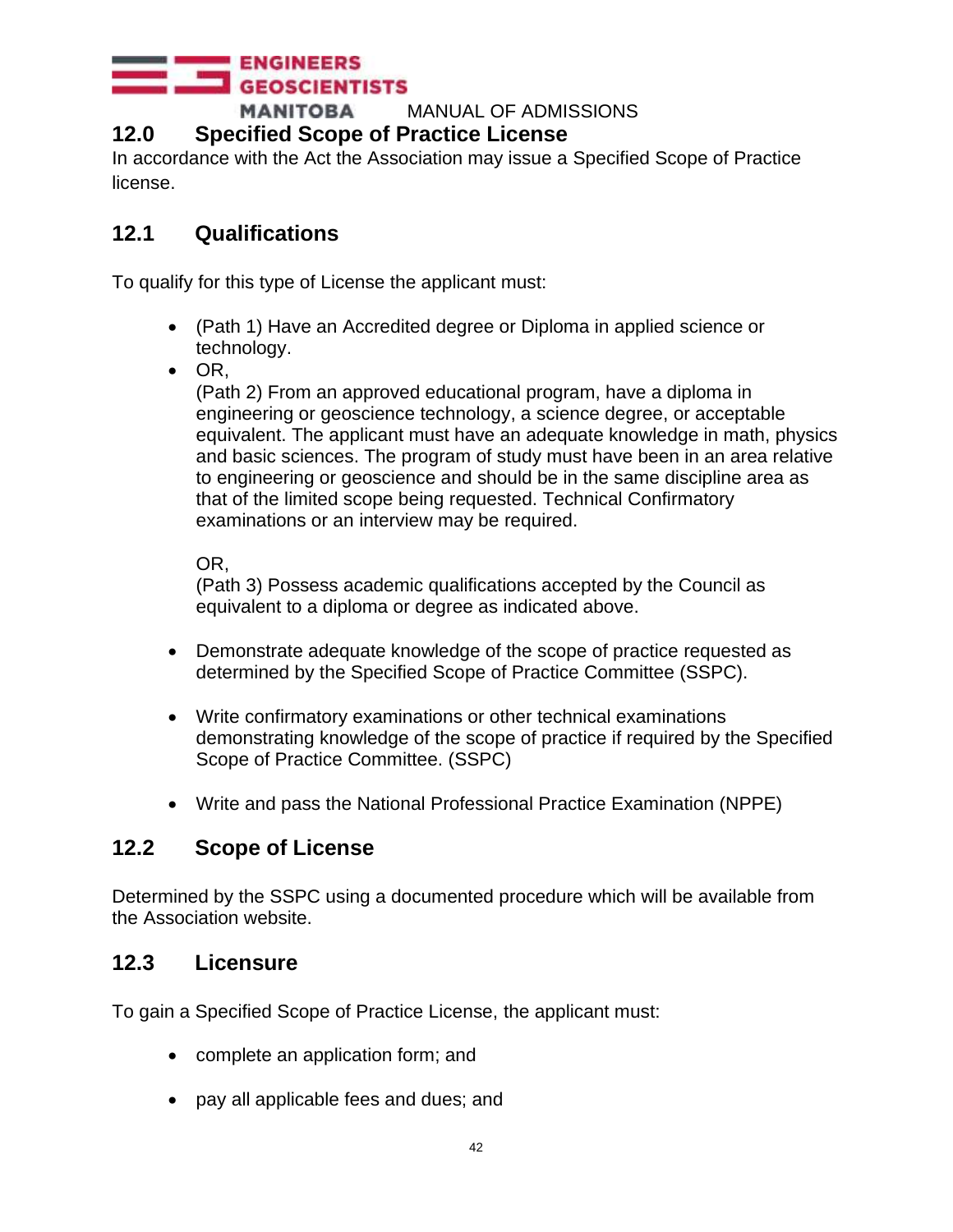

- Either:
- provide evidence of having a Specified Scope of Practice License with the requested scope in another recognized Canadian provincial association. This is part of the AIT agreement. (Path 0)
- OR:
- For Paths 1 and 2: demonstrate at least eight (8) years including schooling of experience at least two years of which are direct on the job experience and at least 4 years of which are directly in the specified scope of practice requested.
- For Path 3: demonstrate at least 15 years of experience to the satisfaction of the SSPL.
- pass the Professional Practice Test<sup>6</sup> (now known as the Act, Bylaws, Code of Ethics test (ABC) )

#### **12.4 Term of License**

Indefinite.

<sup>6</sup> Now called the ABC test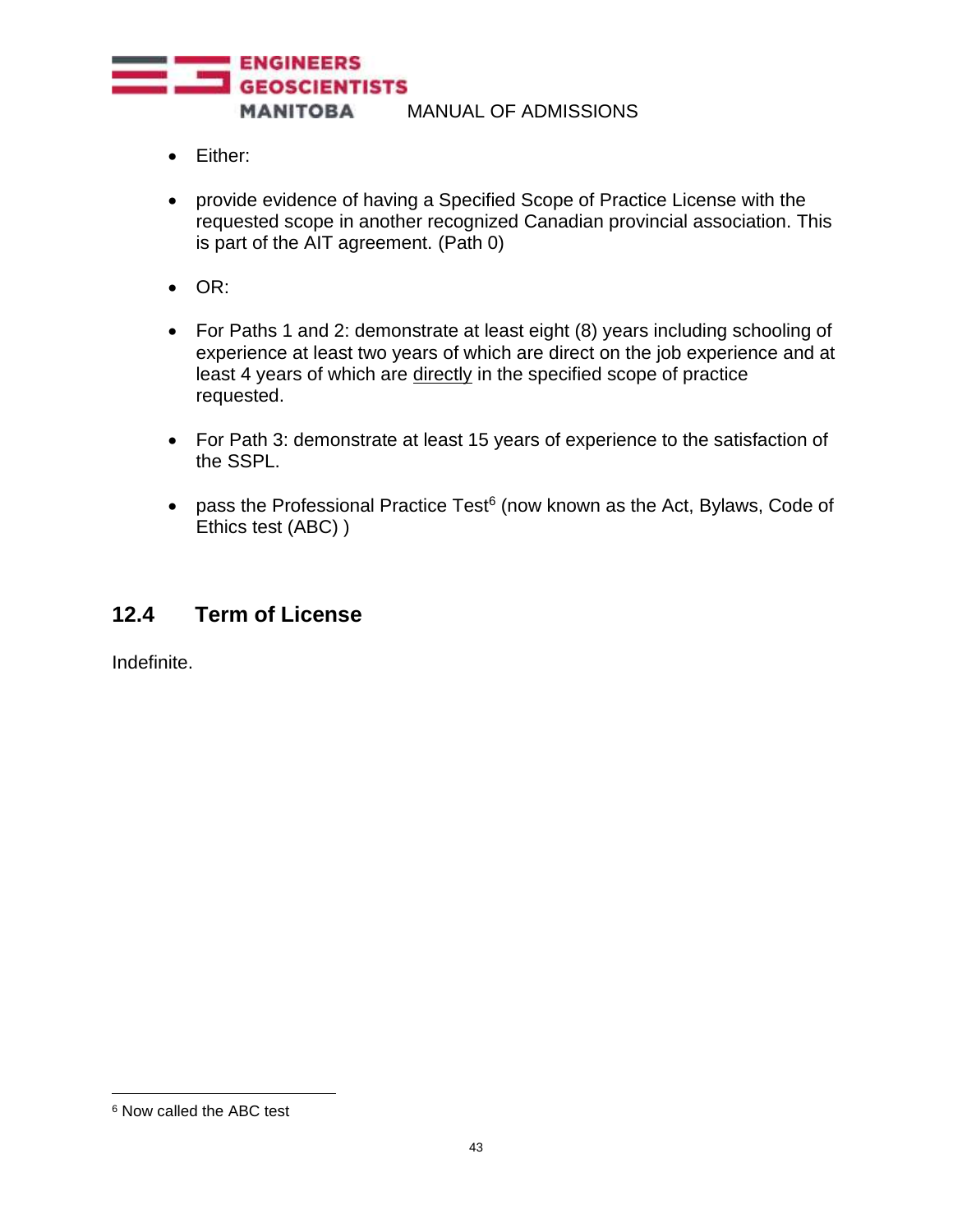## **13.0 Cause to be Interviewed**

The Registration Committee may interview or cause to be interviewed any candidate the Registration Committee believes could be detrimental to the public safety. Following the interview the Registration Committee can make any decision that it feels is appropriate. A decision to refuse the issuing of a license, including grounds for refusal, will be provided to the applicant.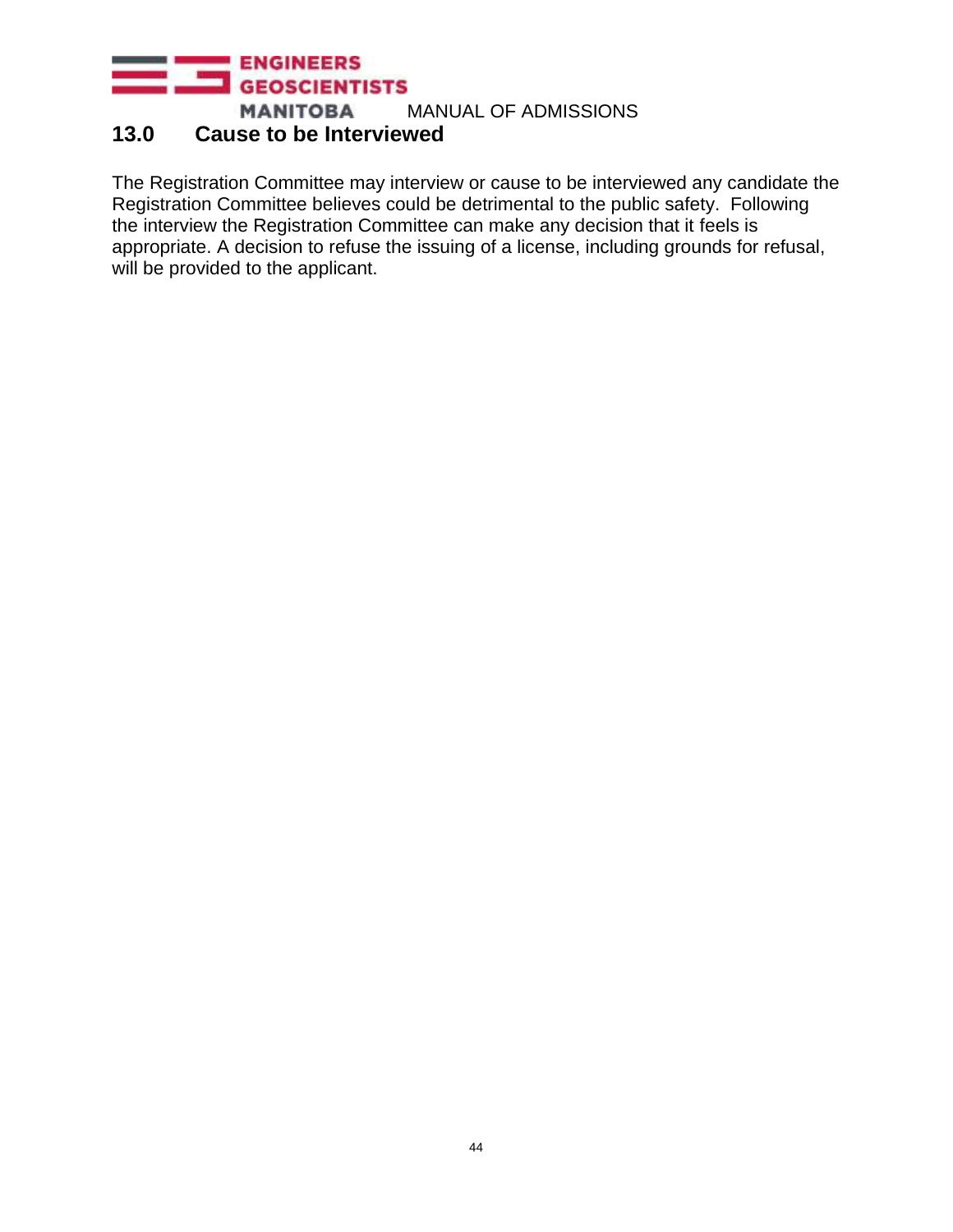**ENGINEERS GEOSCIENTISTS MANITOBA** 

MANUAL OF ADMISSIONS

#### <span id="page-44-0"></span>**14.0 Appeals**

The Act states that Council's role is to develop criteria for registration while the Registration Committee is the body that decides upon applications. To assist in these decisions, the Registration Committee relies on input from other committees, such as the Academic Review Committee and the Experience Review Committee as well as the Association staff resources.

#### <span id="page-44-1"></span>**14.1 Recommendations from the Academic Review Committee, Experience Review Committee, or Staff**

A person who is not satisfied with a recommendation sent forward from the Academic Review Committee, Experience Review Committee, or the Association Staff may:

- Provide a written request asking the Committee or Staff to reconsider.
- In the reconsideration the staff or committee may make enquiries with other resources in order to form a new recommendation.
- An applicant who disagrees with the new recommendation may request additional reconsideration or, as necessary, appeal to the Registration Committee for a decision.

### <span id="page-44-2"></span>**14.2 Appeals from the Registration Committee to Council**

Section 13.2 to 13.4 are referenced by the Engineering Geoscientific Professions Act and specifically, Act 21(1.1), Act 21(7) and Act 22(1). Where there is conflict between these sections and the Act, the Act supercedes.

A person whose application for a certificate of registration, certificate of authorization, temporary license, specified scope of practice license or enrolment as an engineering intern or geoscience intern is not approved by the Registration Committee may, by notice in writing within 30 days of receipt of a notice of refusal, appeal the decision of the Registration Committee to the Council. The applicant will:

- Specify why they feel the decision is unjustified; and
- List all errors it believes that the Registration Committee has made in making its determinations
- Pay a cash deposit of \$500.00

The Council members present at the Hearing will decide upon the merits of the appeal within 90 days of the Hearing.